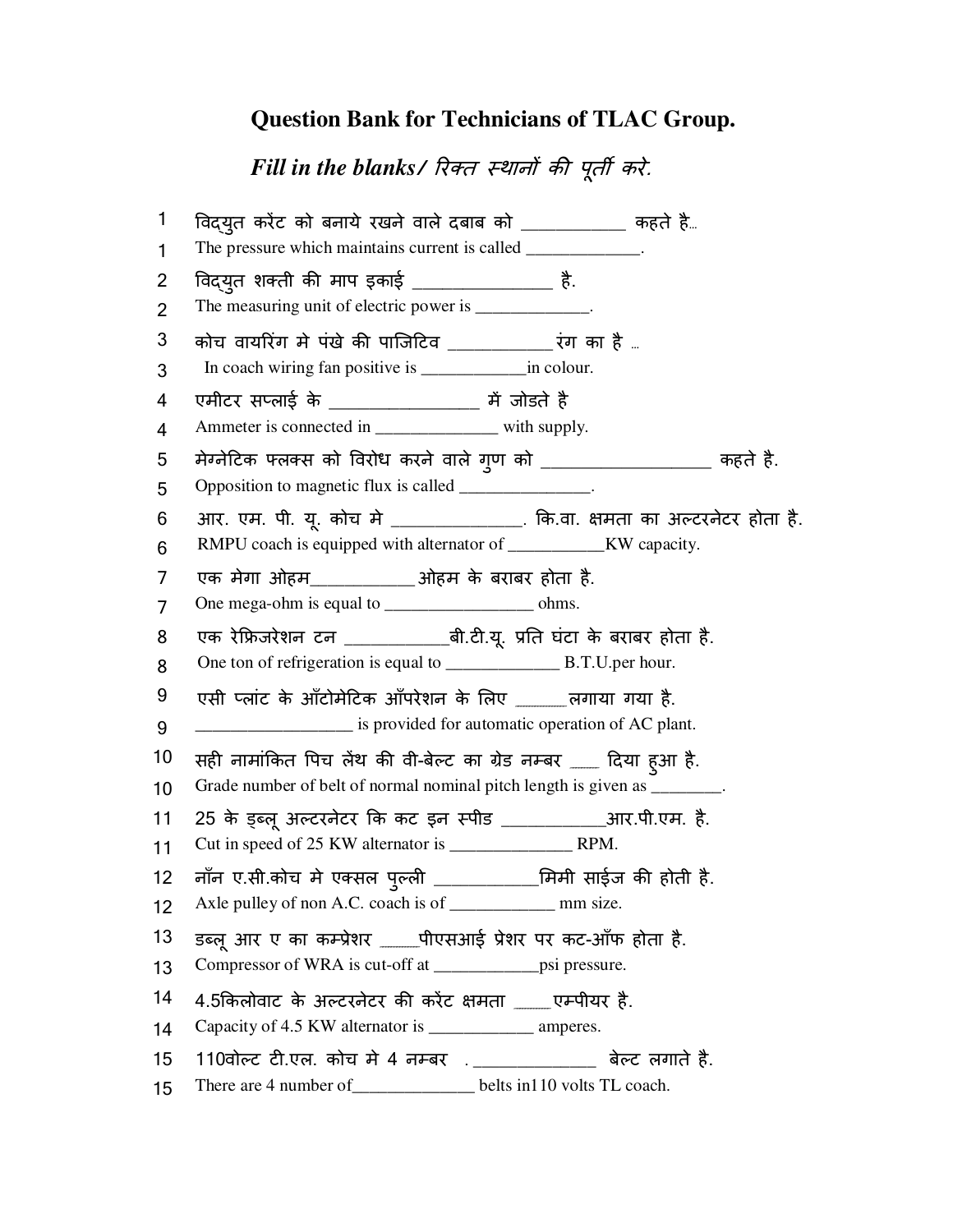| 16       | यांत्रिक शक्ती की नाप की इकाई. _________________ है.                                                                           |
|----------|--------------------------------------------------------------------------------------------------------------------------------|
| 16       | The measuring unit of mechanical power is ____________.                                                                        |
| 17       |                                                                                                                                |
| 17       | In coach wiring fan negative is ___________________ in colour.                                                                 |
| 18       | रेल कोच फेक्टरी . _____________ मे स्थित है.                                                                                   |
| 18       | Rail Coach Factory is situated at _________________________.                                                                   |
| 19<br>19 | ए.सी. टू टियर कोच मे ______________क्षमता के अल्टरनेटर लगे होते है.<br>AC Two tier coach has alternator of ______ KW capacity. |
| 20       | _________________रेफ्रीजरेशन टन 12000 बी.टीयू. प्रती घंटा के बराबर होता है.                                                    |
| 20       | ____________ton of refrigeration is equal to 12000 B.T.U.per hours.                                                            |
| 21       | लक्स लेवल नापने के लिए ____________________ का प्रयोग किया जाता है.                                                            |
| 21       |                                                                                                                                |
| 22       | is used for measurement of lux level.<br>भुसावल डिवीजन ______________ मे स्थित है.                                             |
| 22       | Bhusaval Division is in _______________________.                                                                               |
| 23       | कंवेशनल एसी कोच मे_______________प्रकार का कम्प्रेशर होता है.                                                                  |
| 23       | In conventional AC coach ________________ type compressor is used.                                                             |
| 24       | इंट्रीग्रल कोच फेक्टरी ._____________ मे स्थित है.                                                                             |
| 24       | Integral Coach Factory is situated at _________________________.                                                               |
| 25       | ए.सी. थ्री टियर कोच मे _________क्षमता के अल्टरनेटर लगे होते है.                                                               |
| 25       | AC three tier coach has alternator of _______ KW capacity.                                                                     |
| 26       |                                                                                                                                |
| 26       |                                                                                                                                |
| 27       | पूर्ण चार्जड लेड एसिड सेल की स्पेसिफिक ग्रेविटी ____________ होती है.                                                          |
| 27       | Specific gravity of fully charged lead acid cell is _____________.                                                             |
| 28       | ब्लोअर से पर्याप्त मात्रा मे हवा मिलने पर _____________ रिले ऑपरेट होता है.                                                    |
| 28       |                                                                                                                                |
| 29       | आर.एम.पी.यू. एसी कोच मे_____________प्रकार का कम्प्रेशर होता है.                                                               |
| 29       | In RMPU AC coach ______________ type compressor is used                                                                        |
| 30       | कोच वायरिंग मे लाईट की पाजिटिव ____रंग का है                                                                                   |
| 30       | In coach wiring Light positive is of __________ colour.                                                                        |
| 31       | 3000 किलो-केलरी प्रति घंटा ___रेफ्रीजरेशन टन के बराबर होता है.                                                                 |
| 31       | 3000 Kilo-Calorie per hour is equal to ______________ton of refrigeration.                                                     |
| 32       | इंस्लेशन रेजिस्टेंस नापने के लिए ___का प्रयोग होता है.                                                                         |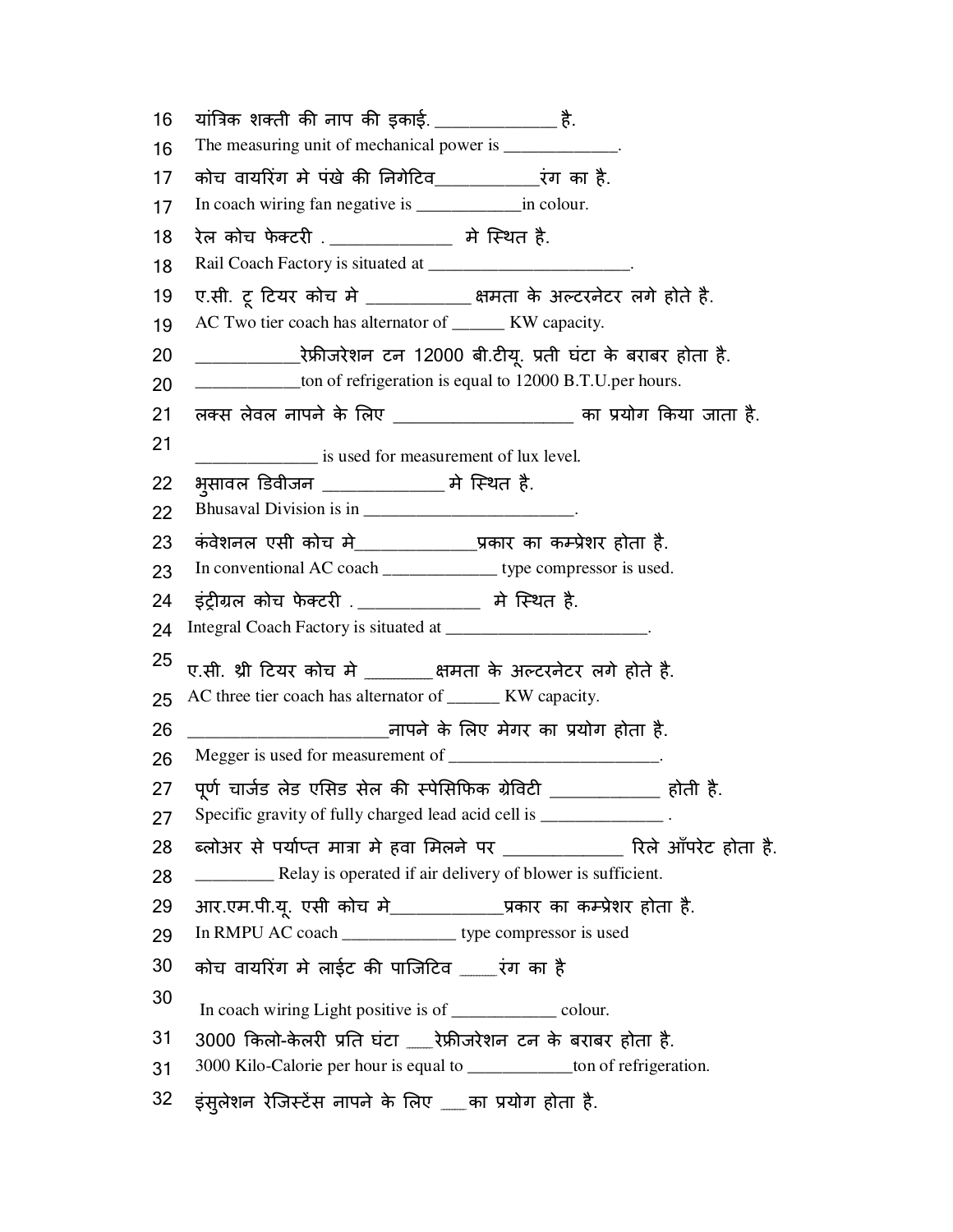32 \_\_\_\_\_\_\_\_\_\_\_\_\_\_\_\_ is used for measurement of insulation resistance. 33 के नवास डिटंग के पास आग से बचाव के Iलए \_\_\_\_\_\_\_\_\_\_ रले लगाते है. 33 \_\_\_\_\_\_\_\_\_ Relay is provided to prevent fire near canvass duct.  $34$  पूर्ण चार्ज एसिड सेल का वोल्टेज  $\begin{array}{ccc} - & \end{array}$  रहता है. 34 Voltage of fully charged lead acid cell is \_\_\_\_\_\_\_\_\_\_\_\_volts. 35 एसी कोच के अल्टरनेटर की पुल्ली \_\_\_\_\_\_\_\_\_\_\_\_\_\_\_\_\_एमएम पीसीडी साईज की होती है. 35 Alternator pulley of AC coach is of \_\_\_\_\_\_\_\_\_ mm size PCD. 36 आर.एम.पीय् कोच मे टीडीआर 1 का सेटिंग \_\_\_\_\_\_\_\_\_ मिनट होता है. 36 Setting of TDR-1 in AC coach is \_\_\_\_\_\_\_\_\_ minutes. 37 मोटर को सिंगल फेजिंग से होनेवाले नुकसान से बचाने के लिए सिंगल फेजिंग \_\_\_\_\_\_\_\_\_\_\_\_\_\_\_\_ लगाया जाता है. 37 Single phasing \_\_\_\_\_\_\_\_\_ is provided to avoid damage from single phasing,. 38 टीएल कोच मे \_\_\_\_\_\_\_\_\_\_\_\_\_\_\_\_\_अँम्पीयर अवर क्षमता कि बँटरी लगाइ जाती है. 38 \_\_\_\_\_\_\_\_\_ Amp/Hr Battery is provided in TL coach. 39 एसी से डीसी मे परिवर्तन करने के लिए \_\_\_\_\_\_\_\_\_\_\_लगाया जाता है. 39 For conversion from AC to DC \_\_\_\_\_\_\_\_\_ provided. 40 एका.टXग टाफ को गाडी Dथान के \_\_\_\_\_\_\_\_घंटा पहले उपिथत होना चा.हए. 40 Escorting staff to be present on duty before \_\_\_\_\_\_\_\_\_ hour of train departure. 41 आरएमपीयु एसी कोच मे कंट्रोल सर्किट का वायर \_\_\_\_\_\_\_\_\_\_ रंग का होता है. 41 In RMPU coach control circuit wires are of \_\_\_\_\_\_\_\_\_\_\_\_\_ colour. 42 सर्वोत्तम इंसुलेशन \_\_\_\_\_\_\_\_\_\_\_\_\_ वर्ग का होता है. 42 Best class of insulation material is \_\_\_\_\_\_\_\_\_\_ class. 43 डायोड को \_\_\_\_\_\_\_\_\_\_\_\_\_\_\_ भी कहते है. 43 Diode is also known by the name of \_\_\_\_\_\_\_\_. 44 कॉन्ट्क्ट नंबर 13 A वेल्ड होनेपर \_\_\_\_\_\_\_\_\_\_\_\_\_\_\_\_\_\_\_\_लगातार चलता है. 44 If contact No.13A is welded \_\_\_\_\_\_\_\_\_\_\_\_\_\_\_\_runs continuously 45 Dकाश के तर को \_\_\_\_\_\_\_\_\_\_\_\_\_\_मीटर ^दारा नापते है. 45 The illumination level is measured by \_\_\_\_\_\_\_\_\_\_\_\_ meter. 46 एसजी कोच मे इनपूट सर्किट मे \_\_\_\_\_\_\_\_\_\_\_\_ सर्किट होने पर इमर्जसी लाइट(EL) जलते है. 46 In SG coach the emergency lamp will be burn after \_\_\_\_\_\_\_\_\_\_\_ circuit in input circuit. 47 रेसीड्युएल \_\_\_\_\_\_\_\_\_\_\_\_\_ खत्म होनेपर अल्टरनेटर आउट्पूट नही देगा. 47 After destroying of Residual \_\_\_\_\_\_\_\_\_\_\_ output of Alternator is stopped. 48 एसी कोच के दो अ>टरनेटर के करट मे \_\_\_\_\_अँMपीयर से अaधक फकW नहC होना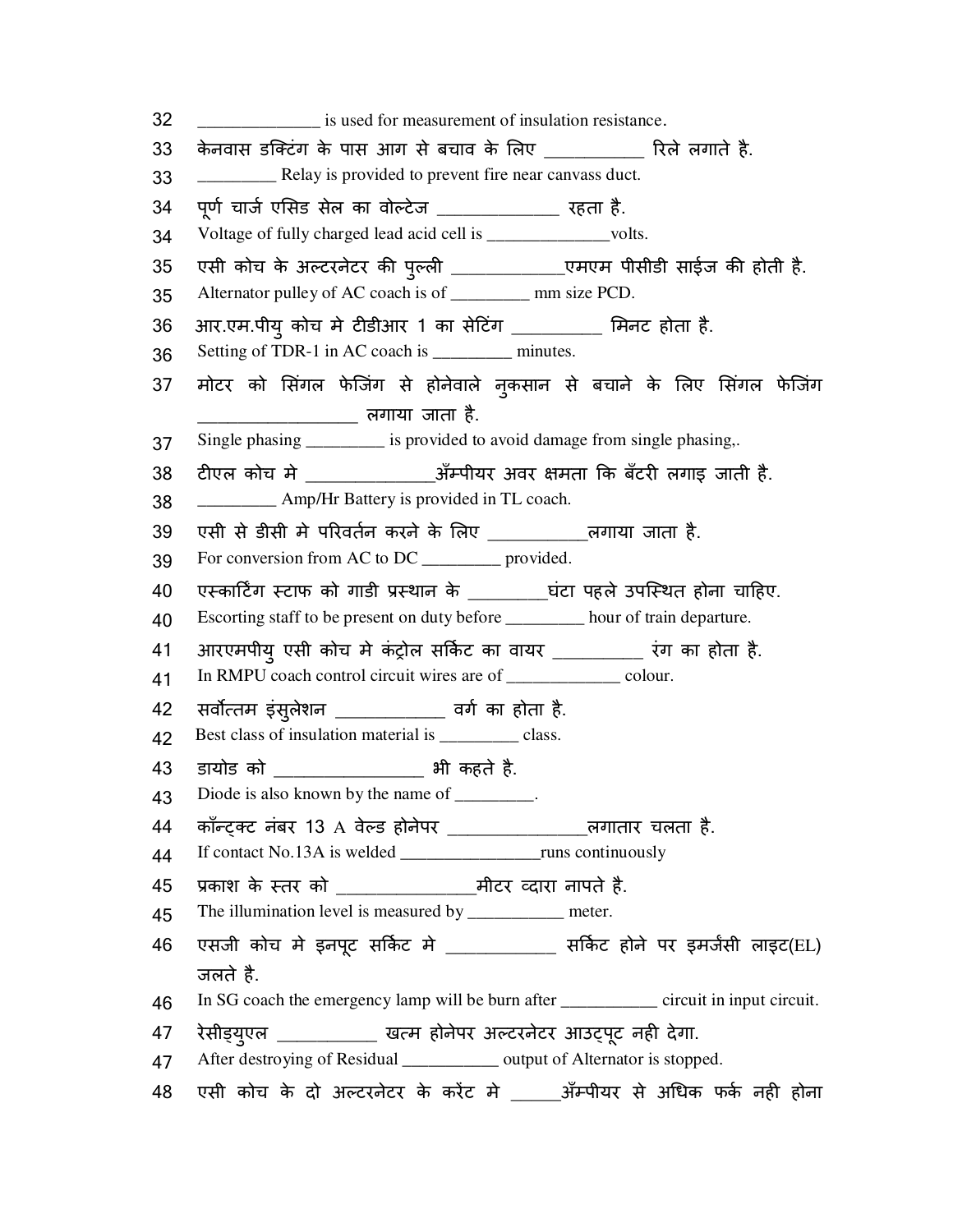चाहिए.

| 48 | The difference in between two alternators current of AC coach is not more than<br>$\frac{\phantom{1}}{2}$ Amperes. |
|----|--------------------------------------------------------------------------------------------------------------------|
| 49 | डाइनो ड्राईव्ह प्रणाली से __________शेयरिंग को चेक किया जाता है.                                                   |
| 49 | Dyno Drive test is carried out for ____________ sharing.                                                           |
| 50 | स्पेसिफिक ग्रेविटी को __________________व्दारा नापते है.                                                           |
| 50 | Specific Gravity of Battery is measured by __________.                                                             |
| 51 | करेंट नापने के लिए __________ का प्रयोग करते है.                                                                   |
| 51 | is used for measurement of current.                                                                                |
| 52 | आरएमपीयु कोच मे _________________केविए क्षमता के इंवर्टर का प्रयोग किया जाता है.                                   |
| 52 | <b>EXALCE EXAMPLE EXAMPLE ASSESS</b> EXPLORER TO KYA Inverter is used in RMPU AC coach.                            |
| 53 | एसी कोच में अँमीटर के लिए _______________लगाते है.                                                                 |
| 53 | Ammeter is provided with _____________ for measurement of Load of AC Coach.                                        |
| 54 | ड्राईंग को इंजिनीयर कि __________ कहते है.                                                                         |
| 54 |                                                                                                                    |
| 55 | लाईन व्होल्टेज ___________ व्होल्टेज से 1.732 गुना होता है.                                                        |
| 55 | Line Voltage is $= 1.732$ times ______________________ voltage                                                     |
| 56 | न्युट्रल कि आवश्यकता है तो ____________कनेक्शन करना जरूरी है.                                                      |
| 56 | If Neutral is required then _______________ connection must be done.                                               |
| 57 | सल्फ्युरीक ॲंसीड मे पानी मिला कर ______________बनाया जाता है.                                                      |
| 57 | is prepared by adding Sulphuric Acid in water.                                                                     |
| 58 | टी.एल कोच मे सी _____________ व्ही बेल्ट प्रयोग करते है.                                                           |
| 58 | In TL coach C________ belts are used.                                                                              |
| 59 | गरीब-रथ मे गाडी प्रकाश के लिए _____________________पध्दती होती है.                                                 |
| 59 |                                                                                                                    |
| 60 | एसी कोच की एक्सल पुली _______________________एम पम पीसीडी साईज की होती है.                                         |
| 60 |                                                                                                                    |
| 61 | ओपन सर्किट मे करेंट की मात्रा ________________होती है.                                                             |
| 61 | Amount of current flowing In open circuit is ____________.                                                         |
| 62 | आरएमपीयु कोच मे ____________ गँस का प्रयोग किया जाता है.                                                           |
| 62 | In RMPU coach ________________ gas is utilized.                                                                    |
| 63 | कोच वायरिंग मे ब्रॅन्च सर्किट कि वायर ____________ स्क्वेयर मिलीमीटर कि होती है.                                   |
| 63 | Diameter of Branch Circuit Wire is ______________ of sq.mm in coach wiring.                                        |
| 64 |                                                                                                                    |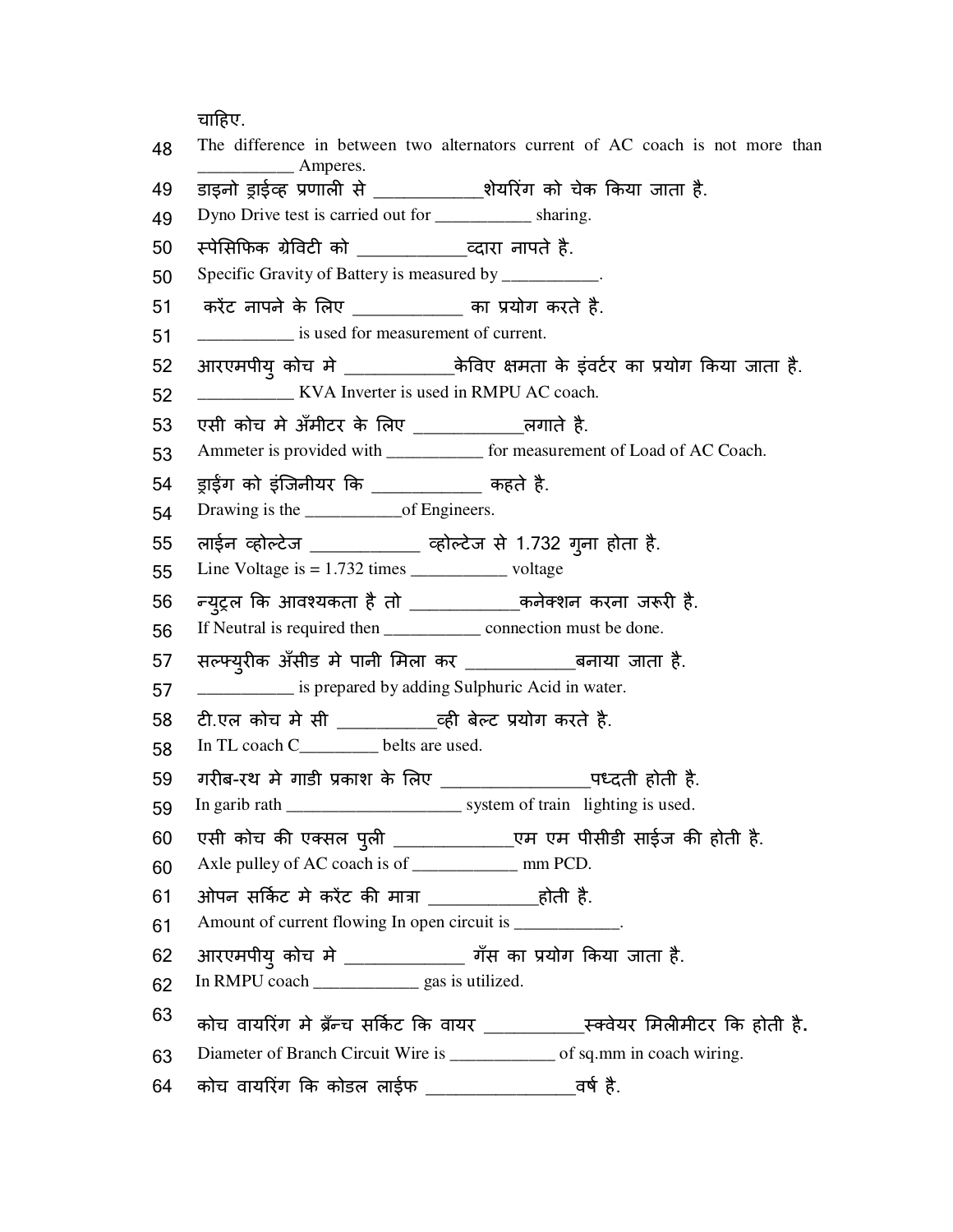| 64       | Codal life of coach wiring is _________ years.                                                         |
|----------|--------------------------------------------------------------------------------------------------------|
| 65       | EOGके LHB कोचमे लाइटिंग के लिए _________केव्हीए का ट्रांसफार्मर लगाया है.                              |
| 65       | <b>EXALUARE:</b> KVA Transformer is used for Lighting purpose in LHB of EOG system.                    |
| 66       | एसी कोच मे लगे प्रिकुलिंग युनिट कि क्षमता __________अँम्पीयर होती है.                                  |
| 66       | Capacity of precooling unit is _______________________ Ampere of AC coach.                             |
| 67       | एसी मेकॅनिक व्दारा रास्ते मे आनेवाली खराबीयों को _____________ मे दर्ज करना                            |
| 67       | चाहिए.<br>AC mechanic should enter the faults encountered in enroute in _______ book.                  |
|          |                                                                                                        |
| 68<br>68 | आरएमपीयु कोच मे _____________फेज की मोटरें होती है.<br>In RMPU coach __________ phase motors are used. |
|          |                                                                                                        |
| 69<br>69 | 110 v टीएल कोच मे मेन निगेटिव फ्युज _____________ ॲम्पीयर का होता है.                                  |
| 70       |                                                                                                        |
| 70       | In RMPU coach ________ is provided in place of expansion valve                                         |
| 71       |                                                                                                        |
| 71       | In case of Short circuit the amount of current will be_________                                        |
| 72       | 110 V टीएल कोच मे आर आर यु मे फिल्ड फ्युज ___________ऑम्पीयर का होता है.                               |
| 72       | In 110 V TL coach RRU capacity of field fuse is__________ amperes.                                     |
| 73       | 110v टिएल कोचमे एल-2 सर्किट फ्युज ________________एम्पीयर का होता है।                                  |
| 73       |                                                                                                        |
| 74       | रोटरी जंक्शन बॉक्समे कुल ________स्वीच होते है।                                                        |
| 74       | In Rotary Junction Box there are total _________ switches                                              |
| 75       | बिसीटी दवारा कोच कि बॅटरीको ________ किया जाता है।                                                     |
| 75       | Battery of a coach is _______________through BCT.                                                      |
| 76       | पश्चिम-मध्य रेल्वे का मुख्यालय ------- मे स्थित है।                                                    |
| 76       | Head quarter of West-Central Railway is -------------.                                                 |
| 77       | बेकिंग करने से वाइंडिंग की ------- वैल्यु बढती है।                                                     |
| 77       | The ---------- value will increase by baking process of winding.                                       |
| 78       | जर्मेनियम,सिलिका यह --------- पदार्थ है।                                                               |
| 78       | Germanium and silicon is ----------------- material.                                                   |
| 79       | इ.एल.सी.बी. का मतलब अर्थ -------सर्किट ब्रेकर होता है।                                                 |
| 79       | ELCB stands for earth---------circuit breaker.                                                         |
| 80       | -------- घुमनेवाले मशीनों का आर.पी.एम. नापने का उपकरण है।                                              |
| 80       | -------- is the equipment to measure R.P.M. of rotating machines.                                      |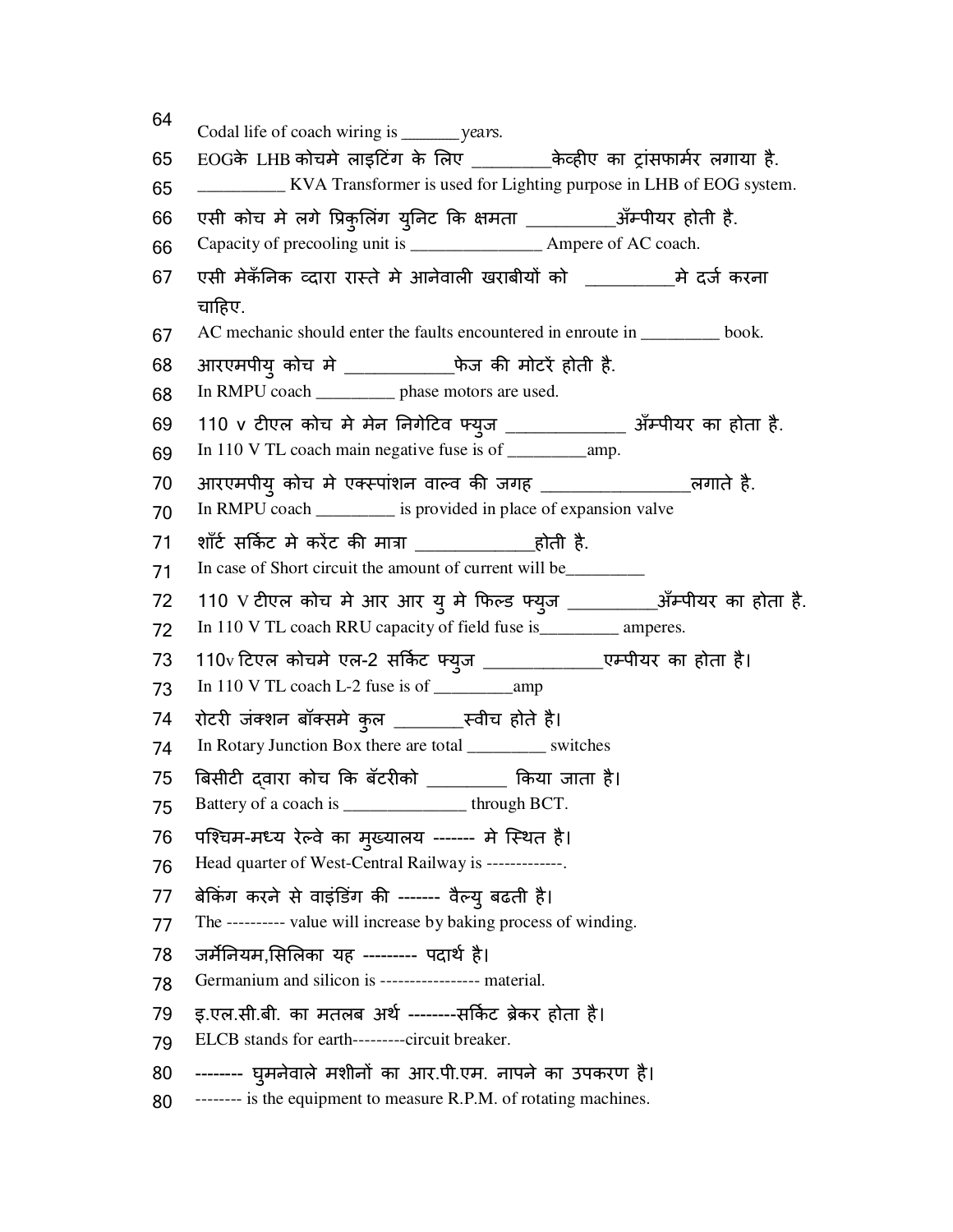- 81 भारत मे रेल की शुरुवात सन ------------- मे हुई।
- 81 In India Railway started in the year----------.
- 82 डीजल लोकोमोटिव वर्क्स---------- मे स्थित है।
- 82 Diesel Locomotive works situated at --------.
- 83 ;कलोवाट आवर मीटर ------ टाइप उपकरण है।
- 83 Kilowatt hour meter is -------------- type instrument.
- 84 डीजल मॉडर्नाइजेशन वर्क्सशॉप---------- मे स्थित है।
- 84 Diesel Modernization workshop is situated at ----------------.
- 85 कोर पर विद्युत वांइडिंग करके विद्युत करेंट प्रवाहित करनेपर चुम्बक बन जाता है इसे --------- कहते है।
- 85 If current is passed through the electrical winding made on core, the magnet formed is called-----.
- 86 सभी सेल्फ जनरेशन कोच मे --------- सेल का उपयोग किया जाता है.
- 86 In Self generation Coaches ----------------- cells are used.
- 87 गाडी निर्धारित गती से चलने पर एस.जी. कोच मे ------- से बैटरी चार्जिंग के लिए सप्लाई प्राप्त होती है|
- 87 After attending desired speed in self-generation coach battery is charged by supply from ---------.
- 88 किसी पदार्थ को स्थिर तापमान पर द्रव से वाष्प मे बदलने के लिए लगने वाली ऊष्मा को ------------ उtमा कहते है।
- 88 Heat required for changing the state from liquid to gas at constant temp.is called --- heat.
- 89 ,--------------- हमेशा अधिक तापमान से कम तापमान की ओर प्रवाहित होती है।
- 89 --------- flows from higher temperature to lower temperature.
- 90 कंडेंसर से द्रवीय रेफ्रीजरेंट आगे लिक्विड ------------ मे जाता है।
- 90 From condenser liquid refrigerant goes to liquid ------.
- 91 एक किलोग्राम पानी का तापमान एक डिग्री सेंटीग्रेड बढाने के लिए एक ------- उष्मा लगती है।
- 91 One --------- heat is required to raise the temperature one kilogram of water by one degree centigrade
- 92 पुल्ली कसने के बाद दोनो बाजू ------- पेंट से निशान लगा देना चाहिए।
- 92 After tightening the pulley marking should be done with ---- paint.
- 93 एक्सल पुल्ली के नट,बोल्ट, ---------- आदि की उपस्थित चेक करना चाहिये।
- 93 Availability of nut, bolts, ------etc. of axle pulley should be ensured.
- 94 आर.आर.यू. मे खराबी का एक कारण फ्री व्हिलींग ------- का शार्ट होना है।
- 94 Shorting of free wheeling --------- is one of the reasons for defect in RRU.
- 95 बैटरी डिस्चार्जिंग के दौरान दोनो प्लेटें ------ मे परिवर्तित हो जाती है।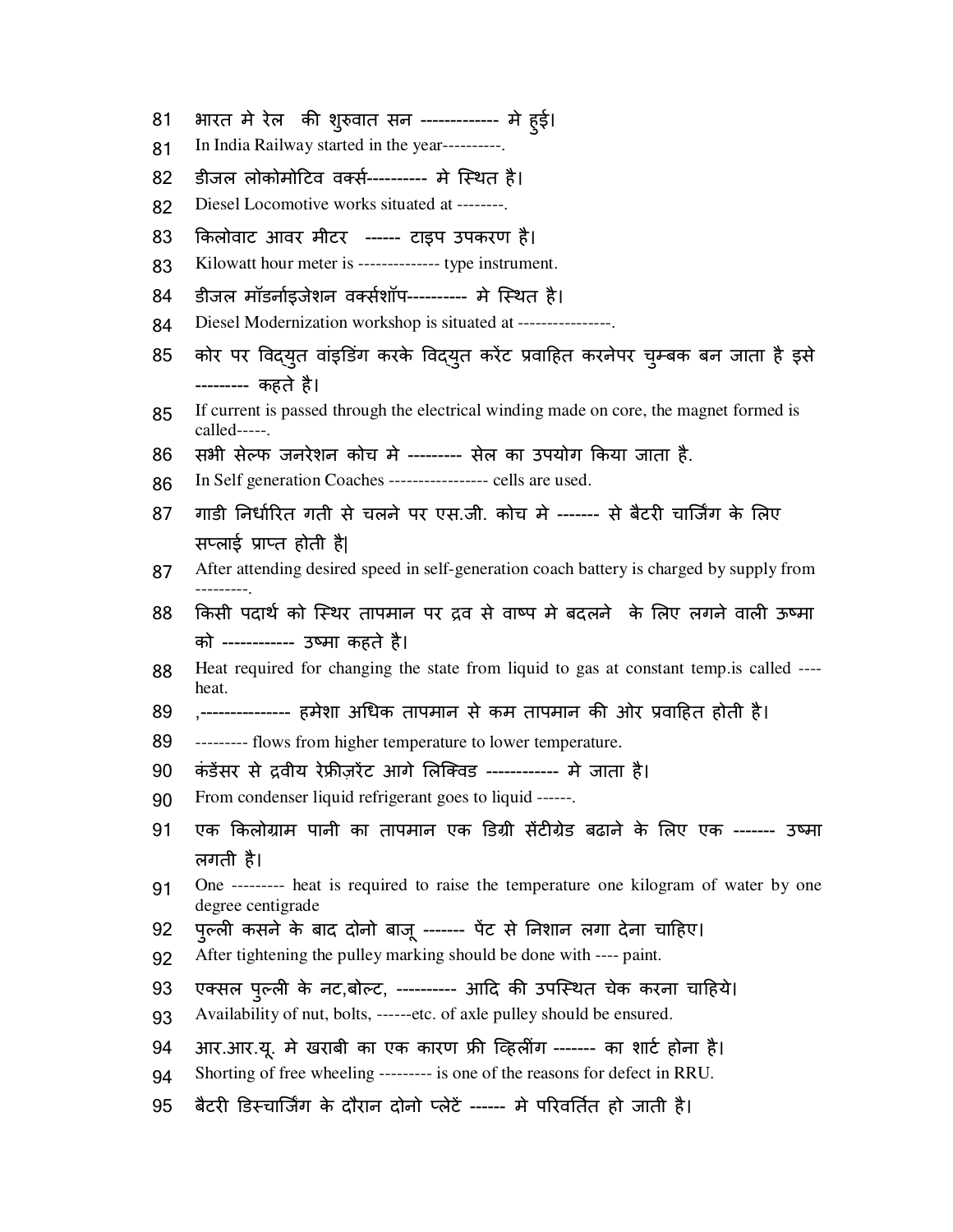- 95 After battery is discharged both plates are converted to -------.
- 96 स्पेयर बैटरी को समय समय पर ------चार्ज करना चाहिये।
- 96 Time to time battery should be ------- charged if it is not in use.
- 97 ----------- मे क्रॅंक होना यह बॅटरी में पाई जानेवाली खराबियों में से एक है।
- 97 Cracks in ---------- is one of the defects noticed in a battery.
- 98 बैटरी मे सबसे जादा फ़ेल्युअर लो व्होल्टेज एवं लो ---------यह होते है।
- 98 In battery reasons for most of the failures are low voltage and low ------
- 99 कं डसर गंदा या जाम होने से -----------Dेशर बढेगा।
- 99 If condenser is dirty or jammed -------- pressure will increased.
- 100 ए.सी. कोच मे गैस की मात्रा कम होने से सक्शन प्रेशर ------ होता है।
- 100 In AC plant if quantity of refrigerant gas is less then suction pressure will be -------.
- 101 ए.सी.कोच मे ब्लोअर न चलकर हीटर चालू होता है तो चेतावनी के रुप मे ------- बजने लगता है।
- 101 In AC coach if heater is 'on' without blower then as a warning.----- sounds.
- 102 सुरक्षा के लिए पंखे को ------------ लगाया जाता है.
- 102 ------ is provided to fans for safety.
- 103 प्राइमरी अनुरक्षण डिपो से ----- फ़ीडींग टर्मिनल आइसोलेट कंडीशन मे ही जाना चाहिए।
- 103 From primary maintenance depot ------ feeding terminal is permitted to go in isolated condition.

| $\mathbf{1}$   | व्होल्टेज/Voltage                   | $\overline{2}$ | वाँट / Watts                   | 3               | लाल /Red                     |
|----------------|-------------------------------------|----------------|--------------------------------|-----------------|------------------------------|
| $\overline{4}$ | सिरीज /Series                       | 5              | रिलक्टंस /Reluctance           | 6               | 25 केड्ब्ल्यू /25 KW         |
| $\overline{7}$ | दस लाख / Lac $\Omega$               | 8              | 12000 बीटीय/ BTU               | 9               | थर्मोस्टेट/ Thermostat       |
| 10             | $50$ नम्बर $/$ nos.                 | 11             | 350 आरपीएम /RPM                | 12 <sup>2</sup> | 572.6 एमएम/ MM               |
| 13             | 10 पीएसआय/ PSI                      | 14             | 37.5 अँम्पीयर/ Amps.           | 15              | व्ही बेल्ट/V-Belts           |
| 16             | अश्वशक्ती/Horse                     | 17             | काला /Black                    | 18              | कपूरथला / kapoorthala        |
| 19             | Power<br>KW 20<br>25<br>केड़ब्ल्यू/ |                | 1टन/ <sub>1</sub> Refrig.Ton   | 21              | लक्स मीटर / Lux meter        |
| 22             | रेल/Central 23<br>मध्य<br>Rail      |                | ओपनटाईप/ Open Type 24          |                 | पेरम्बूर/Peramboor           |
| 25             | 25 केड्ब्ल्यू /25 KW                | 26             | इंस् <b>लेशन रेजिस्टेंस/IR</b> | 27              | 1220                         |
| 28             | वेन रिले/ Vane relay                | 29             | सिल्ड टाईप/Sealed              | 30              | पीला /Yellow                 |
| 31             | एक / one                            | 32             | मेगर / Megger                  | 33              | वेन रिले <i>I</i> Vane Relay |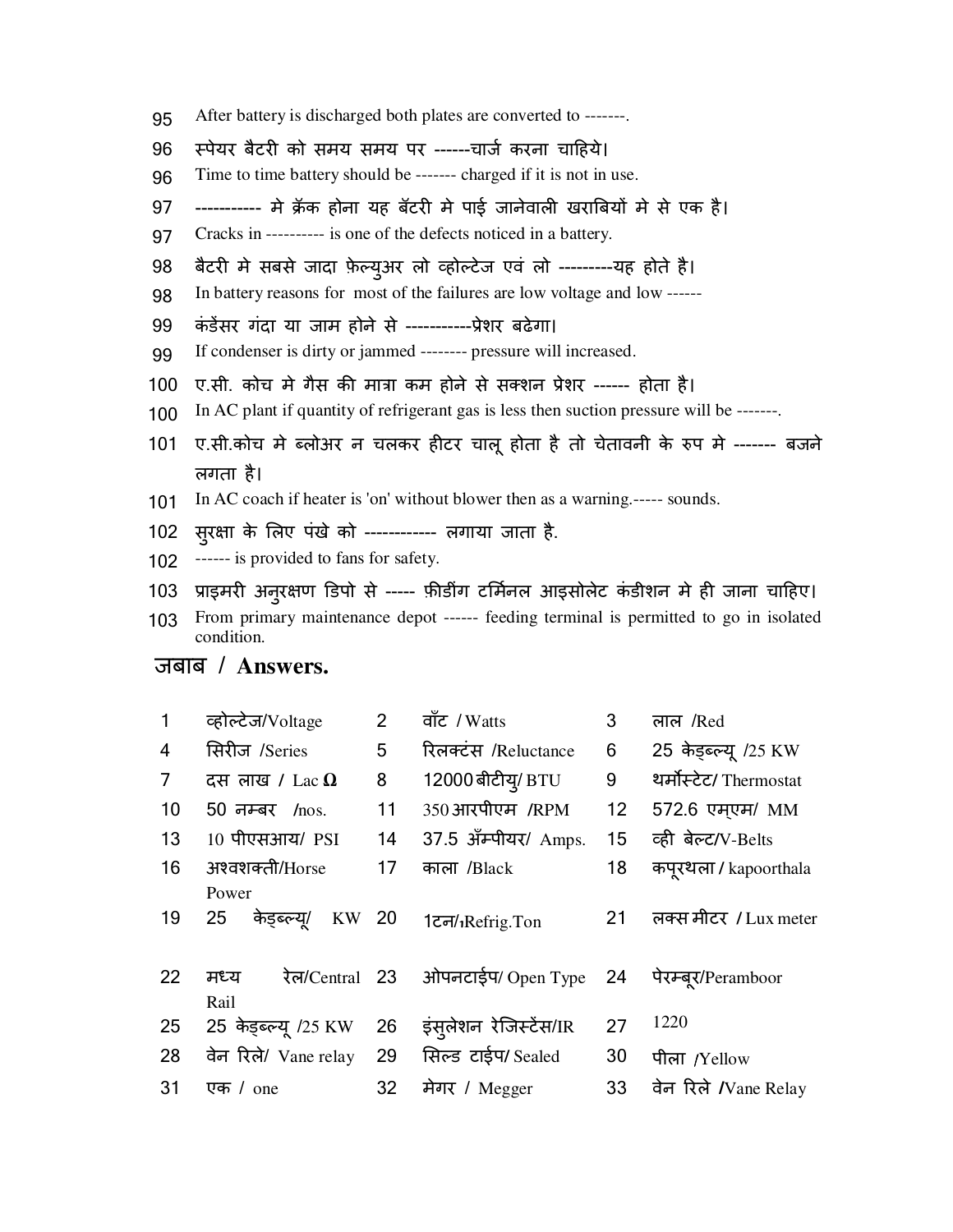| 34 | 2.3 वोल्ट $/2.3$ Volt             | 35 | 200 मि मी/ 200 MM.             | 36 | 2.5 सेकेंद /2.5 second                          |
|----|-----------------------------------|----|--------------------------------|----|-------------------------------------------------|
| 37 | प्रीव्हेंटर/ preventer            | 38 | ॲम्पीयर<br>120<br>अवर          | 39 | आर.आर.यू./ RRU                                  |
|    |                                   |    | $/120$ AH                      |    |                                                 |
| 40 | 1 घंटा $/1$ Hour                  | 41 | सफेद / White                   | 42 | सी क्लास/ C Class                               |
| 43 | रेक्टीफायर/Rectifier              | 44 | कम्प्रेसर/Compressor           | 45 | लक्स मीटर/Lux meter                             |
| 46 | शाँर्ट सर्किट / Short-<br>circuit | 47 | मॅग्नेटिसम /Magnetism          | 48 | 25 अँम्प्स/ 25 Amps.                            |
| 49 | लोड/Load                          | 50 | हाईड्रोमीटर/Hydrometer         | 51 | अँमीटर/ Ammeter                                 |
| 52 | 25 केविए /25 KVA                  | 53 | शंट/Shunt                      | 54 | भाषा/ Language                                  |
| 55 | फेज/ Phase                        | 56 | स्टार/ Star                    | 57 | इलेक्ट्रोलाईट/                                  |
|    |                                   |    |                                |    | Electrolyte                                     |
| 58 | व्हीबेल्ट/ V-Belt                 | 59 | ईओजी/ EOG                      | 60 | 572.6 एम्एम/ MM                                 |
| 61 | ज़ीरो/ Zero                       | 62 | एफ22/ F-22                     | 63 | 16स्क्वे.मिमी/16                                |
|    |                                   |    |                                |    | Sq.mm                                           |
| 64 | 12 साल/12 Years.                  | 65 | 1 केवीए /1 KVA                 | 66 | ॲम्प्स/<br>200<br>200                           |
| 67 | लॉग<br>ब्क/<br>$Log-$             | 68 | 3 फेज/ 3 Phase                 | 69 | Amps.<br>40 अँम्प्स/ 40 Amps.                   |
|    | Book.                             |    |                                |    |                                                 |
| 70 | केपेलरी<br>ट्यूब/                 | 71 | बहुत ज्यादा/Extra              | 72 | 6 ऑम्प्स/ 6 Amps.                               |
|    | Capillary Tube                    |    |                                |    |                                                 |
| 73 | ॲम्प्स//<br>16<br>16              | 74 | चार/ Four                      | 75 | चार्ज/ Charge                                   |
|    | Amps.                             |    |                                |    |                                                 |
| 76 | जबलपूर/ Jabalpur                  | 77 | आई.आर./ IR                     | 78 | सेमी-                                           |
|    |                                   |    |                                |    | कंडक्टर(अर्धवाहक)<br>$\prime$<br>Semi-Conductor |
| 79 | अर्थ लिकेज / Earth 80             |    | टेकोमीटर<br>$\mathcal{L}$      | 81 | 1853                                            |
|    | Leakage                           |    | Tachometer                     |    |                                                 |
| 82 | वाराणसी / Varanasi 83             |    | इंटीग्रेटेड<br>$\sqrt{2}$      | 84 | पटियाला / Patiala                               |
|    |                                   |    | Integrated                     |    |                                                 |
| 85 | इलेक्टोमैग्नेट/                   | 86 | लेड ॲसिड / Lead 87             |    | अल्टरनेटर / Alternator                          |
|    | Electromagnet                     |    | Acid                           |    |                                                 |
| 88 | लेटेंट हिट / latent               | 89 | उष्मा / Heat                   | 90 | रिसीवर / receiver                               |
| 91 | किलो कॅलरी/ Kilo-                 | 92 | सफ़ेद/ white                   | 93 | स्प्लिट पिन/ split pin                          |
|    | calorie                           |    |                                |    |                                                 |
| 94 | डायोड/ diode                      | 95 | सल्फ़ेट/<br>लेड<br>lead        | 96 | ट्रिकल/ trickle                                 |
|    |                                   |    | sulphate                       |    |                                                 |
| 97 | कंटेनर/ container                 | 98 | स्पेसिफ़िक<br>specific gravity |    | ग्रेविटि/ 99 डिस्चार्ज / discharge              |
|    |                                   |    |                                |    |                                                 |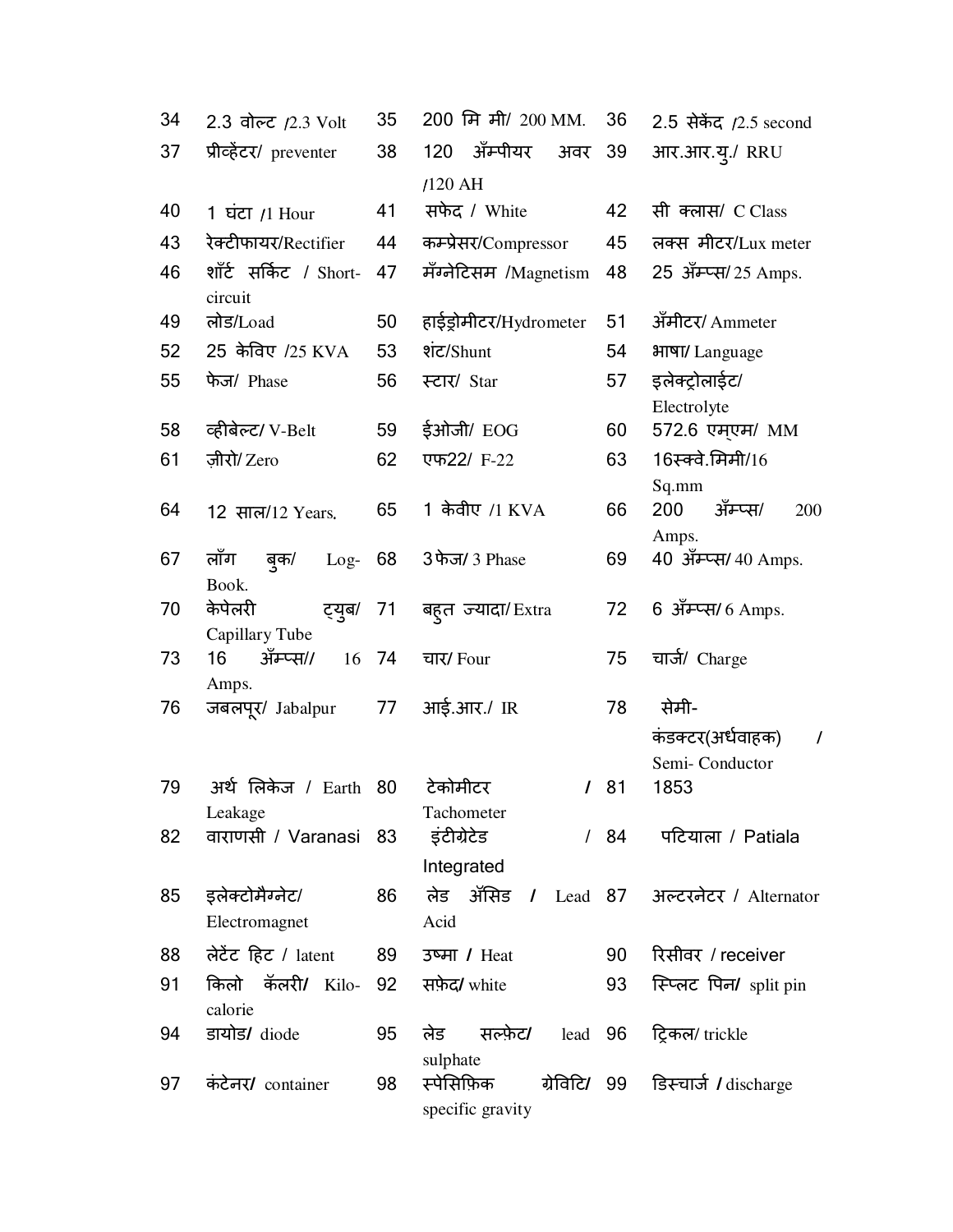103 इमर्जसी *l*emergency

## **सह या गलत लखए।** *Write True or False*.

| अ.क्र.         | सवाल /Question                                                | जबाब/  |
|----------------|---------------------------------------------------------------|--------|
|                |                                                               | Answer |
| 1              | एक इओजी कोच मे 10 एक्सीडेंट इमरजंसी लाइट होते है।             |        |
| 1              | There are 10 accident emergency lights In one EOG coach.      |        |
| 2              | एक किलो वैट 1000 वैट के बराबर होता है।                        |        |
| $\overline{2}$ | One kilo watt is equal to 1000 watts.                         |        |
| 3              | इंसुलेशन रेजिस्टेंस मेगर द्वारा नापते है।                     |        |
| 3              | Insulation resistance is measured by Megger.                  |        |
| 4              | इलेक्ट्रोलाइट मे सल्फ्यूरीक एसीड और डीस्टील्ड वाटर होता है।   |        |
| 4              | Electrolyte contains sulphuric acid and distilled water.      |        |
| 5              | EOG सिस्टममे जनरेशन व्होल्टेज 750 व्होल्ट थ्री फेज होता है।   |        |
| 5              | In EOG system generation voltage is 750 volt three phase.     |        |
| 6              | आरएमपीय कोचमे क़ॉम्प्रेसर मोटर 1.5 एचपी कि होती है।           |        |
| 6              | Rating of RMPU coach compressor motor is 1.5 hp.              |        |
| 7              | कंवेंशनल एसी कोचमे लो व्होल्टेज रीले (एलव्हीआर) लगा होता है।  |        |
| 7              | Low voltage relay (LVR) is provided in conventional AC coach. |        |
| 8              | एलएचबी का मतलब लिंक हॉफमन बुश है।                             |        |
| 8              | LHB stands for Linke Hofmann Busch                            |        |
| 9              | एसी जनरेटर को अल्टरनेटर कहते है।                              |        |
| 9              | AC Generator is called Alternator.                            |        |
| 10             | आरएमपीय् कोचमे 25 केविए का इंवर्टर लगा होता है।               |        |
| 10             | 25 KVA inverter is provided in RMPU coach.                    |        |
| 11             | एलएचबी कोच अन्य कोच के मुकाबले मे आरामदायक होते है।           |        |
| 11             | LHB coaches are comfortable as compared to other coaches      |        |
| 12             | अल्टरनेटर कि सेफ्टि चेन दिखावे के लिए लगाइ जाती है।           |        |
| 12             | Safety chain for alternator is provided for a show.           |        |
| 13             | राजधानी एक्सप्रेस मे एंड ऑन जनरेशन (इओजी) प्रणाली है।         |        |
|                |                                                               |        |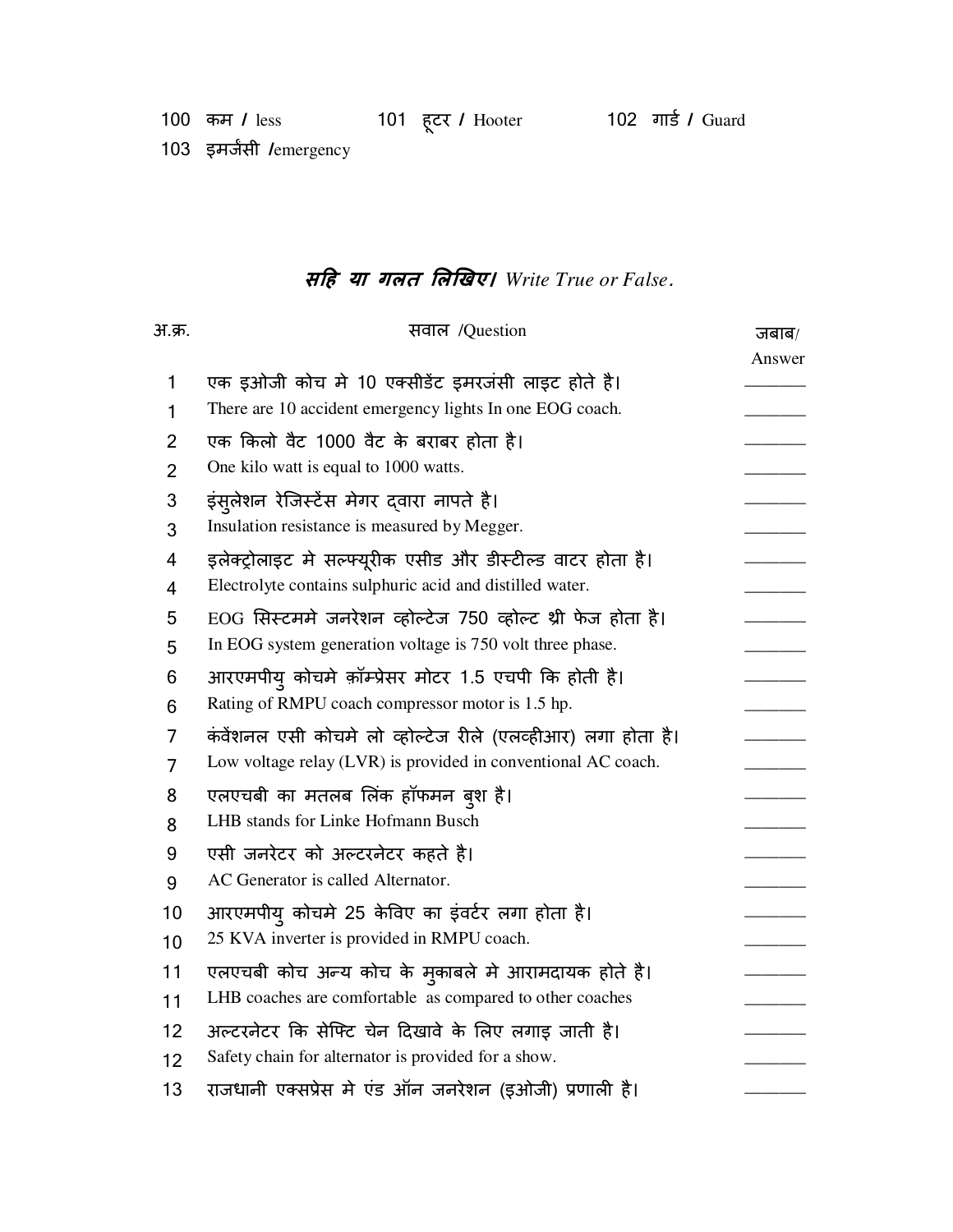| 13 | End On Generation system is used in Rajdhanee Express         |  |
|----|---------------------------------------------------------------|--|
| 14 | इंवर्टर डीसी को एसी बनाता है।                                 |  |
| 14 | Inverter converts DC in to AC.                                |  |
| 15 | फिल्ड फ्यूज टुट जानेपर अल्टरनेटर का जनरेशन बन्द होता है।      |  |
| 15 | If field fuse is broken then alternator stops generation      |  |
| 16 | व्हीआरएलए बैटरी को एसएमएफ बैटरी भी कहते है।                   |  |
| 16 | VRLA battery is also called as SMF battery.                   |  |
| 17 | व्होल्टेज का युनिट व्होल्ट है।                                |  |
| 17 | Unit of voltage is volt.                                      |  |
| 18 | थर्मामीटर से तापमान नापते है।                                 |  |
| 18 | Temperature is measured by Thermometer.                       |  |
| 19 | पावर कार मे दो डीजी सेट लगे होते है ।                         |  |
| 19 | There are two DG sets in a power car.                         |  |
| 20 | आरएमपीयु कोचमे ब्लोअर मोटर 1.5 एचपी कि होती है।               |  |
| 20 | Rating of RMPU coach blower motor is 1.5 hp.                  |  |
| 21 | आरएमपीयू एसी कोचमे सारी मोटरे 110व्होल्ट डीसी कि होती है।     |  |
| 21 | All motors of RMPU AC coaches are of 110 V DC.                |  |
| 22 | आरआरयु एसी को डीसी मे परीवर्तीत करता है।                      |  |
| 22 | RRU converts AC in to DC.                                     |  |
| 23 | डीसी जनरेटर को डाइनामो कहते है।                               |  |
| 23 | DC Generator is called Dynamo.                                |  |
| 24 | ब्रशलेस अल्टरनेटर मे 2 ब्रश लगे होते है।                      |  |
| 24 | 02 Nos. brushes are provided in Brushless alternator.         |  |
| 25 | आरएमपीयु मे दो सिल्ड कॉम्प्रेसर होते है।                      |  |
| 25 | Two Nos. sealed compressors are provided in RMPU.             |  |
| 26 | 4.5 किलो वैट अल्टरनेटर का फुल लोड करंट 37.5 ऍम्पीयर है।       |  |
| 26 | Full load current of 4.5 kw alternator is 37.5 amperes.       |  |
| 27 | गरीब रथ मे एंड ऑन जनरेशन (इओजी) प्रणाली है।                   |  |
| 27 | End on Generation system is used in Garib Rath                |  |
| 28 | अल्टरनेटर के बेल्ट लुज होनेपर जनरेशन व्होल्टेज कम होता है।    |  |
| 28 | If alternator belts are loose generation voltage will be low. |  |
| 29 | ताबा विद्युत का अच्छा संवाहक होता है।                         |  |
| 29 | Copper is good conductor of electricity.                      |  |
| 30 | इंवर्टर एसी को डीसी बनाता है।                                 |  |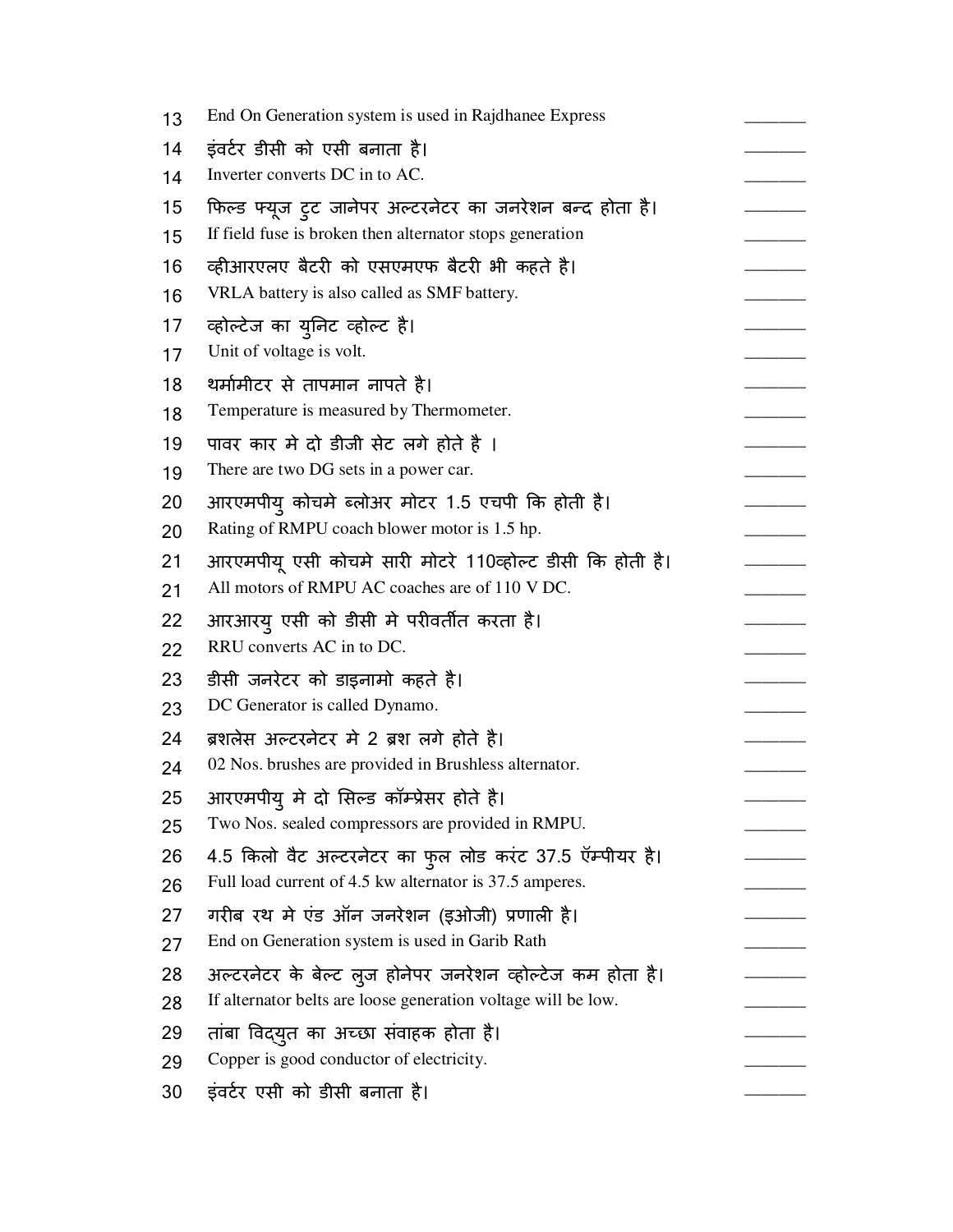| 30 | Inverter converts AC in to DC.                                   |  |
|----|------------------------------------------------------------------|--|
| 31 | तांबा, चान्दी की त़्लना मे विद्युत का अच्छा संवाहक होता है।      |  |
| 31 | Copper is better conductor of electricity than silver.           |  |
| 32 | व्हीआरएलए बैटरी का जीवनकाल 10 वर्ष है।                           |  |
| 32 | Codal life of VRLA battery is 10 years.                          |  |
| 33 | रेजीसटंस कि इकाइ ओहम है।                                         |  |
| 33 | Unit of resistance is ohm.                                       |  |
| 34 | प्रकाश की मापक इकाइ लक्स है।                                     |  |
| 34 | The unit of illumination level is lux.                           |  |
| 35 | आरएमपीयु के दोनो कॉम्प्रेसर एक साथ चालु होते है।                 |  |
| 35 | Both compressors of RMPU start at a time.                        |  |
| 36 | NL का मतलब नाइट लाइट होता है।                                    |  |
| 36 | NL stands for night light.                                       |  |
| 37 | रेजीसटंस कि इकाइ सोहम है।                                        |  |
| 37 | Unit of resistance is soham.                                     |  |
| 38 | एलएचबी कोच मे मेन ट्रांसफॉर्मर 60 केविए का होता है।              |  |
| 38 | Main transformer of LHB coach is of 60 KVA.                      |  |
| 39 | एसी जनरेटर को डाइनामो कहते है।                                   |  |
| 39 | AC Generator is called Dynamo.                                   |  |
| 40 | ब्रशलेस अल्टरनेटर  मे 10 ब्रश लगे होते है।                       |  |
| 40 | 10 Nos. brushes are provided in Brushless alternator.            |  |
| 41 | इएफटी का मतलब इमरजंसी फीडिंग टर्मिनल है.                         |  |
| 41 | EFT stands for emergency feeding terminal.                       |  |
| 42 | एसी थ्री टीयर कोच मे 1100 ॲम्पीयर अवर केपेसिटी की बँटरी होती है. |  |
| 42 | In AC three tier coach 1100 amp hour battery is used.            |  |
| 43 | तापमान नापने के लिए लक्समीटर का प्रयोग किया जाता है.             |  |
| 43 | Lux meter is used for measurement of temperature.                |  |
| 44 | एसी कोच की अल्टरनेटर पुली 200 एम.एम. पीसीडी साईज की होती है.     |  |
| 44 | The PCD of alternator pulley of AC coach is 200 mm.              |  |
| 45 | एसी से डीसी मे परिवर्तन करने के लिए आर.आर.यु लगाया जाता है.      |  |
| 45 | RRU is provided for conversion of AC into DC.                    |  |
| 46 | एल.वी.आर. का काम्पोनंट नबर 27 होता है.                           |  |
| 46 | Component number of LVR is 27.                                   |  |
| 47 | सेल्फ जनरेशन मे 3 फेज ब्रशलेस अल्टरनेटर लगाते है.                |  |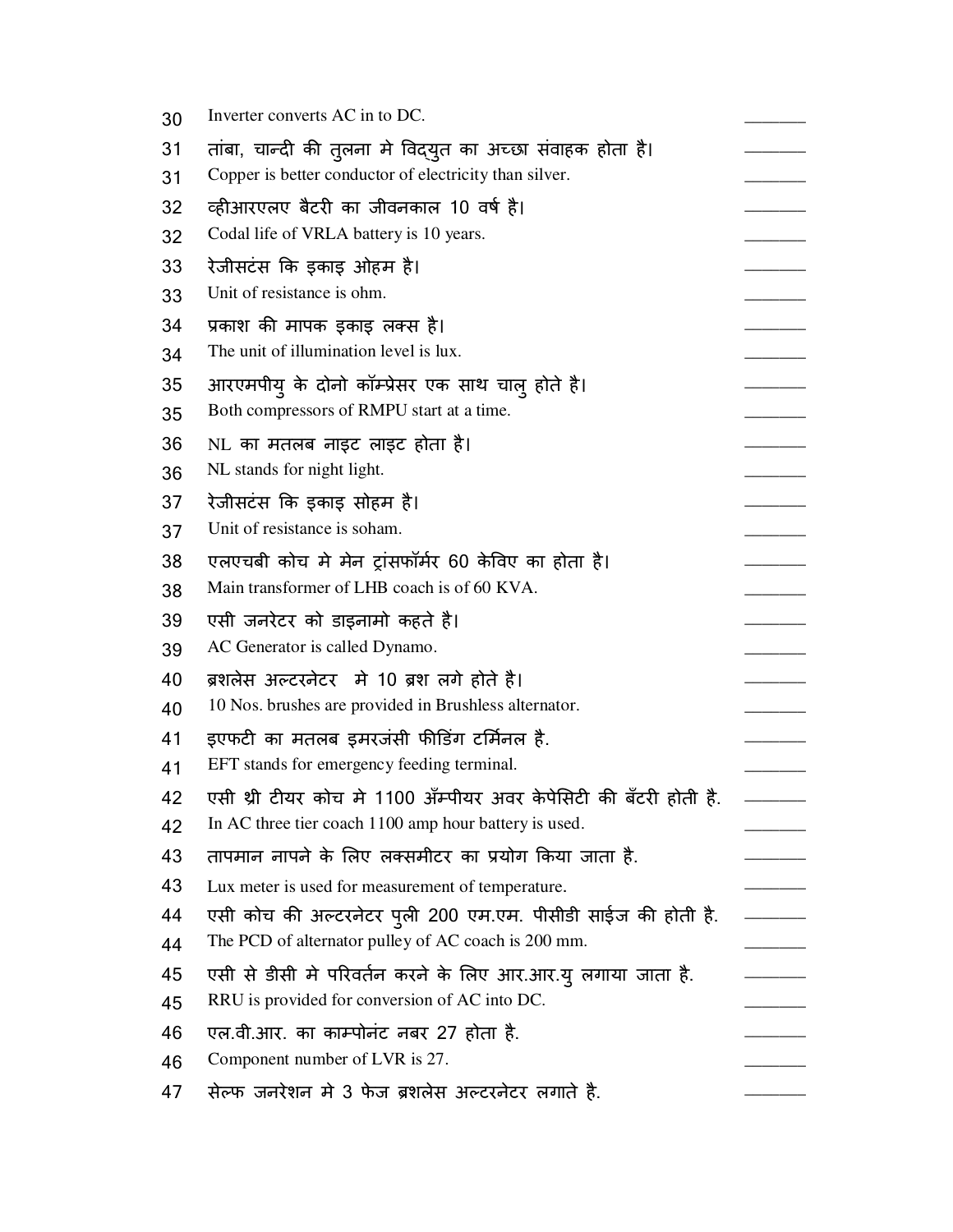| 47 | In Self generation system 3 phase brushless alternators are used.                                                    |  |
|----|----------------------------------------------------------------------------------------------------------------------|--|
| 48 | एक व्यक्ती का हीट लोड 400 बीटीयु प्रती घंटा माना जाता है.                                                            |  |
| 48 | The heat load of one person in AC coach is taken as 400 BTU/hour.                                                    |  |
| 49 | इओजी के कोच मे अँक्सीडेंट इमरजंसी लाईट लगाये जाते है.                                                                |  |
| 49 | Accident emergency lights are provided in EOG coaches.                                                               |  |
| 50 | आर.एम.पीयु एसी कोच मे 100 केवीए इन्वर्टर लगाए जाते है.                                                               |  |
| 50 | 100 KVA invertors are provided in RMPU AC coach.                                                                     |  |
| 51 | अच्छे मौसम मे टीएल कोच वायरिंग का इंसुलेशन रेजिर्स्टेस (IR) व्हॅल्यु                                                 |  |
|    | कमसे कम 2 मेगा ओहम होना चाहिए.                                                                                       |  |
| 51 | During good weather condition Insulation resistance value of TL coach<br>wiring should not be less than 2 mega ohms. |  |
| 52 | विद्युत करेंट का युनिट ॲम्पीयर है.                                                                                   |  |
| 52 | The unit of electrical current is amp.                                                                               |  |
| 53 | 110 वोल्ट टीएल कोच में 120 ॲम्पीयर अवर की बँटरी होती है.                                                             |  |
| 53 | In 110 V TL coach 120 amp hour batteries is used.                                                                    |  |
| 54 | एक रेफ्रिजरेशन टन 12000 बी.टी.यू. प्रति घंटा के बराबर होता है.                                                       |  |
| 54 | 1 refrigeration ton is equal to 12000 BTU per hour.                                                                  |  |
| 55 | वेलाँसिटी नापने के लिए लक्समीटर का प्रयोग किया जाता है.                                                              |  |
| 55 | For measurement of velocity lux meter is used.                                                                       |  |
| 56 | एसी कोच की एक्सल पुली 200 एम.एम. पिसीडी साईज की होती है.                                                             |  |
| 56 | The PCD of axle pulley of AC coach is 200 mm.                                                                        |  |
| 57 | एक रेफ्रिजरेशन टन 2000 बी.टी.यु. प्रति घंटा के बराबर होता है.                                                        |  |
| 57 | 1 refrigeration ton is equal to 2000 BTU per hour.                                                                   |  |
| 58 | 110 वोल्ट टीएल कोच मे सी 122 ग्रेड के 4 नम्बर वी-बेल्ट लगाते है.                                                     |  |
| 58 | C122 grade belts of 4 nos. Are provided in 110 volt TL coach.                                                        |  |
| 59 | लक्स लेवल नापने के लिए लक्स मीटर का प्रयोग किया जाता है.                                                             |  |
| 59 | For measurement of Light intensity (Lux level), Lux meter is used.                                                   |  |
| 60 | एसजी नॉन-एसी कोच मे बॅटरी फ्यूज 32 ॲंम्पीयर का होता है.                                                              |  |
| 60 | In SG Non-AC coach the Battery fuse is of 32 Amps. provided.                                                         |  |
| 61 | कोच का इंसुलेशन रेजिर्स्टेस 500 व्होल्ट के मेगर व्दारा नापना चाहिए.                                                  |  |
| 61 | IR value of Coach is measured by 500 volt meger.                                                                     |  |
| 62 | अब कंवेशनल कोच मे 134a रेफ्रिजरेंट गँस का प्रयोग किया जाता है.                                                       |  |
| 62 | Now 134a refrigerant Gas is utilized in Conventional coach.                                                          |  |
| 63 | व्हॅक्यूम पम्प व्दारा रेफ्रिजरेशन प्रणाली मे पानी भरते है. ü                                                         |  |
| 63 | In refrigeration system the Vacuum pump is used for filling of water.                                                |  |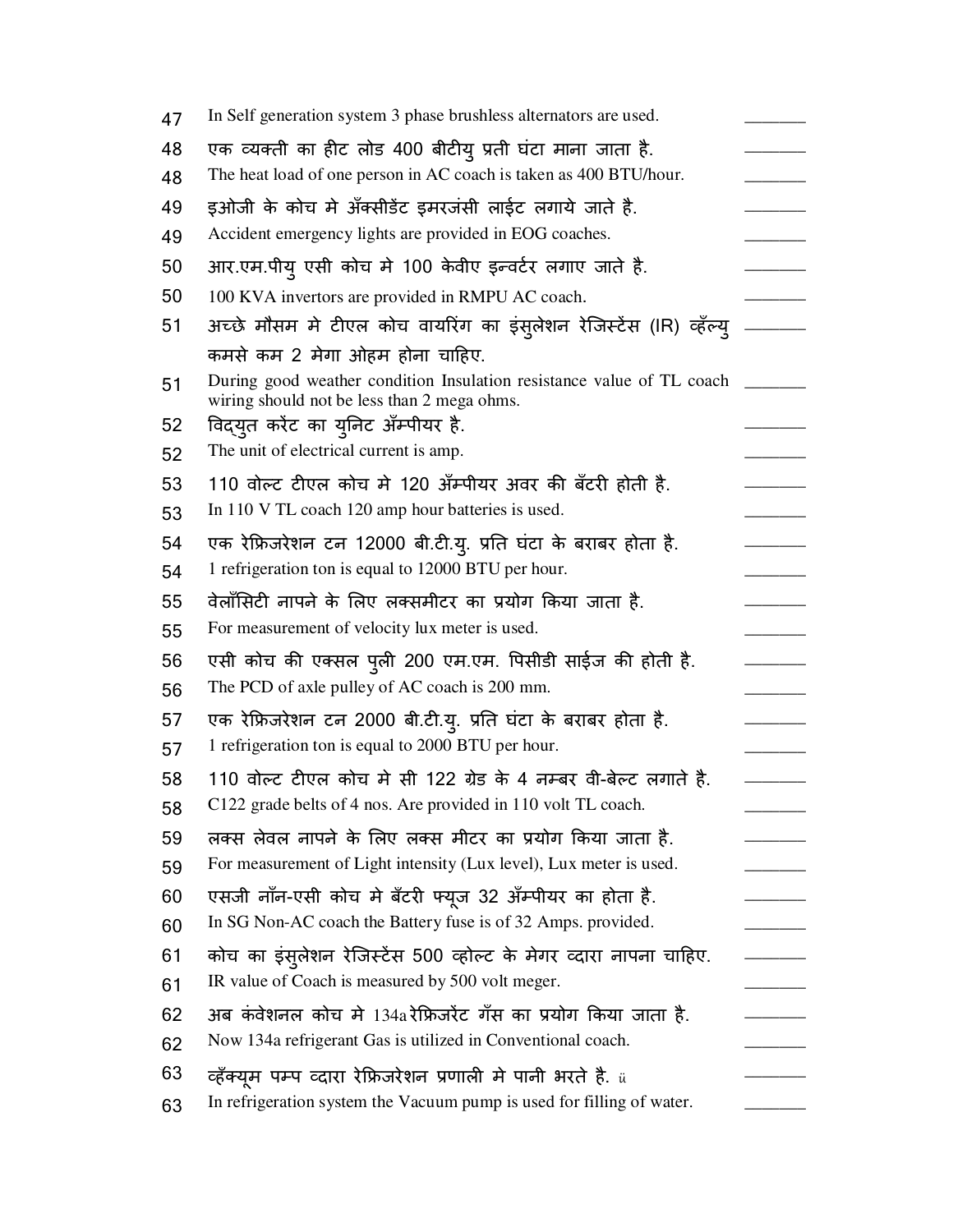| 64 | प्रिकूलिंग टेस्ट के दौरान फ्रेश एयर डँम्पर बंद होने चाहिए.            |  |
|----|-----------------------------------------------------------------------|--|
| 64 | Fresh Air dampers will be close during the pre-cooling test.          |  |
| 65 | एस.एम.आइ. का मतलब स्पेशल मेन्टेनन्स इन्स्ड्क्शन है.                   |  |
| 65 | SMI stands for special maintenance instructions.                      |  |
| 66 | एक से अधिक सेल जब सीरिज जोडे जाते है तो उस समूह को बैटरी<br>कहते है.  |  |
| 66 | When more than one cell is connected in series, it is called battery. |  |
| 67 | एम.सी.बी. का मतलब मोबाईल सर्किट ब्रेकर है.                            |  |
| 67 | MCB stands for mobile circuit breaker.                                |  |
| 68 | अगर कंड्क्टर की लम्बाई बढती है तो उसका रेजिस्टेंस भी बढता है.         |  |
| 68 | If length of the conductor increases, its resistance increases.       |  |
| 69 | 110 व्होल्ट ट्रेन लाइटिंग कोच मे एल-1 सर्किट के लिए 16 एम्पीयर        |  |
|    | फ्यूज का प्रयोग किया जाता है.                                         |  |
| 69 | 16 ampere fuse is used in L-1 circuit of 110 V TL coach.              |  |
| 70 | ड्ब्लु.आर.ए. का मतलब वाटर रेजिंग ॲपरेटस है.                           |  |
| 70 | WRA stands for water raising apparatus.                               |  |
| 71 | पी.टी.डब्ल्यु. का मतलब परमिट टू वर्क होता है।                         |  |
| 71 | PTW stands for permit to work.                                        |  |
| 72 | आइसोलेटर केवल आफ लोड पर आपरेट किया जाता है।                           |  |
| 72 | Isolator is operated only on OFF load.                                |  |
| 73 | करेंट का युनिट रेजिस्टेंस होता है।                                    |  |
| 73 | The unit of current is resistance.                                    |  |
| 74 | चितरंजन लोकोमोटिव वर्क्स पटियाला मे स्थित है।                         |  |
| 74 | Chittaranjan Locomotive works situated at Patiala.                    |  |
| 75 | मध्य रेल्वे का मुख्यालय नागपूर मे स्थित है।                           |  |
| 75 | Head quarter of Central Railways is situated at Nagpur.               |  |
| 76 | विद्युत पावर की ईकाई (युनिट) वाट है।                                  |  |
| 76 | The unit of electrical power is Watt.                                 |  |
| 77 | चुम्बक के पूर्व तथा दक्षिण दो धृव होते है।                            |  |
| 77 | In a magnet there are two poles East and South.                       |  |
| 78 | सेकेंडरी सेल को एडिसन सेल भी कहते है।                                 |  |
| 78 | Secondary cell is also called as Edison cell.                         |  |
| 79 | लैम्प की फिलामेंट टंगस्टन की बनी होती है।                             |  |
| 79 | Lamp filament is made up of tungsten.                                 |  |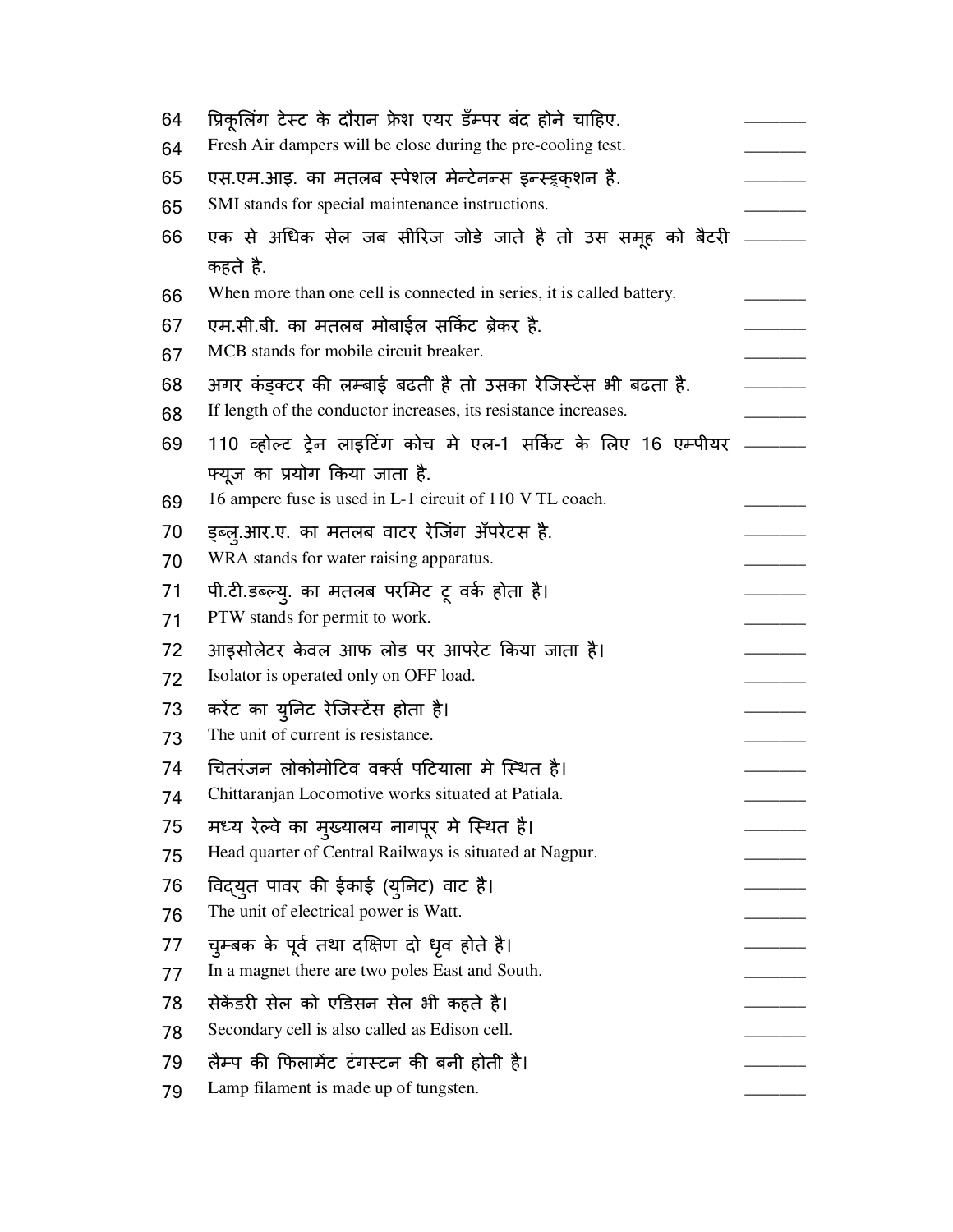| 80 | वाल्व रेग्य्लेटेड लेड एसिड सेल मे डिस्टील्ड वाटर टॉपिंग की आवश्यकता  ———                 |  |
|----|------------------------------------------------------------------------------------------|--|
|    | नही होती है।                                                                             |  |
| 80 | In VRLA cell, distilled water topping is not required.                                   |  |
| 81 | डिहाइड्रेटर कम फ़िल्टर मे रेफ्रीज़रेंट गैस से गर्मि सोख ली जाती है।                      |  |
| 81 | In dehydrator cum filter heat is absorbed from refrigerant gas.                          |  |
| 82 | एसी कोच मे इंन्वर्टर व्दारा 415 वोल्ट डी.सी. को  415 वोल्ट ए.सी. मे  _____               |  |
|    | बदला जाता है।                                                                            |  |
| 82 | 415 volt D.C. is converted to 415 volt A.C. by invertor.                                 |  |
| 83 | डिस्चार्ज प्रेशर निर्धारित प्रेशर से अधिक हो जाने पर एल.पी  कट आऊट                       |  |
|    | से कॉम्प्रेसर बंद होता है।                                                               |  |
| 83 | If discharge pressure exceeds the set value LP cut out trips the _______<br>compressor.  |  |
| 84 | आर.एम.पी.यू. कोच मे ओवर हिटींग से बचाव के लिए ओ.एच.पी लगा _____                          |  |
|    | होता है।                                                                                 |  |
| 84 | In RMPU coach OHP is provided for protection against overheating.                        |  |
| 85 | कंवेशनल ए.सी. कोच मे प्रत्येक हिटर 6 कि.वा का होता है।                                   |  |
| 85 | In conventional AC coach capacity of each heater is 6 KW.                                |  |
| 86 | एक्सल पुल्ली हथौड़ी से ठोंककर कसाव चेक करना चाहिये।                                      |  |
| 86 | Proper tightness of axle pulley should be ensured by striking with<br>hammer.            |  |
| 87 | रेसीडय्अल मैग्नेट नष्ट होने पर फ़ील्ड वाईंडींग को बैटरी सप्लाई से _______                |  |
|    | फ्लैश करें।                                                                              |  |
| 87 | If residual magnetism is lost field should be flashed with the battery _____<br>supply.  |  |
| 88 | बूस्ट चार्जिंग मे बैटरी को नार्मल के तिग्ने करेन्ट रेट से चार्ज किया                     |  |
|    | जाता है।                                                                                 |  |
| 88 | For boost charging of battery charging current is triple than the normal.                |  |
| 89 | बैटरी रखने का कमरा हवादार एवं प्रकाशमान होना चाहिए।                                      |  |
| 89 | Storage place of battery should be airy and have sufficient light.                       |  |
| 90 | कोरोजन रोकने के लिए सेल के टर्मिनल मे ग्रिस लगाते है।                                    |  |
| 90 | For corrosion resistance grease is provided on the terminal of cells.                    |  |
| 91 | ए.सी. प्लांट मे रेफ्रीज़रेंट गैस की मात्रा कम होने से डिस्चार्ज प्रेशर कम                |  |
|    | होता है।                                                                                 |  |
| 91 | If quantity of refrigerant gas in AC plant is less then discharge pressure<br>will less. |  |
| 92 | एयर फ़िल्टर गंदा होने से सक्शन प्रेशरज्यादा होता है।                                     |  |
| 92 | If air filter is dirty then suction pressure will be increased.                          |  |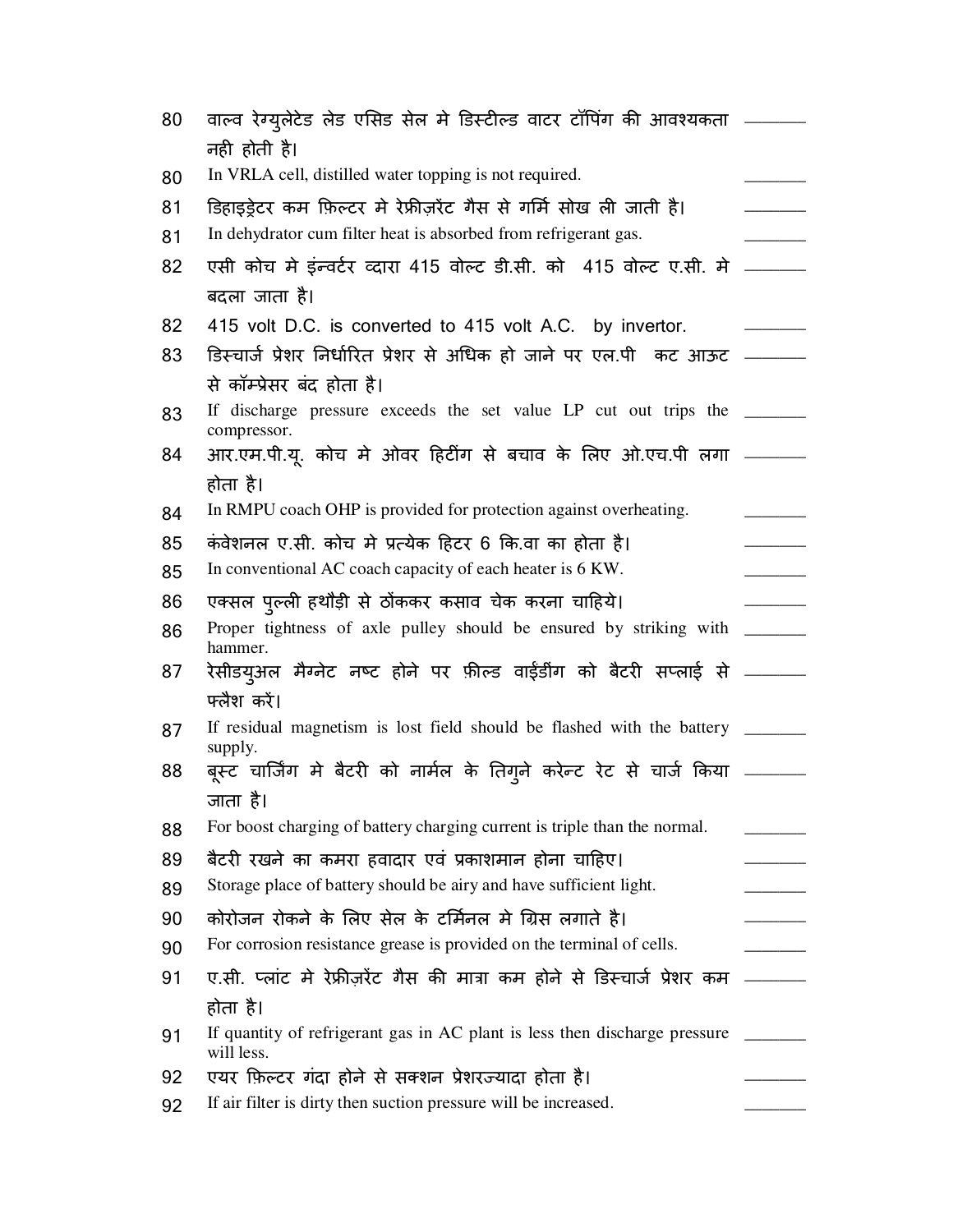| 93 | ए.सी. सिस्टम मे लुब आयल ज्यादा होने पर कम्प्रेशर पर स्वेटिंग आता  —              |  |
|----|----------------------------------------------------------------------------------|--|
|    | है।                                                                              |  |
| 93 | Due to excess lub oil in AC system there will be sweating on compressor          |  |
| 94 | ए.सी. कोच का पी.ओ.एच. 4 लाख कि.मी. चलने के बाद डयू होता है।                      |  |
| 94 | P.O.H. of AC coach is due after running of four lac Km.                          |  |
| 95 | ओपन टाईप कम्प्रेशर मे आयल लेवल चेक करने के लिये साइट ग्लास                       |  |
|    | लगा होता है।                                                                     |  |
| 95 | Sight Glass is provided on the open type compressor for checking oil<br>level.   |  |
| 96 | कम्प्रेशर मे अधिक मात्रा मे आयल चार्ज करने पर सक्शन प्रेशर कम                    |  |
|    | होता है।                                                                         |  |
| 96 | Suction pressure is less if excess oil is charged in compressor.                 |  |
| 97 | एस.जी.एसी कोच मे एक नग प्रीकुलिंग केबल होना चाहिये।                              |  |
| 97 | There should be one precooling cable in SG AC coach.                             |  |
| 98 | प्राइमरी डिपो से वाता. कोच के दोनो अल्टरनेटर कार्यरत होना चाहिए।                 |  |
| 98 | From primary depot both alternator of AC coach shall be in working<br>condition. |  |

| $\mathbf{1}$ | गलत/False         | $\overline{c}$ | सही <i>I</i> True | 3  | सही /True         | 4  | सही <i>I</i> True | 5  | सही <i>l</i> True |
|--------------|-------------------|----------------|-------------------|----|-------------------|----|-------------------|----|-------------------|
| 6            | गलत/False         | 7              | सही <i>I</i> True | 8  | सही <i>I</i> True | 9  | सही /True         | 10 | सही <i>I</i> True |
| 11           | सही <i>l</i> True | 12             | गलत/False         | 13 | सही /True         | 14 | गलत/False         | 15 | सही <i>l</i> True |
| 16           | सही <i>l</i> True | 17             | सही <i>I</i> True | 18 | सही <i>I</i> True | 19 | सही <i>I</i> True | 20 | सही <i>I</i> True |
| 21           | गलत/False         | 22             | सही <i>I</i> True | 23 | सही /True         | 24 | गलत/False         | 25 | सही <i>l</i> True |
| 26           | सही <i>l</i> True | 27             | सही <i>I</i> True | 28 | सही <i>l</i> True | 29 | सही /True         | 30 | सही <i>l</i> True |
| 31           | गलत/False         | 32             | गलत/False         | 33 | सही <i>I</i> True | 34 | सही <i>I</i> True | 35 | गलत/False         |
| 36           | सही <i>I</i> True | 37             | गलत/False         | 38 | सही <i>I</i> True | 39 | गलत/False         | 40 | गलत/False         |
| 41           | सही <i>I</i> True | 42             | सही <i>I</i> True | 43 | गलत/False         | 44 | सही <i>I</i> True | 45 | सही <i>l</i> True |
| 46           | सही <i>l</i> True | 47             | सही <i>I</i> True | 48 | सही /True         | 49 | सही /True         | 50 | गलत/False         |
| 51           | सही <i>l</i> True | 52             | सही <i>I</i> True | 53 | सही <i>I</i> True | 54 | सही <i>I</i> True | 55 | गलत/False         |
| 56           | गलत/False         | 57             | गलत/False         | 58 | सही <i>I</i> True | 59 | सही /True         | 60 | गलत/False         |
| 61           | सही <i>l</i> True | 62             | सही <i>I</i> True | 63 | गलत/False         | 64 | सही /True         | 65 | सही <i>l</i> True |
| 66           | सही <i>l</i> True | 67             | गलत/False         | 68 | सही /True         | 69 | सही <i>I</i> True | 70 | सही <i>l</i> True |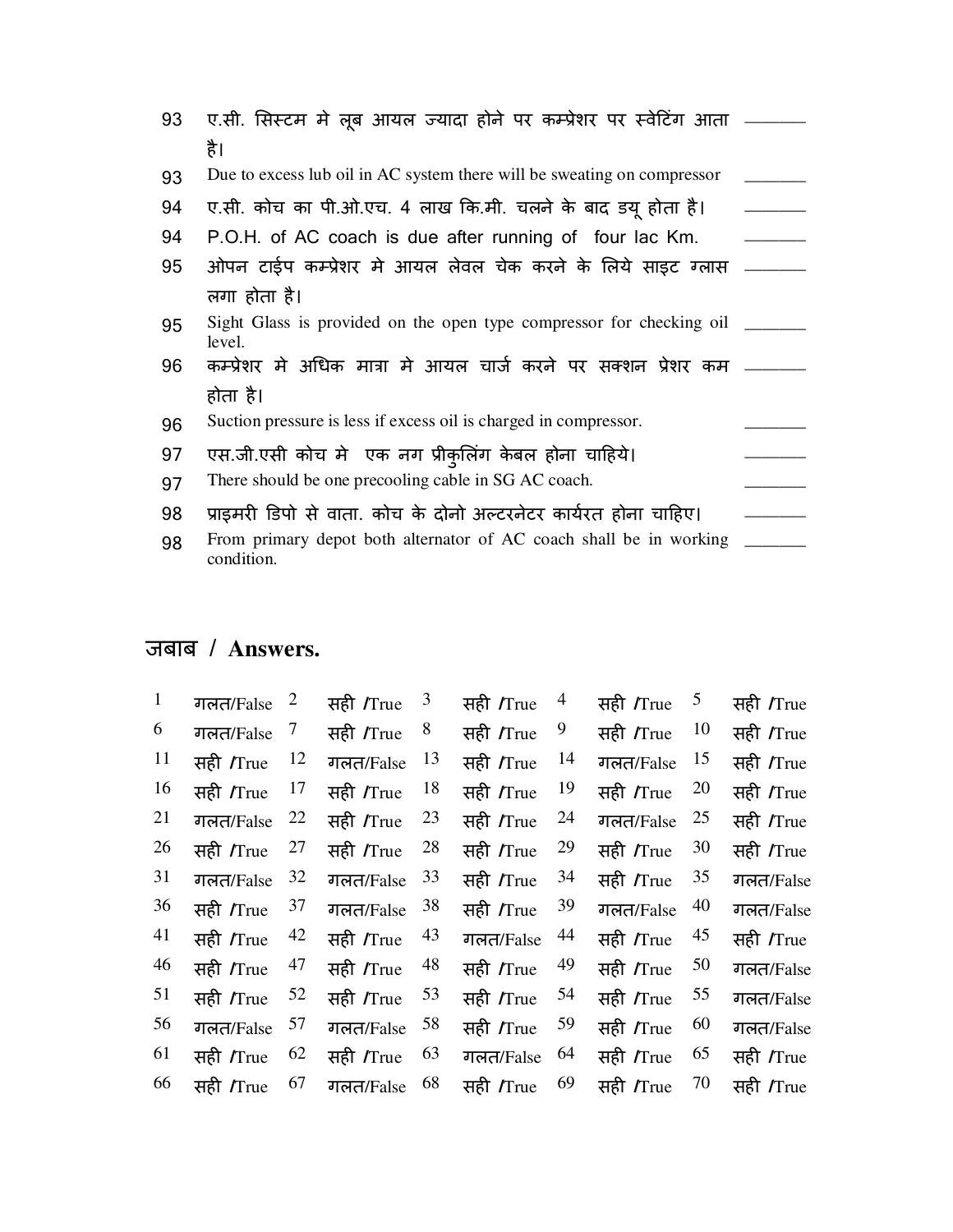|  |                                        | $71$ सही /True $72$ सही /True $73$ गलत/False $74$ गलत/False $75$ गलत/False                                              |  |  |
|--|----------------------------------------|-------------------------------------------------------------------------------------------------------------------------|--|--|
|  |                                        | $76$ सही /True $77$ गलत/False $78$ गलत/False $79$ सही /True $80$ सही /True                                              |  |  |
|  |                                        | <sup>81</sup> गलत/False <sup>82</sup> गलत/False <sup>83</sup> गलत/False <sup>84</sup> सही /True <sup>85</sup> सही /True |  |  |
|  |                                        | <sup>86</sup> सही /True <sup>87</sup> सही /True <sup>88</sup> गलत/False <sup>89</sup> सही /True <sup>90</sup> गलत/False |  |  |
|  |                                        | $91$ सही /True $92$ गलत/False $93$ सही /True $94$ सही /True $95$ सही /True                                              |  |  |
|  | 96 सही /True 97 सही /True 98 सही /True |                                                                                                                         |  |  |

# **नन शद संेप को परा लखे./ ू** *Write full form. (Decode)*

| 1  | एस.एम.आई./SMI      |  |
|----|--------------------|--|
| 2  | डी.सी./DC          |  |
| 3  | एस.एम.एफ./SMF      |  |
| 4  | आर.डी.एस.ओ./RDSO   |  |
| 5  | आर.आर.यु./RRU      |  |
| 6  | ई.एफ.टी./EFT       |  |
| 7  | व्ही.आर.एल.ए./VRLA |  |
| 8  | सी.टी./CT          |  |
| 9  | सी.इ.एस.इ./CESE    |  |
| 10 | एम.सी.बी./ MCB     |  |
| 11 | ड्ब्ल्युआरए/WRA    |  |
| 12 | एसजी /SG           |  |
| 13 | एमओजी / MOG        |  |
| 14 |                    |  |
|    | पीटी/PT            |  |
| 15 | सीइइ / CEE         |  |
| 16 | टीडीआर/TDR         |  |
| 17 | बीसीटी/BCT         |  |
| 18 | जीएम /GM           |  |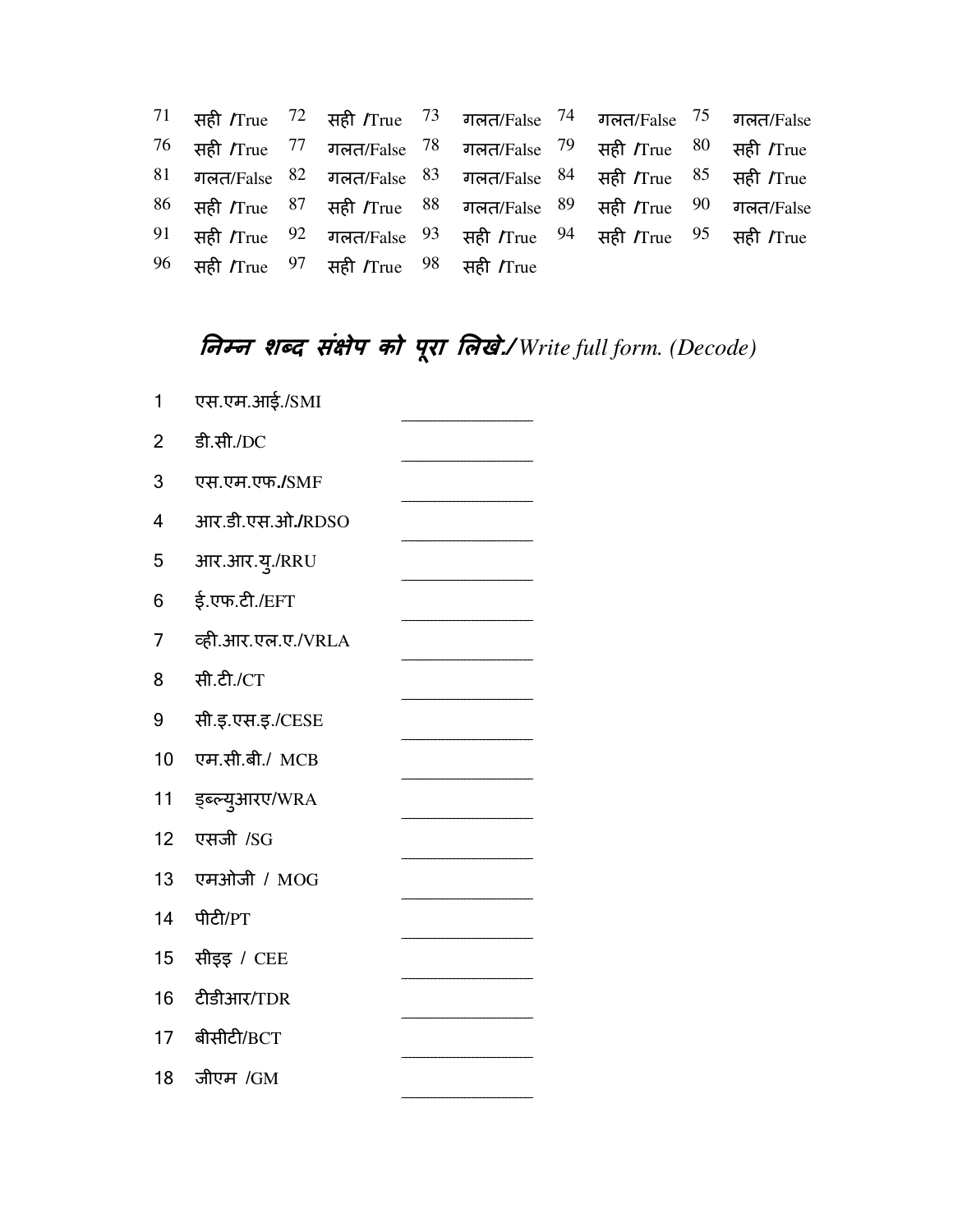| 19 | बीटीय्/ BTU            |  |
|----|------------------------|--|
| 20 | डीआरएम/ DRM            |  |
| 21 | इओजी / EOG             |  |
| 22 | सीआरबी /CRB            |  |
| 23 | एचआरसी/ HRC            |  |
| 24 | आयसीएफ/ ICF            |  |
| 25 | आरसीएफ/ RCF            |  |
| 26 | पीसीडी/ PCD            |  |
| 27 | एफआरपी/FRP             |  |
| 28 | पीवीसी/ PVC            |  |
| 29 | एच2्एसओ $_4$ /H2SO4    |  |
| 30 | बीएसएल/ BSL            |  |
| 31 | जेबीपी/ JBP            |  |
| 32 | सीडीइड़/ SDEE          |  |
| 33 | सीएसटीएम <i>।</i> CSTM |  |
| 34 | ड्ब्ल्युसीआर/ WCR      |  |
| 35 | सीआर/CR                |  |
| 36 | वीसीबी /VCB            |  |
| 37 | इएचवी /EHV             |  |
| 38 | एफआरएलएस /FRLS         |  |
| 39 | एचओजी/HOG              |  |
| 40 | ओवीपी /OVP             |  |
| 41 | पी.इ.एल.ईबॉक्स / PELE  |  |
| 42 | एफ.ए.सी / FAC          |  |
| 43 | ए.सी.एफ.सी/ ACFC       |  |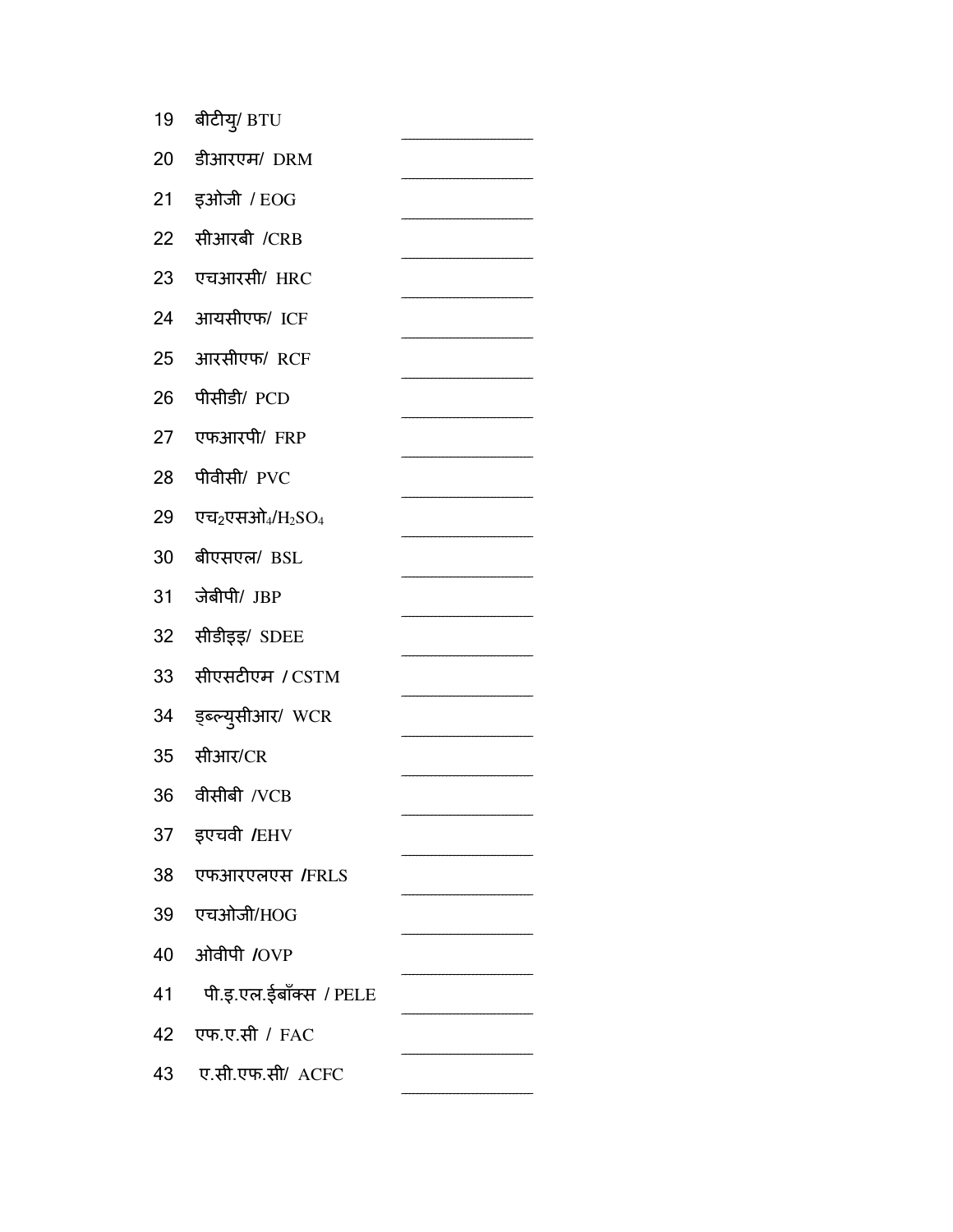| 44 | ड्ब्ल्य्.जी.एस.सी.एन.वाई/ |  |
|----|---------------------------|--|
|    | <b>WGSCNY</b>             |  |
| 45 | जी.एस.सी.जेड.ए.सी/        |  |
|    | <b>GSCZAC</b>             |  |
| 46 | ड्ब्ल्यु.जी.ए.सी.सी.एन./  |  |
|    | <b>WGACCN</b>             |  |
| 47 | ड्ब्ल्य्.जी.एफ.ए.सी.सी.   |  |
|    | इब्ल्य्. / WGFACCW        |  |
| 48 | आर.एम.पीयु./RMPU          |  |
| 49 | आर.जे.बी./ RJB            |  |
| 50 | .डी. एफ बी. / DFB         |  |
|    |                           |  |
| 51 | एल.एच. बी./ LHB           |  |
| 52 | इब्ल्यु. बी. एल. /WBL     |  |
| 53 | सी.एफ.एल./ CFL            |  |
| 54 | एल. ई. डी./ LED           |  |
| 55 | सी.एल / CL                |  |
| 56 | एन. एल. / NL              |  |
| 57 | ए.ई.एल./ AEL              |  |
|    |                           |  |
| 58 | ई.एल. <b>/</b> EL         |  |
| 59 | बी.एफ./ BF                |  |
| 60 | पीओएच/ POH                |  |
|    |                           |  |

| $1$ एस.एम.आई | विशेष अन् <b>रक्षण निर्देश</b>          |
|--------------|-----------------------------------------|
| <b>SMI</b>   | <b>Special Maintenance Instructions</b> |
| डी.सी        | डाईरेक्ट करेंट ( दिष्ट धारा)            |
| DC.          | Direct Current                          |
| एस.एम.एफ     | सील्ड मेंटेनंस फ्री                     |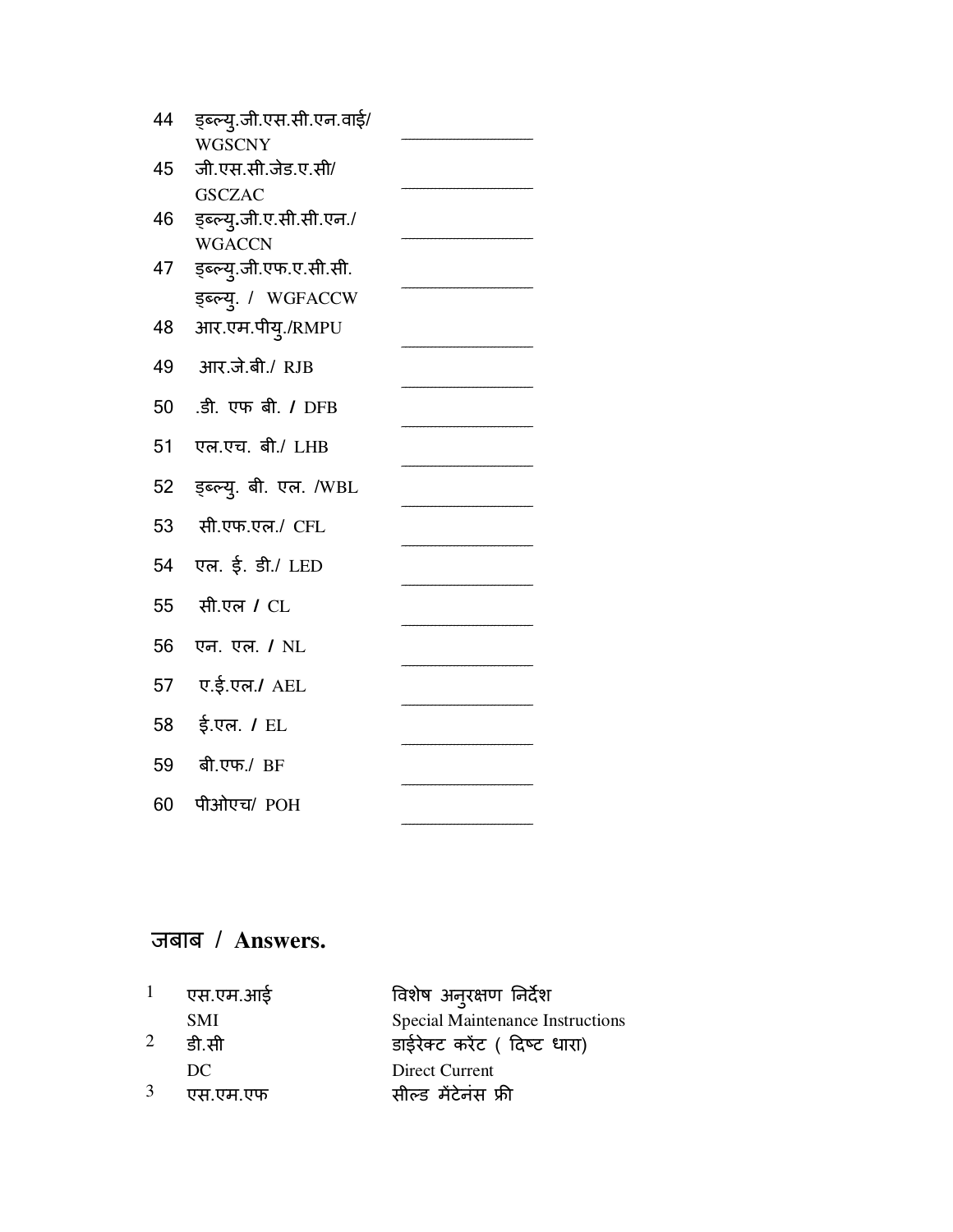|    | <b>SMF</b>    | <b>Sealed Maintenance Free</b>              |
|----|---------------|---------------------------------------------|
| 4  | आर.डी.एस.ओ    | रिसर्च डिजाईन तथा स्टॅन्डर्ड ऑर्गनाईजेशन    |
|    | <b>RDSO</b>   | Research Designs and Standard Organisation. |
| 5  | आर.आर.यू      | रेक्टीफायर रेग्युलेटर युनिट                 |
|    | <b>RRU</b>    | Rectifier Regulator Unit.                   |
| 6  | ई.एफ.टी.      | इमरजंसी फीडिंग टर्मिनल                      |
|    | <b>EFT</b>    | <b>Emergency Feeding Terminal</b>           |
| 7  | व्ही.आर.एल.ए. | वाल्व रेग्युलेटेड लेड एसिड                  |
|    | <b>VRLA</b>   | Valve Regulated Lead Acid                   |
| 8  | सी.टी.        | करेंट ट्रांसफार्मर                          |
|    | <b>CT</b>     | <b>Current Transformer</b>                  |
| 9  | सी.इ.एस.इ     | मुख्य विद्युत सेवा इंजिनीयर                 |
|    | <b>CESE</b>   | <b>Chief Electrical Service Engineer</b>    |
| 10 | एम.सी.बी      | मिनीएचर सर्किट ब्रेकर                       |
|    | <b>MCB</b>    | <b>Miniature Circuit Breaker</b>            |
| 11 | ड्ब्ल्युआरए   | वाटर रेजिंग अँपरेटस                         |
|    | <b>WRA</b>    | <b>Water Raising Apparatus</b>              |
| 12 | एसजी          | सेल्फ जनरेशन                                |
|    | SG            | Self-Generation                             |
| 13 | एमओजी         | मिड आँन जनरेशन                              |
|    | <b>MOG</b>    | Mid-On-Generation.                          |
| 14 | पीटी          | पोटेंशियल ट्रांस्फार्मर                     |
|    | PT            | <b>Potential Transformer</b>                |
| 15 | सीइड़         | मुख्य बिजली इंजिनीयर                        |
|    | <b>CEE</b>    | <b>Chief Electrical Engineer</b>            |
| 16 | टीडीआर        | टाईम डिले रिले.                             |
|    | <b>TDR</b>    | Time Delay Relay                            |
| 17 | बीसीटी        | बैटरी चार्जिंग टर्मिनल                      |
|    | <b>BCT</b>    | <b>Battery Charging Terminal</b>            |
| 18 | जीएम          | महा-प्रबंधक                                 |
|    | <b>GM</b>     | <b>General Manager</b>                      |
| 19 | बीटीय्        | ब्रिटिश थर्मल युनिट                         |
|    | <b>BTU</b>    | <b>British Thermal Unit</b>                 |
| 20 | डीआरएम        | मंडल रेल प्रंबधक                            |
|    | <b>DRM</b>    | Divisional Railway Manager                  |
| 21 | इओजी          | एंड ऑन जनरेशन                               |
|    | <b>EOG</b>    | <b>End-On Generation</b>                    |
| 22 | सीआरबी        | रेलवे बोर्ड अध्यक्ष                         |
|    | <b>CRB</b>    | Chairman Railway Board                      |
| 23 | एचआरसी        | हाई रप्चरिंग केपेसिटी                       |
|    | <b>HRC</b>    | <b>High Rupturing Capacity</b>              |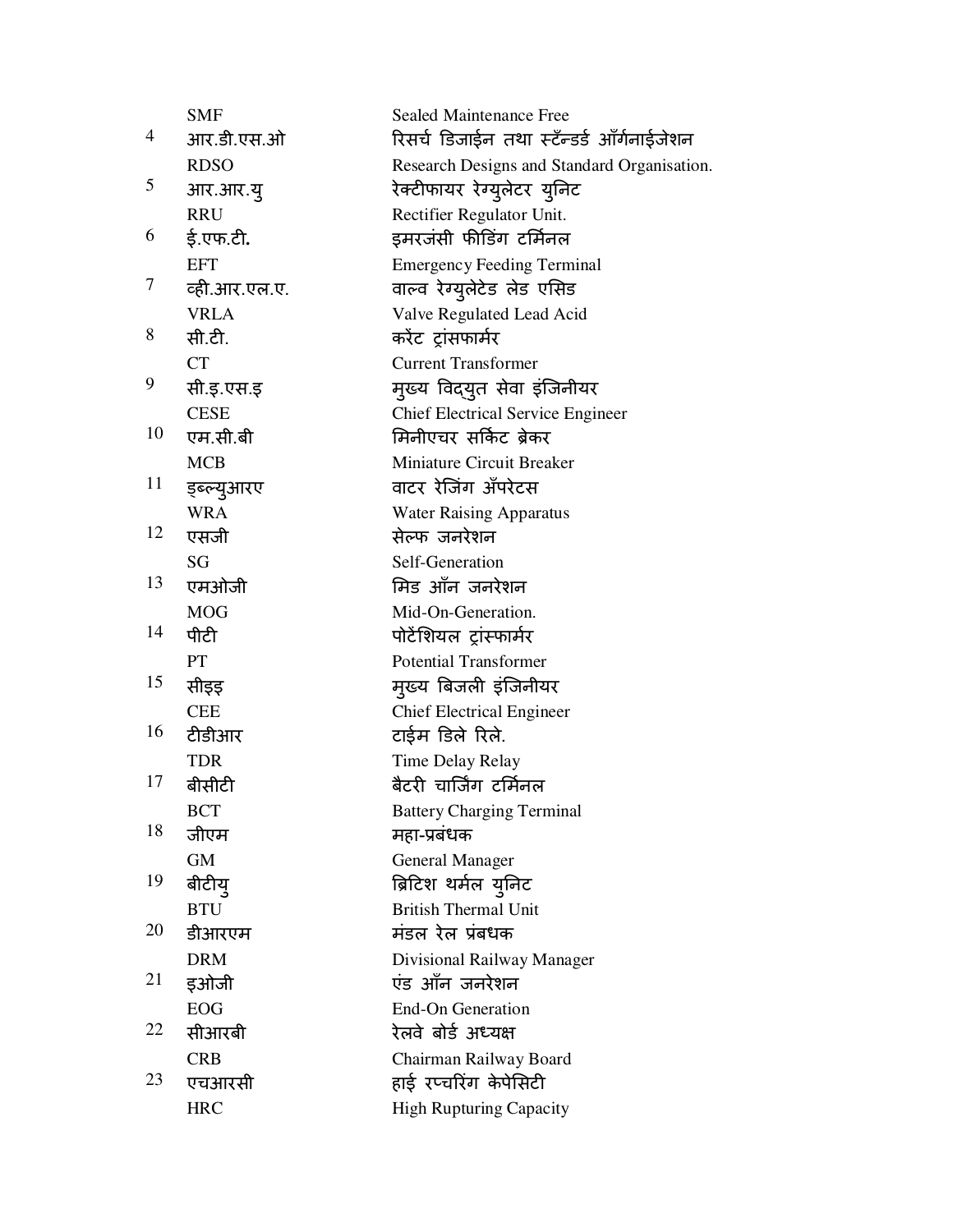| 24 | आयसीएफ                         | इंट्रीगल कोच फेक्टरी                      |
|----|--------------------------------|-------------------------------------------|
|    | <b>ICF</b>                     | <b>Integral Coach Factory</b>             |
| 25 | आरसीएफ                         | रेल कोच फेक्टरी                           |
|    | <b>RCF</b>                     | Rail Coach Factory                        |
| 26 | पीसीडी                         | पिच सर्किल डायामीटर                       |
|    | <b>PCD</b>                     | <b>Pitch Circle Diameter</b>              |
| 27 | एफआरपी                         | अग्नी रोधक पेंट (फायर रिटार्ट्न्ड पेंट)   |
|    | <b>FRP</b>                     | Fire Retardant Paint                      |
| 28 | पीवीसी                         | पाँली विनाईल क्लोराईड                     |
|    | <b>PVC</b>                     | Poly Vinyl Chloride                       |
| 29 | एच2एसओ4                        | सल्फ्युरिक आम्ल                           |
|    | H <sub>2</sub> SO <sub>4</sub> | Sulphuric Acid                            |
| 30 | बीएसएल                         | भूसावल                                    |
|    | <b>BSL</b>                     | Bhusaval                                  |
| 31 | जेबीपी                         | जबलपुर                                    |
|    | <b>JBP</b>                     | Jabalpur                                  |
| 32 | सीडीइइ                         | वरिष्ठ मंडल विद्युत इंजिनीयर              |
|    | <b>SDEE</b>                    | Sr. Divisional Electrical Engineer.       |
| 33 | सीएसटीएम                       | छत्रपती शिवाजी टर्मिनस मुम्बई             |
|    | <b>CSTM</b>                    | Chhatrpati Shivaji Terminus Mumbai.       |
| 34 | ड्ब्ल्यूसीआर                   | पश्चिम मध्य रेल्वे (वेस्ट सेंट्रल रेल्वे) |
|    | <b>WCR</b>                     | <b>West Central Railway</b>               |
| 35 | सीआर                           | मध्य रेल्वे (सेंट्रल रेल्वे)              |
|    | <b>CR</b>                      | Central Railway                           |
| 36 | वीसीबी                         | वैक्युम सर्किट ब्रेकर                     |
|    | <b>VCB</b>                     | Vacuum Circuit Breaker                    |
| 37 | इएचवी                          | एक्स्ट्रा हाई वोल्टेज                     |
|    | <b>EHV</b>                     | Extra High Voltage                        |
| 38 | एफआरएलएस                       | अग्नी रोधक कम ध्ँवा (फायर रिटार्ट्न्ड लो  |
|    |                                | स्मोक)                                    |
|    | <b>FRLS</b>                    | <b>Fire Retardant Low Smoke</b>           |
| 39 | एचओजी                          | हेड ऑन जनरेशन                             |
|    | <b>HOG</b>                     | Head-On- Generation                       |
| 40 | ओवीपी                          | ओवर वोल्टेज प्रोटेक्शन                    |
|    | <b>OVP</b>                     | Over Voltage Protection.                  |
| 41 | पी.इ.एल.ई बाँक्स               | पोर्टेबल इमरजंसी लाईटिंग बाँक्स           |
|    | <b>PELE</b>                    | Portable Emergency Lighting Equipment Box |
| 42 | एफ.ए.सी                        | फर्स्ट क्लास एअर कंडिशंड कोच              |
|    | <b>FAC</b>                     | First class air-conditioned coach         |
| 43 | ए.सी.एफ.सी                     | एअर कंडिशंड फर्स्ट क्लास कुपे के साथ      |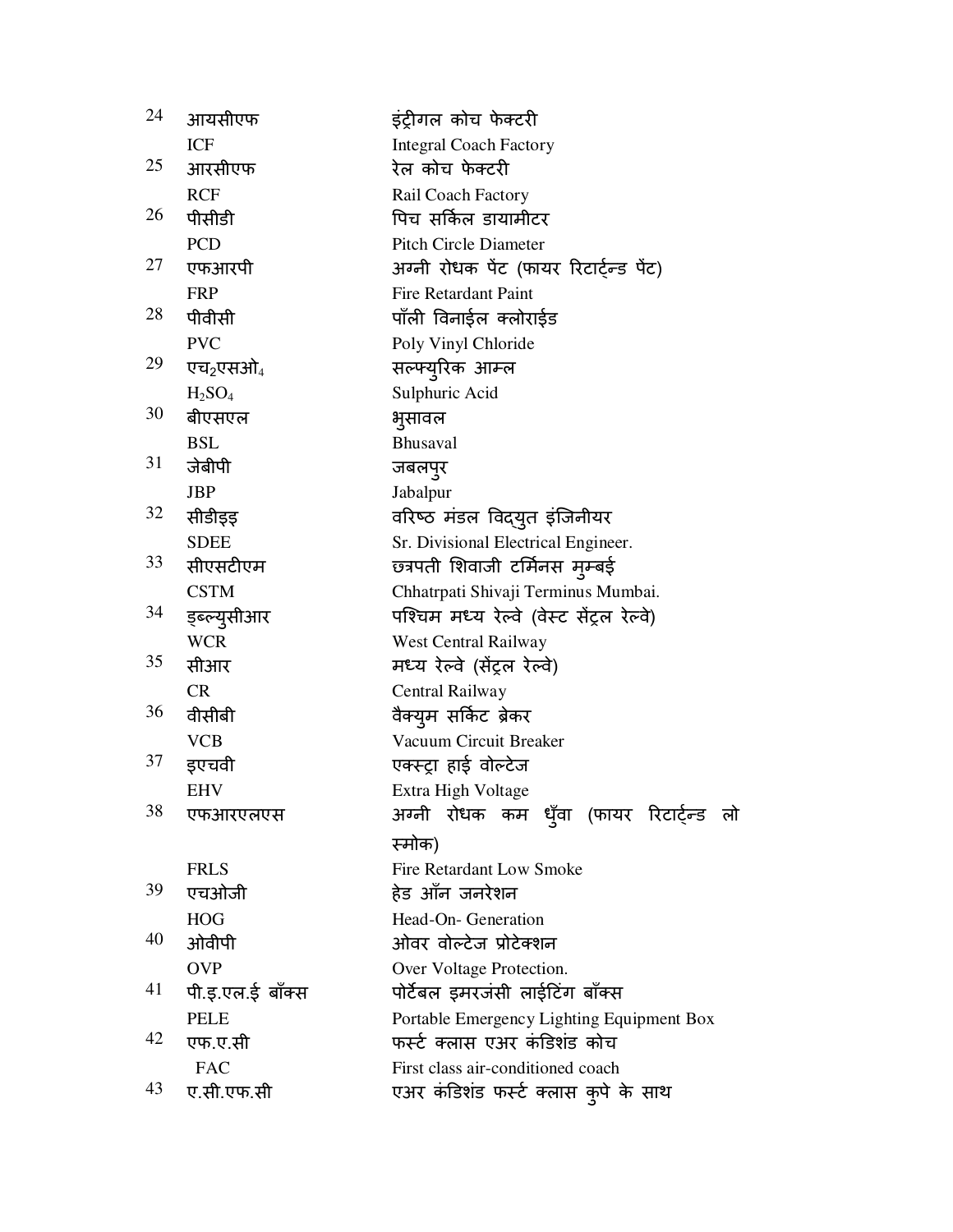|    | <b>ACFC</b>              | Air-conditioned First class with coupe                      |
|----|--------------------------|-------------------------------------------------------------|
| 44 | ड्ब्ल्य्.जी.एस.सी.एन.वाई | वेस्टीब्युल सेल्फ जनरेटिंग व्दितीय श्रेणी ३टियर             |
|    |                          | स्लीपर कोच                                                  |
|    | <b>WGSCNY</b>            | Vestibule self-generating second class<br>3tier             |
| 45 | जी.एस.सी.जेड.ए.सी        | sleeper.<br>सेल्फ जनरेटिंग एअर कंडिशंड व्दितीय              |
|    |                          | श्रेणी                                                      |
|    |                          | कुर्सीयान                                                   |
| 46 | <b>GSCZAC</b>            | Self-generating AC chair car second class.                  |
|    | ड्ब्ल्य्.जी.ए.सी.सी.एन.  | वेस्टीब्युल सेल्फ जनरेटिंग एअर कंडिशंड ३टियर<br>स्लीपर कोच  |
|    |                          |                                                             |
|    | <b>WGACCN</b>            | Vestibule self-generating air-conditioned 3tier<br>sleeper. |
| 47 | ड्ब्ल्य्.जी.एफ.ए.सी.सी.  | फर्स्ट क्लास एअर कंडिशंड कुर्सी कोच                         |
|    | इब्ल्यू.                 |                                                             |
|    | <b>WGFACCW</b>           | First class AC chair car (Executive chair car)              |
| 48 | आर.एम.पीय्.              | रूफ माउंटेड पॅकेज युनिट                                     |
|    | <b>RMPU</b>              | Roof Mounted Package Unit                                   |
| 49 | आर.जे.बी.                | रोटरी जंक्शन बाक्स                                          |
|    | <b>RJB</b>               | Rotary Junction Box.                                        |
| 50 | डी. एफ बी                | डिस्ट्रीब्यूशन फ्यूज बोर्ड                                  |
|    | <b>DFB</b>               | Distribution Fuse Board.                                    |
| 51 | एल.एच. बी                | लिक हाफमन बुश                                               |
| 52 | <b>LHB</b>               | Linke Hofmann Busch                                         |
|    | ड्ब्ल्यु. बी. एल.        | वाश बेसिन लाईट                                              |
| 53 | <b>WBL</b><br>सी.एफ.एल.  | Wash Basin Light                                            |
|    | CFL                      | कॉम्पॅक्ट फ्लोरोसेंट लाईट                                   |
| 54 | एल. ई. डी.               | <b>Compact Fluorescent Light</b><br>लाईट एमिटिंग डायोड      |
|    | <b>LED</b>               | <b>Light Emitting Diode</b>                                 |
| 55 | सी.एल                    | क्युबिकल लाईट                                               |
|    | CL                       | <b>Cubical Light</b>                                        |
| 56 | एन. एल.                  | नाइट लाईट                                                   |
|    | NL                       | Night Light                                                 |
| 57 | ए.ई.एल.                  | ॲक्सिडेंट इमर्जसी लाईट                                      |
|    | <b>AEL</b>               | <b>Accident Emergency Light</b>                             |
| 58 | ई.एल.                    | इमर्जसी लाईट                                                |
|    | <b>EL</b>                | <b>Emergency Light</b>                                      |
| 59 | बी.एफ.                   | ब्रेकेट फेन                                                 |
| 60 | <b>BF</b>                | <b>Bracket Fan</b>                                          |
|    | पीओएच                    | पिरीओडिकल ओवर हालिंग                                        |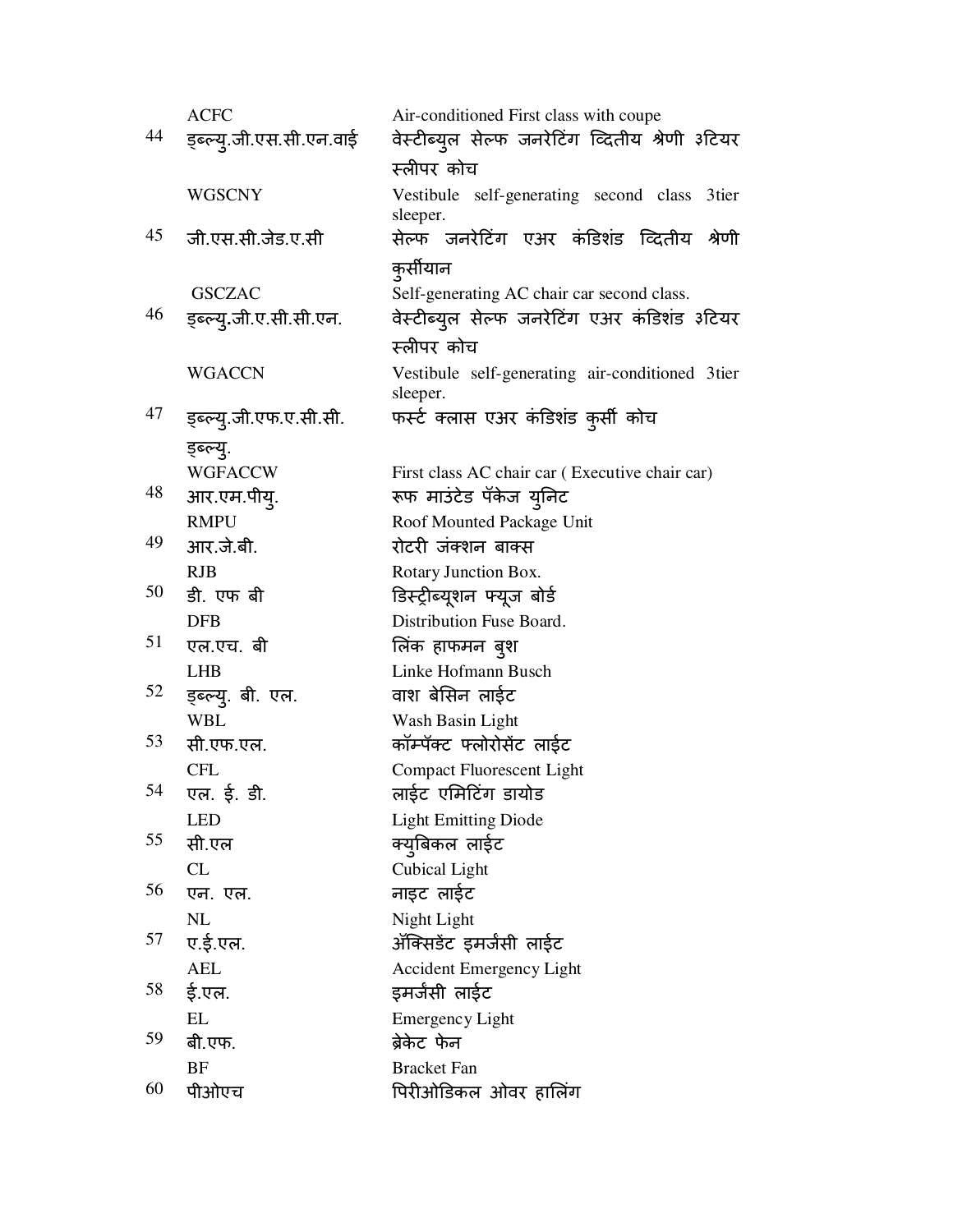## एक वाक्य में उत्तर लिखीए। Answer in one sentence.

| अ.क्र.       | सवाल /Question                                                             |
|--------------|----------------------------------------------------------------------------|
| $\mathbf{1}$ | वोल्ट्मीटर से क्या नापा जाता है? What is measured by voltmeter?            |
| 2            | कोच वायरिंग का इंसुलेशन रेजिस्टेंस कितने वोल्ट के मेगर व्दारा नापना चाहिए? |
|              | What is the voltage of Megger used for measuring Coach wiring insulation?  |
| 3            | अब कन्वेशनल कोच मे कौनसे रेफ्रिजरेन्ट ग़ॅस का प्रयोग किया जाता है?         |
|              | Now which refrigerant gas is used in conventional coaches?                 |
| 4            | रेफ्रीजरेशन प्रणाली मे वैक्युम पम्प किसलिए प्रयोग किया जाता है?            |
|              | For what purpose vacuum pump is used in refrigeration system?              |
| 5            | 110 वोल्ट टीएल कोच मे अर्थ फाल्ट ढूण्ढ्ने के लिए क्या प्रयोग किया जाता है? |
|              | What is used for finding out earth fault in 110 V TL coach?                |
| 6            | व्हेन रिले कैसे आपरेट होता है? How does vane relay operates?               |
| 7            | गरीब रथ ट्रेन मे कीस गाडी प्रकाश की पध्दती का प्रयोग किया जाता है?         |
|              | Which Train Lighting system is used in Garib rath trains?                  |
| 8            | नए एसी ट्र टायर कोच मे एसी पंखे का वॅटेज कितना है?                         |
|              | What is wattage of carriage fan in new AC two tier coaches?                |
| 9            | एसी थ्री टायर कोचमे कंट्रोल सर्किट के वायर का रंग कौन सा है?               |
|              | What is the colour of control circuit wire in AC three tier coaches?       |
| 10           | 110 व्होल्ट टिएल कोच मे पंखेका पॉजिटिव वायर का रंग क्या होता है?           |
|              | What is the colour of fan positive in 110 V TL coach?                      |
| 11           | आरएमपीय् कोच मे बैटरी फ्यूज कीतने ऍम्पीयर का होता है?                      |
|              | What is the ampere rating of battery fuse in RMPU coach?                   |
| 12           | च्म्बकीय ऍम्प्लीफायर कहा प्रयोग किया जाता है?                              |
|              | Where does the magnetic amplifier used?                                    |
| 13           | 110 व्होल्ट टीएल कोचमे अर्थ लिकेज किससे पता किया जाता है?                  |
|              | How earth leakage is detected in 110 v TL coach?                           |
| 14           | 110 व्होल्ट टिएल कोच मे लाइट के पॉजिटिव वायर का रंग क्या होता है?          |
|              | What is the colour of light positive in 110 V TL coach?                    |
| 15           | 110 व्होल्ट टिएल कोचमे एल 1 फ्यूज कीतने ऍम्पीयर का होता है?                |
|              | What is the ampere rating of battery fuse in 110V TL coach?                |
| 16           | एक कोचमे कीतने एक्सीडेंट इमरजंसी लाईट होते है?                             |
|              | How many accident emergency lights are provided in one coach?              |
| 17           | एसी कोच में हवा से ऑपरेट होनेवाले रीले का नाम लिखिए?                       |
|              | Write name of the relay provided in AC coach whom operates on air?         |
| 18           | 4.5 किलोवॅट के अल्टरनेटर को कितनी सेफ्टी चेन होती है?                      |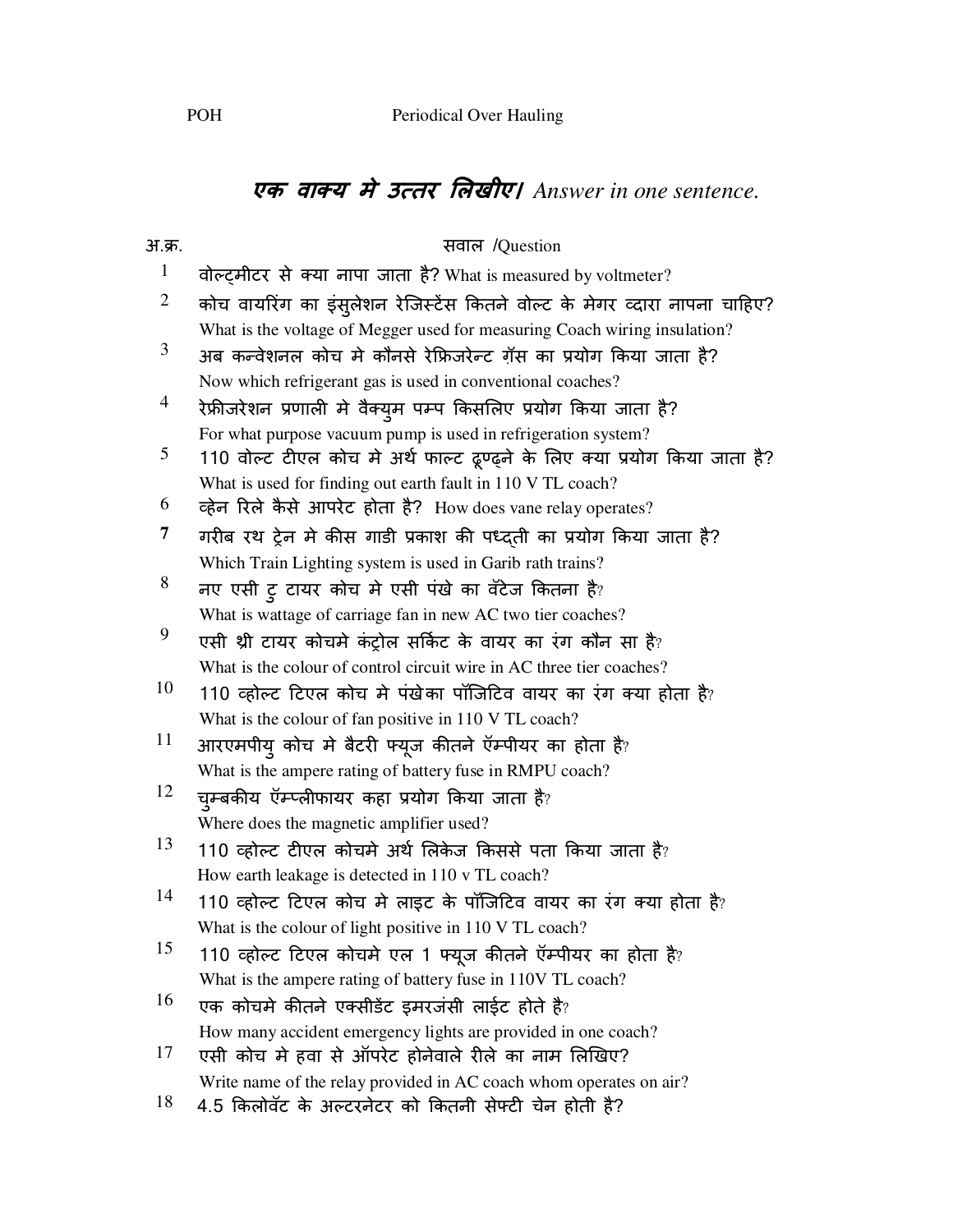How many safety chains are provided for 4.5 KW alternator?

- $19$  एमसीबी का मतलब क्या है?What is meant by MCB?
- $20$  आर आर यू क्या कार्य करता है? What is the work of RRU?
- $21$  आरएमपीयू कोचमे पानी चढाने के लिए क्या लगाया है? What is provided to raise the water in RMPU coach?
- $22$  25 कि.वा.ऑल्टरनेटर का 1/2 (हाफ़) लोड करेंट कितने एम्पी.होता है। How much the Half load current of 25 KW alternator?
- $23$  ऑल्टरनेटर का इंस्*लेशन रेजिस्टेंस टेस्ट कितने वोल्ट मेगर से किया जाता है।* IR test of an alternator is carried out by which Megger?
- $24$  ए.सी. कंवेशनल कोच मे ऑटोमेटीक ऑपरेशन किसके दवारा होता है। What is provided for automatic operation in AC conventional coach?
- $25$  प्रीकूलिंग टेस्ट मे फ्रेश एयर एंट्री डॅम्पर को कैसे रखा जाता है। What is the situation of fresh air entry damper During precooling test?
- $^{26}$   $\,$  कारखाने मे उत्पादित कितने कोचों का रुटीन टेस्ट किया जाता है। How much coaches manufactured in factory are put for Routine test?
- $27$  कौनसे परिपथ मे विद्युत लोड को माला के आकार मे जोड़ा जाता है। In which circuit electrical load is connected like garland?
- $^{28}$  प्रकाश का स्तर किसके व्दारा नापते है? The equipment is used for measurement of level of light?
- $29$  वोल्टमीटर कौनसे टाइप का उपकरण है? Voltmeter is of which type of instrument?
- $30$  केबल टर्मिनल मे लग जोडने क़े लिए कौनसे ट्रल्स का प्रयोग करते है? By which tools the jointing of lug in cable connection is carried out?
- $31$  हॉली डे होम कि सुविधा किस योजनाओं के अंतर्गत दि गई है? Facility of Holiday homes provide in which schemes?
- $32$ पश्चिम-मध्य रेल्वे का मुख्यालय कहा स्थित है? Head quarter of West-Central Railway is situated at station?
- $33$  भारतीय रेल मे कुल कितने झोन है? How much zones in Indian Railways?
- $34$  रेल व्हील फ़ॅक्टरी कौनसे स्टेशन मे स्थित है? Rail Wheel Factory is situated at station?
- $35$  एमीटर विद्युत परिपथ मे लोड के साथ कैसे जोडा जाता है? How the Ammeter is connected in circuit with the load?
- $36$  ओहममीटर या मल्टीमीटर से क्या नापा जाता है? What is measured by ohmmeter or multi meter?
- $37$  इंजिनियरींग ड्राइंग मे अधिकतर कौन से ग्रेड के पेन्सील का ही उपयोग होता है? Generally which grade of Pencil is used in Engg. Drawing?
- $38$  डायोड का कार्य क्या है? What is the work of Diode?
- $39$  साधारण कोच की एक्सल पुल्ली साईज कितने मिमी साईज की होती है? What is the diameter of Axle pulley in ordinary coach?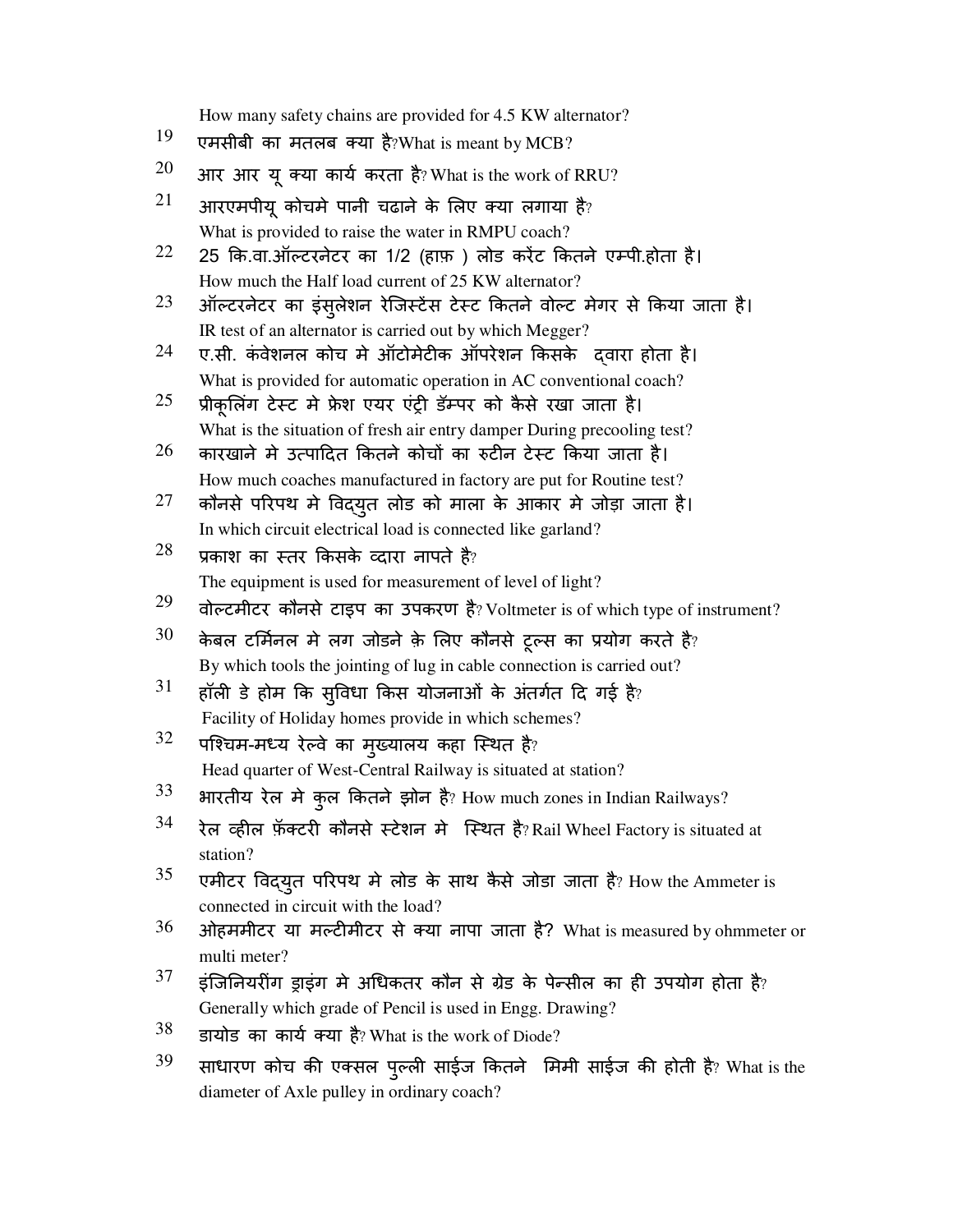- $^{40}$  टेनलाईटींग मे कितने प्रकार के लेड एसिड सेल प्रयोग किए जाते है? $_{\rm{How~much~types}}$ of lead acid cells are used in Train Lighting?
- $41$  एस.जी. एसी कोच मे बैटरी चार्जर की क्षमता कितने एम्पीयर होती है? What is the capacity of battery charger provided in SG AC coach?
- $42$  एस.जी. टीएल.कोच मे लाइट, पंखा, वायरिंग के लिए वायर का साइज क्या होता है? In SG TL coach what is the size of wire used for light & Fan wiring?
- $43$  आर.एम.पी.यू. कोच मे कितने टन के क्षमता के चार कम्प्रेशर लगे होते है? What is the capacity of four compressors of RMPU Coach?
- 44 ऑयल प्रेशर कट आउट स्विच किसके बचाव हेतू लगाया गया है? Why the Oil pressure cut out switch is provided?
- 45 कंवेशनल ए.सी. कोच मे कम्प्रेशर मोटर कितने हार्स पावर की लगी होती है? What is the capacity of compressor motor of conventional type ac coach?
- 46 आर.एम.पी.यू. मे कंडेनसर मोटर कितने क्षमता के लगे होते है? What is capacity of condensers motors provided in RMPU coach?
- 47 आरएमपीय् कोच मे लगे ब्लोअर मोटर कितने हार्स पावर कि होती है? What is the capacity of blower motor provided in RMPU coach?
- 48 एक पौंड पानी का तापमान एक डिग्री फँरेनहाईट बढाने के लिये कितनी उष्मा लगती है? How much heat is required to raise the temperature of one pound of water by one degree Fahrenheit?
- 49 अल्टरनेटर के अनुरक्षण के दौरान कौनसे एयर दवारा बाहरी सफ़ाई करना चाहिये? Which type of air should be used for cleaning of alternator during maintenance?
- 50 बैटरी डीसचार्जिंग के दौरान कौन सी ऊर्जा विदयुत उर्जा मे बदल जाती है? Which energy is converted in to electrical energy During battery discharging?
- 51 एलएचबी कोच मे इमर्जसी बैटरी की क्षमता कितनी एम्पीयर-अवर होती है? What is the capacity of emergency battery used in LHB coach?
- 52 बुस्ट चार्जिंग मे बैटरी को सेल के एम्पीअर आवर क्षमता के कितने % करेंट से चार्जिंग करते है? What is the rate for boost charging of battery?
- 53 सेल ओवर डिस्चार्ज होने से पोलरिटी के उपर क्या असर होता है? What is the effect on polarity If cell is over discharged?
- 54 बैटरी ग्रेड सल्फ्यूरिक एसिड का एस.पी.जी. कितना होना चाहिए? What is the Specific gravity of Battery grade sulphuric acid?
- 55 एस.जी.टी.एल.कोच मे L1,L2 तथा फ़ैन सकिट मे कितने एम्पीअर का एच.आर.सी.6युज लगाते है?
- What is the capacity of HRC fuse of L1, L2 and fan circuit In SGTL coach? 56 कंडेंसर फैन बंद होनेसे कौनसा प्रेशर अधिक हो जायेगा?

Which pressure will increase If condenser fan do not work?

- 57 कम्प्रेशर मोटर का स्पीड कम होने से डिस्चार्ज प्रेशर पर क्या असर होता है? What will happen if speed of the compressor motor is less then discharge pressure?
- 58 एक्शपेंशन वाल्व चोक अप होने पर सक्शन प्रेशर होता है। When expansion valve is choked up what is the condition of suction pressure?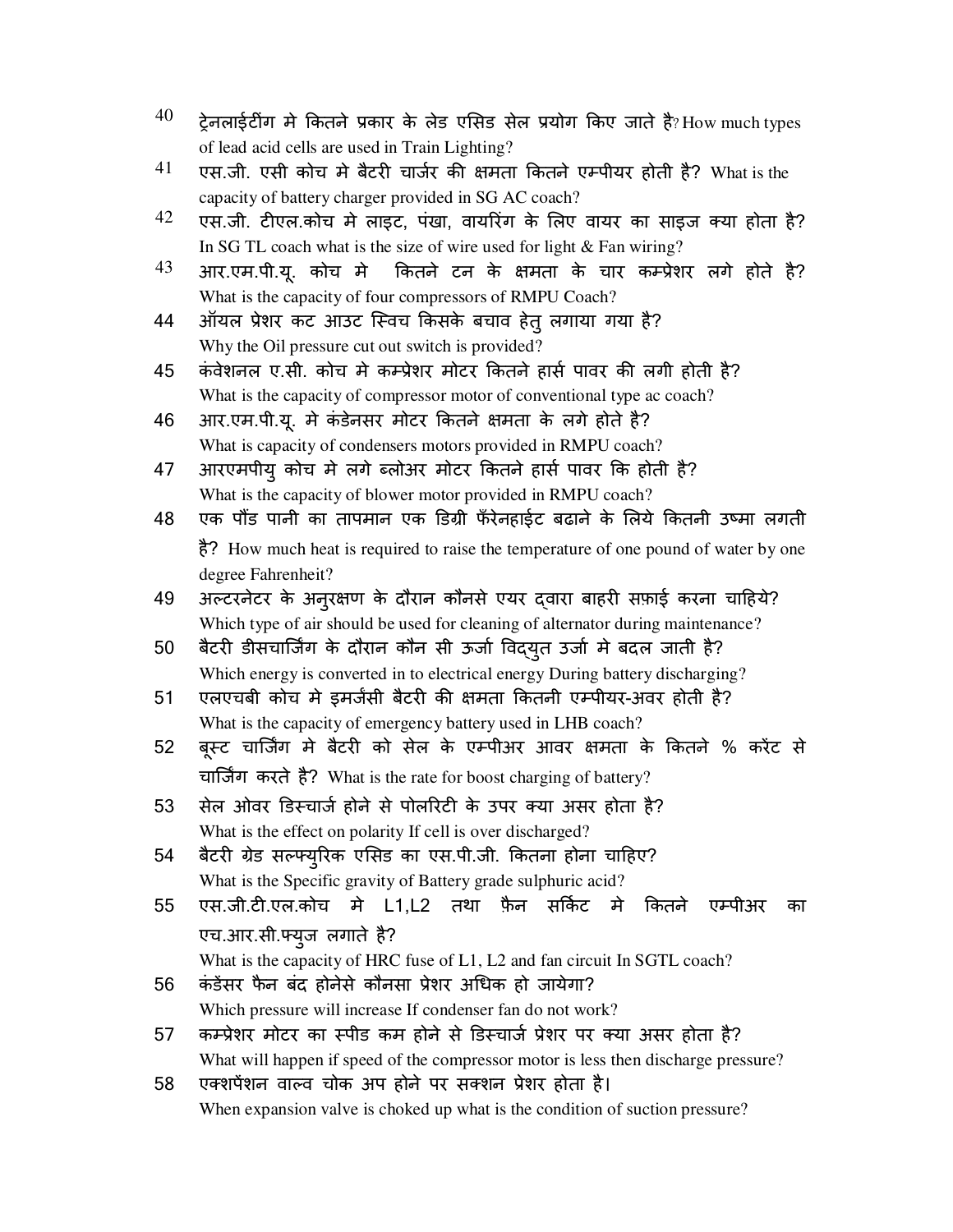| 59 | ब्लोअर की स्पीड कम होने से सक्शन प्रेशर क्या असर होता है।            |
|----|----------------------------------------------------------------------|
|    | What will happen if blower speed is decreased then suction pressure? |

- 60 वातावरण मे अधिक गर्मी होने से ए.सी.प्लांट का कौनसा प्रेशर बढ जायेगा? Which pressure of AC plant will increase if surrounding temperature is increased?
- 61 ब्लोअर बंद होने पर कम्प्रेशर पर क्या असर आता है। What will happen on compressors if blower does not work?
- 62 कौनसे लीकेज वाला कोच सर्विस मे नहीं भेजना चाहिये? In which leakage coach should not be sent in service?
- 63 नया बेल्ट डलने पर कितने कि.मी. चलने के बाद V बेल्ट री-टाइट करना चाहिए? When replaced V belts are to be retightened?
- 64 ए.सी. कोच का पी.ओ.एच. कितने माह बाद डयू होता है? What is the scheduled P.O.H. of AC coach is due?
- 65 लीकेज टेस्टिंग के लिये सिस्टम मे कौनसा गैस चार्ज किया जाता है? Which gas is charged in the system for leakage testing?
- 66 पावर कार मे कितने प्रीकूलिंग केबल होना चाहिए? How much precooling cable to be required in power car?
- 67 मरक्युरी थर्मोस्टेट को कितने साल बाद बदल देना चाहिये? What is the Codal life of Mercury Thermostat?
- 68 ए.सी. कोच को प्लेटफ़ार्म पर रखने से पहले क्या करना चाहिए? What action to be taken of AC coach before taking to platform?
- 69 गाड़ी को प्लेटफॉर्म में रखने से पूर्व कोच मे पानी के लिये किसकी वर्किंग सुनिश्चित करना चा.हए ? Which is working to be ensured for water supply to coach Before placement of train on platform?
- 70 ए.सी.कोच की स्थिति व खराबीयो के बारे मे कहाँ हस्ताक्षर करके दर्ज करना चा.हए? Where to be mentioned with signature the condition of AC coach and defects?

| अ.क्र जबाब/Ans.                                  | अ.क्र जबाब/Ans अ.क्र जबाब/Ans. अ.क्र जबाब/Ans. |  |               |
|--------------------------------------------------|------------------------------------------------|--|---------------|
| 1 वोल्टेज/ 2 500 वोल्ट / 3 R134a 4 वैक्यूम बनाने |                                                |  |               |
| Voltage                                          | Volt                                           |  | के लिए / For  |
|                                                  |                                                |  | <b>Vacuum</b> |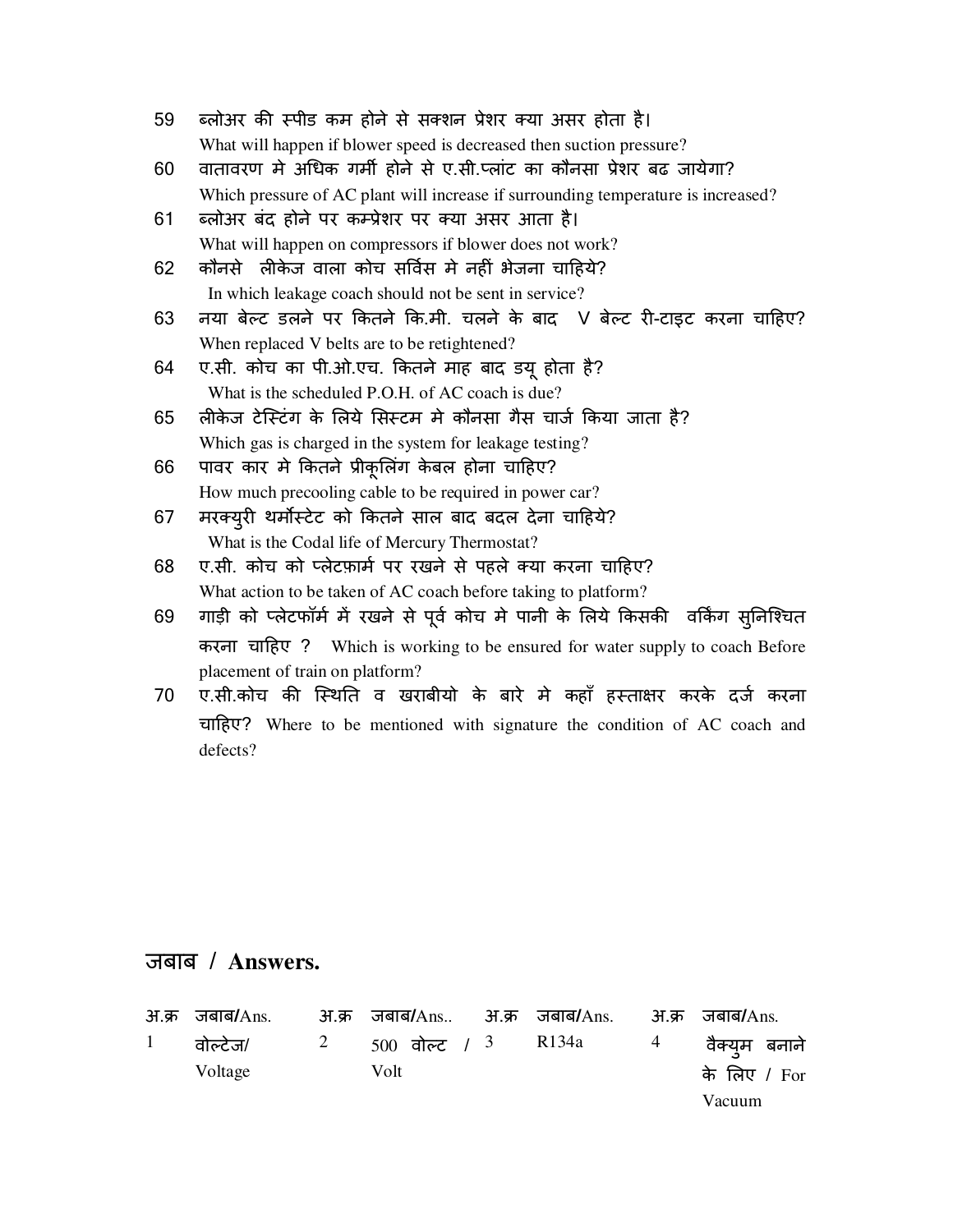|    |                                 |    |                           |    |                                 |     | Creation                        |
|----|---------------------------------|----|---------------------------|----|---------------------------------|-----|---------------------------------|
| 5  | अर्थ<br>टेस्टर $6$              |    | हवा से / By $^7$          |    | ई.ओ.जी./                        | 8   | 40 वाट/ Watt                    |
|    | <b>Earth Tester</b>             |    | Air                       |    | <b>EOG</b>                      |     |                                 |
| 9  | सफेद/ White                     | 10 | लाल/ Red                  | 11 | ॲम्प्स.<br>400                  | -12 | आर.आर.यू./                      |
|    |                                 |    |                           |    | Amps.                           |     | <b>RRU</b>                      |
| 13 | अर्थ टेस्टर /                   | 14 | पिला/                     | 15 | ऑम्प्स $16$<br>16               |     | 4 नग / Nos.                     |
|    | <b>Earth Tester</b>             |    | Yellow                    |    | Amps.                           |     |                                 |
| 17 | रिले<br>$\prime$<br>वेन         | 18 | 2 नग./ Nos.               | 19 | मिनीयेचर                        | 20  | एसीसे डीसी मे                   |
|    | Vane Relay                      |    |                           |    | सर्कीट<br>बेकर                  |     | परिवर्तन करना                   |
|    |                                 |    |                           |    | Miniature                       |     | /Conversion of                  |
|    |                                 |    |                           |    | Circuit                         |     | AC to DC.                       |
| 21 |                                 | 22 | ऑम्प्स $23$<br>97.5       |    | <b>Breaker</b><br>वोल्ट<br>1000 | 24  | थर्मोस्टेट<br>$\sqrt{ }$        |
|    | आर.ए.<br>ड्ब्ल्यु<br><b>WRA</b> |    | Amps.                     |    | Volt                            |     | Thermostat                      |
| 25 | बंद / Closed                    | 26 | सभी/ All                  | 27 | सिरीज/ Series                   | 28  | मीटर<br>लक्स                    |
|    |                                 |    |                           |    |                                 |     | Lux Meter                       |
| 29 | इंडीकेटिंग<br>$\prime$          | 30 | क्रिम्पिंग टूल            | 31 | वेल्फेयर                        | 32  | जबलपूर/                         |
|    | Indicating                      |    | Crimping<br>$\frac{1}{2}$ |    | Welfare                         |     | Jabalpur                        |
|    |                                 |    | Tool                      |    |                                 |     |                                 |
| 33 | 17 नग/ Nos.                     | 34 | बेंगलूरू<br>$\prime$      | 35 | सिरीज /Series                   | 36  | रेजिस्टेंस<br>$\prime$          |
|    |                                 |    | Bengaluru                 |    |                                 |     | Resistance                      |
| 37 | एच टाईप / H                     | 38 | रेक्टीफिकेशन              | 39 | 572.6 एमएम                      | 40  | टाईप/<br>$\overline{3}$         |
|    | Type                            |    | Rectification             |    | mm                              |     | <b>Types</b>                    |
| 41 | ॲम्प्स/<br>200                  | 42 | $4$ एमएम $/$              | 43 | 3.5 टन/ Ton                     | 44  | कम्प्रेसर<br>$\prime$           |
|    | Amps.                           |    | mm                        |    |                                 |     | Compressor                      |
| 45 | $10$ एचपी /HP                   | 46 | 1 एचपी HP                 | 47 | $1.5$ एचपी $HP$                 | 48  | 1BTU                            |
| 49 | कम्प्रेस्ड/                     | 50 | रासायनिक/                 | 51 | एम्पीयर-<br>70                  | 52  | $20\;$ प्रतिशत<br>$\frac{1}{2}$ |
|    | compressed                      |    | chemical                  |    | अवर/ AH                         |     | $\%$                            |
|    |                                 | 54 |                           |    |                                 |     |                                 |
| 53 | रिवर्स/ reverse                 |    | 1835                      | 55 | ॲम्प्स/<br>16                   | 56  | डिस्चार्ज/                      |
|    |                                 |    |                           |    | Amps.                           |     | discharge                       |
| 57 | कम/ less                        | 58 | कम/ less                  | 59 | कम/ less                        | 60  | डिस्चार्ज<br>$\prime$           |
|    |                                 |    |                           |    |                                 |     |                                 |
|    |                                 |    |                           |    |                                 |     | discharge                       |
| 61 | स्वेटिंग/                       | 62 | पॉजिटिव                   | 63 | 300 KM                          | 64  | 18माह के बाद                    |
|    | sweating                        |    | Positive                  |    |                                 |     |                                 |
|    |                                 |    |                           |    |                                 |     | /Months                         |
| 65 | नाइट्रोजन/                      | 66 | 2 Nos.                    | 67 | 5 साल /Years                    | 68  | प्रिकुलिंग<br>$\prime$          |
|    | Nitrogen                        |    |                           |    |                                 |     |                                 |
|    |                                 |    |                           |    |                                 |     | precooled                       |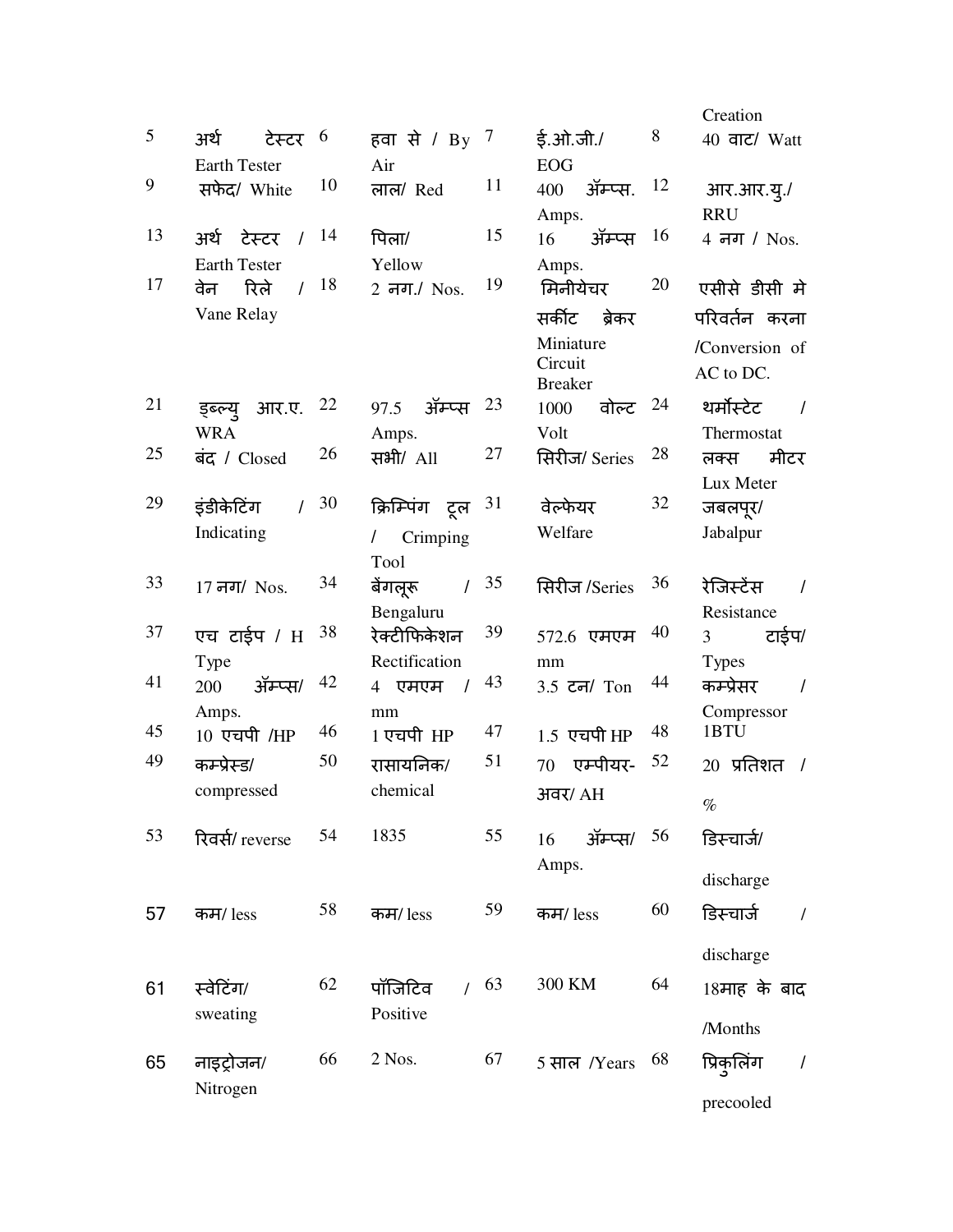| 69 |            | डब्लयू आर.ए./ $70\,$ | लॉग बुक <sup>,</sup> |  |
|----|------------|----------------------|----------------------|--|
|    | <b>WRA</b> |                      | Log Book             |  |

## **जोडी मलाइए /** *Match the Pair*

#### **A)**

| अ.क्र.         | भाग/Part A                |        | अ.क्र.      | भाग / Part B       |
|----------------|---------------------------|--------|-------------|--------------------|
| 1              | आर.एम.पी.यु. कोच/         |        | A           | $_3$ फेज एसी मं    |
|                | <b>RMPU Coach</b>         |        |             | 3 Phase AC N       |
| $\overline{2}$ | सिल्ड टाईप कम्प्रेसर/     |        | B           | आर.एम.पी.यू        |
|                | Sealed Type Compressor    |        |             | <b>RMPU Coacl</b>  |
| 3              | व्हेन रिले /              |        | $\mathbf C$ | हवासे आँपरेट       |
|                | Vane Relay                |        |             | Operated by /      |
| 4              | अल्टरनेटर / Alternator    |        | D           | सेफ्टी चेन/ /९     |
| 5              | स्पेसिफीक ग्रेविटी        |        | E           | हाईड्रोमीटर        |
|                | Specific Gravity          |        |             | Hydrometer         |
| $\bf{B})$      |                           |        |             |                    |
| अ.क्र.         | भाग/Part A                |        | अ.क्र.      | भाग / Part B       |
| $\mathbf{1}$   | कनवेशंल कोच               |        | A           | आर.एम.पी.यू        |
|                | <b>Conventional Coach</b> |        |             | <b>RMPU</b>        |
| $\overline{2}$ | 25 KVA इन्वर्टर/          |        | B           | 40 एम्पीयर/        |
|                | 25 KVA Inverter           |        |             | 40 Ampere          |
| 3              | मेन निगेटिव फ्यूज/        |        | $\mathbf C$ | 750 वोल्ट /        |
|                | Main Negative Fuse        |        |             | <b>750 Volt</b>    |
| 4              | बैटरी फ्युज /             |        | D           | R 134 a /          |
|                | <b>Battery Fuse</b>       |        |             | R 134 a            |
| 5              | एंड आँन जनरेशन प्रणाली/   |        | E           | 40 एम्पीयर/        |
|                | End-On-Generation         |        |             | 40 Ampere          |
| $\mathbf{C}$   |                           |        |             |                    |
| अ.क्र.         | भाग/ $Part A$             | अ.क्र. |             | भाग / Part B       |
| $\mathbf{1}$   | ड्राई लकडी की काठी /      | A      |             | डीएम वाटर + सल्फ्र |
|                | Dry wooden stick          |        |             | DM water + Sulphur |
| $\overline{2}$ | सील्ड कम्प्रेसर/          | B      | दो मिनट /   |                    |

Sealed compressor

|              | अ.क्र.   भाग  / Part B    |
|--------------|---------------------------|
| $\mathbf{A}$ | <sub>२</sub> फेज एसी मोटर |
|              | 3 Phase AC Motor          |

- B आर.एम.पी.यु. कोच RMPU Coach
- C हवासे आँपरेट होता है. Operated by Air
- $D$  सेफ्टी चेन/ /Safety Chain
- $E$  हाईड्रोमीटर Hydrometer
- - $A$  आर.एम.पी.यु. / RMPU
	- $B = 40$  एम्पीयर/
		- 40 Ampere
	- $C$  750 वोल्ट / 750 Volt
	- D R 134 a / R 134 a
	- $E = 40$  एम्पीयर/ 40 Ampere
- $A$   $\beta$ रिम वाटर + सल्फ्युरिक अँसिड / DM water + Sulphuric Acid  $B$  दो मिनट / 2 Minutes.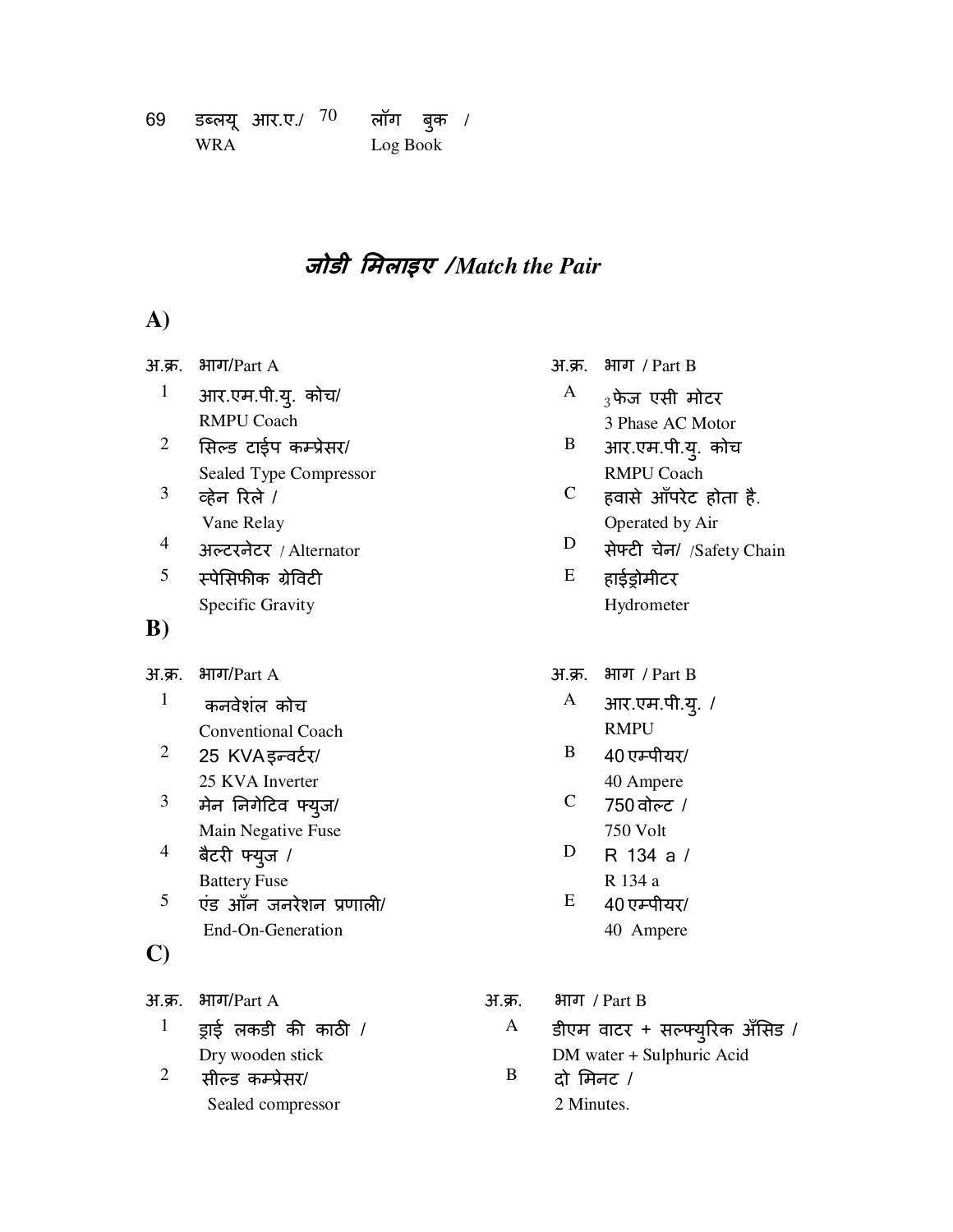|    | इलेक्ट्रोलाइट /                                                 |
|----|-----------------------------------------------------------------|
| 4  | Electrolyte<br>ओपन टाइप कम्प्रेसर/                              |
| 5  | Open Type Compressor<br>टीडीआर-1की<br>सेटिंग/<br>TDR -1 setting |
| D) |                                                                 |

 $^1$  कन्वेशनल कोच / Conventional Coach  $2$  वाटर रेजिंग अँपरेटस / Water Raising Apparatus

- 
- $5$  कंट्रोल ट्रांसफार्मर / Control transformer

#### **E)**

अ.क्र. भाग/Part A  $\overline{31.}$  अ.क. भाग / Part B

- $2$  वाटर रेजिंग अँपरेटस / Water Raising Apparatus  $3$  प्रूव्हिंग रिले /
- Proving Relay
- $^5$  अल्टरनेटर/ Alternator  $^E$  एसी पावर जनरेशन /

#### **F)**

 $1$  एसी कैरेज फैन / AC carriage fan

- $C = \frac{1}{2}$ कन्वेशनल कोच / Conventional Coach  $D$  विद्युत अवरोधक / Electrical insulator
- E आर.एम.पी.यु. / RMPU
- अ.क्र. भाग/Part A  $\overline{3}$ , भाग / Part B
	- $A$  कट-इन प्रेशर-5 पीएसआइ./ Cut in Pressure 5 PSI
	- $B$  टाइमर सेटिंग 2.5 सेकेंद / Timer Setting 2.5 Second.
	- $3$  मेगर / Megger  $\hspace{1.6cm}$   $\hspace{1.6cm}$   $\hspace{1.6cm}$   $\hspace{1.6cm}$   $\hspace{1.6cm}$   $\hspace{1.6cm}$   $\hspace{1.6cm}$   $\hspace{1.6cm}$   $\hspace{1.6cm}$   $\hspace{1.6cm}$   $\hspace{1.6cm}$   $\hspace{1.6cm}$   $\hspace{1.6cm}$   $\hspace{1.6cm}$   $\hspace{1.6cm}$   $\hspace{1.6cm}$   $\hspace{1.6cm}$ कंट्रोल सर्किट के लिए./For Control Circuit of RMPU coach
	- $^4$  sायोड / Diode D इन्सुलेशन रेजिस्टेंस Insulation Resistance E ┙┹

- <sup>1</sup> अर्थ टेस्टर / Earth Tester  $\overline{A}$  ब्लोअर से हवा जा रही है इसके प्रूफ के Iलए/ Proves that air is delivered by blower.
	- $B$  अर्थ रेजिस्टेंस नापने के लिए / For measurement of earth resistance
	- $C$  एसी से डीसी मे परीवर्तन के लिए/ To change AC to DC.
- $^4$  sायोड / Diode  $^1$  D कोच मे पानी चढाना / To raise the water in Coach.
	- For AC power generation.

#### अ.क. भाग/Part A  $\overline{31.}$  अ.क. भाग / Part B

A सी-122 / C-122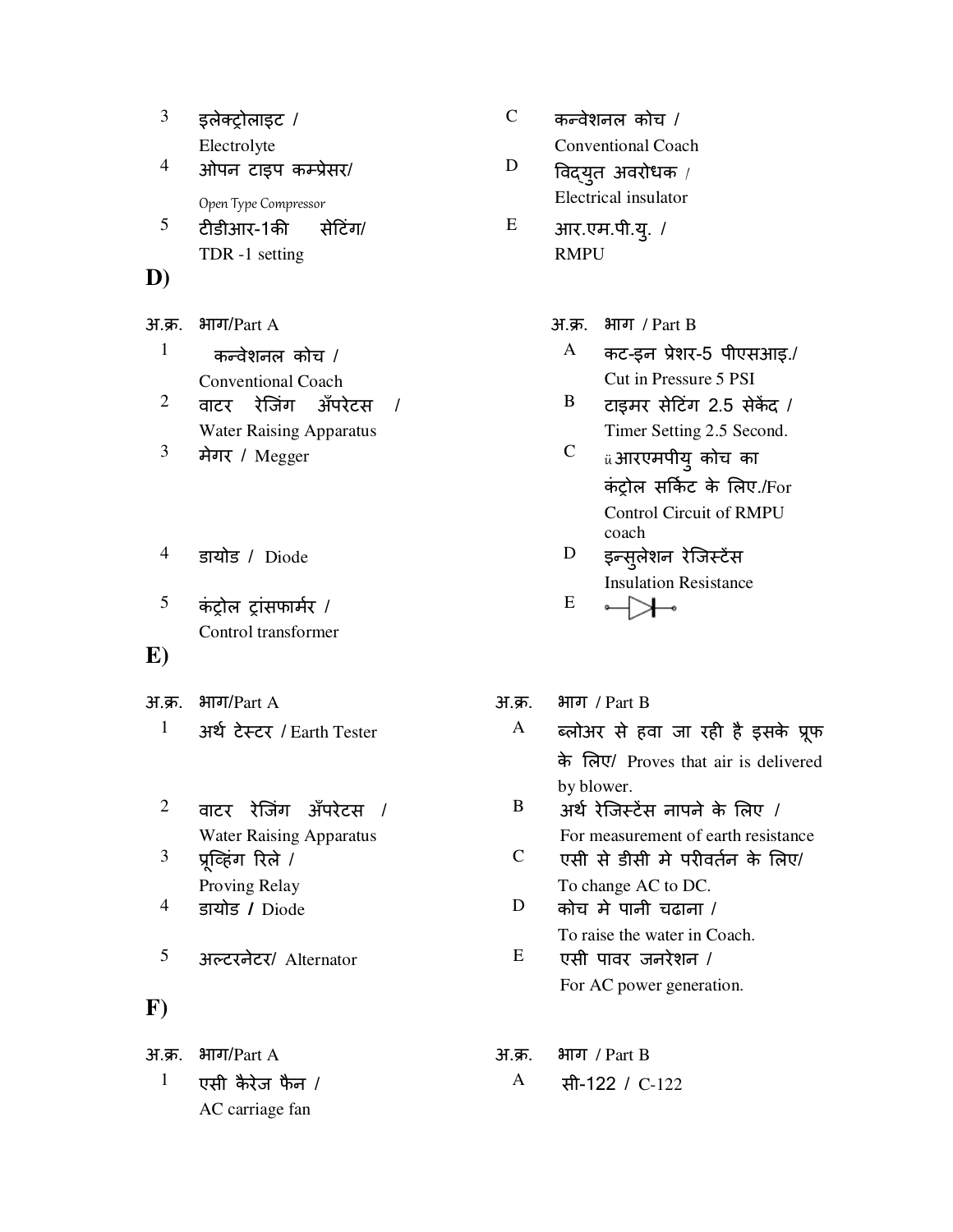| $\overline{2}$ | अल्टरनेटर 4.5 किलोवैट                                         | B            | एक्सीडेंट इमरजंसी लैम्प /                                                                 |
|----------------|---------------------------------------------------------------|--------------|-------------------------------------------------------------------------------------------|
|                | /Alternator 4.5 KW                                            |              | <b>Accident Emergency Lamp</b>                                                            |
| 3              | आर.आर.यू./ RRU                                                | $\mathsf{C}$ | $37.5$ एम्पीअर करंट क्षमता /                                                              |
| 4              | ए.ई.एल. / AEL                                                 | D            | 37.5 ampere current rating<br>एसी सप्लाई को डीसी मे बदलना /<br>For conversion of AC to DC |
| 5              | व्ही बेल्ट / V Belt                                           | E            | कम मेंटेनंस / less maintenance                                                            |
| G)             |                                                               |              |                                                                                           |
| अ.क्र.         | भाग/ $Part A$                                                 |              | भाग <i>/ Part B</i><br>अ.क्र.                                                             |
| 1              | लाइट पॉजीटीव वायर का रंग /                                    |              | A<br>लाल $/$ Red                                                                          |
| $\overline{2}$ | Color of light positive wire<br>पंखेके पॉजीटीव वायर का रंग/   |              | B<br>पिला<br>/ Yellow                                                                     |
| 3              | Color of fan positive wire<br>पंखेके निगेटीव वायर का रंग/     |              | $\mathsf{C}$<br>निला<br>$/$ Blue.                                                         |
| 4              | Color of fan negative wire<br>आरएमपीय् के एसी कंट्रोल वायर का |              | D<br>/ Black<br>काला                                                                      |
|                | रंग/ Color of RMPU AC control wire                            |              |                                                                                           |
| 5              | लाइट निगेटीव वायर का रंग /<br>Color of light negative wire    |              | E<br>और<br>काला<br>सफेट<br>Black and white                                                |
|                |                                                               |              |                                                                                           |

| A)                         |                  |                |                  |                      |                  |                |                |       |                |
|----------------------------|------------------|----------------|------------------|----------------------|------------------|----------------|----------------|-------|----------------|
| अ.क्र                      | उत्तर<br>/Ans.   | अ.क्र          | उत्तर<br>/Ans.   | अ.क्र                | उत्तर<br>/Ans.   | अ.क्र          | उत्तर<br>/Ans. | अ.क्र | उत्तर<br>/Ans. |
| $\boldsymbol{\mathcal{I}}$ | $\boldsymbol{A}$ | $\overline{2}$ | B                | 3                    | $\boldsymbol{C}$ | 4              | D              | 5     | E              |
| B)                         |                  |                |                  |                      |                  |                |                |       |                |
| अ.क्र                      | उत्तर            | अ.क्र          | उत्तर            | अ.क्र                | उत्तर            | अ.क्र          | उत्तर          |       | अ.क्र उत्तर    |
|                            | /Ans.            |                | /Ans.            |                      | /Ans.            |                | /Ans.          |       | /Ans.          |
| $\boldsymbol{\prime}$      | D                | $\overline{2}$ | $\boldsymbol{A}$ | $\boldsymbol{\beta}$ | Β                | $\overline{4}$ | $\mathbf{F}$   | 5     | C              |
| $\mathcal{C}$              |                  |                |                  |                      |                  |                |                |       |                |
| अ.क्र                      | उत्तर            | अ.क्र          | उत्तर            | अ.क्र                | उत्तर            | अ.क्र          | उत्तर          | अ.क्र | उत्तर          |
|                            | /Ans.            |                | /Ans.            |                      | /Ans.            |                | /Ans.          |       | /Ans.          |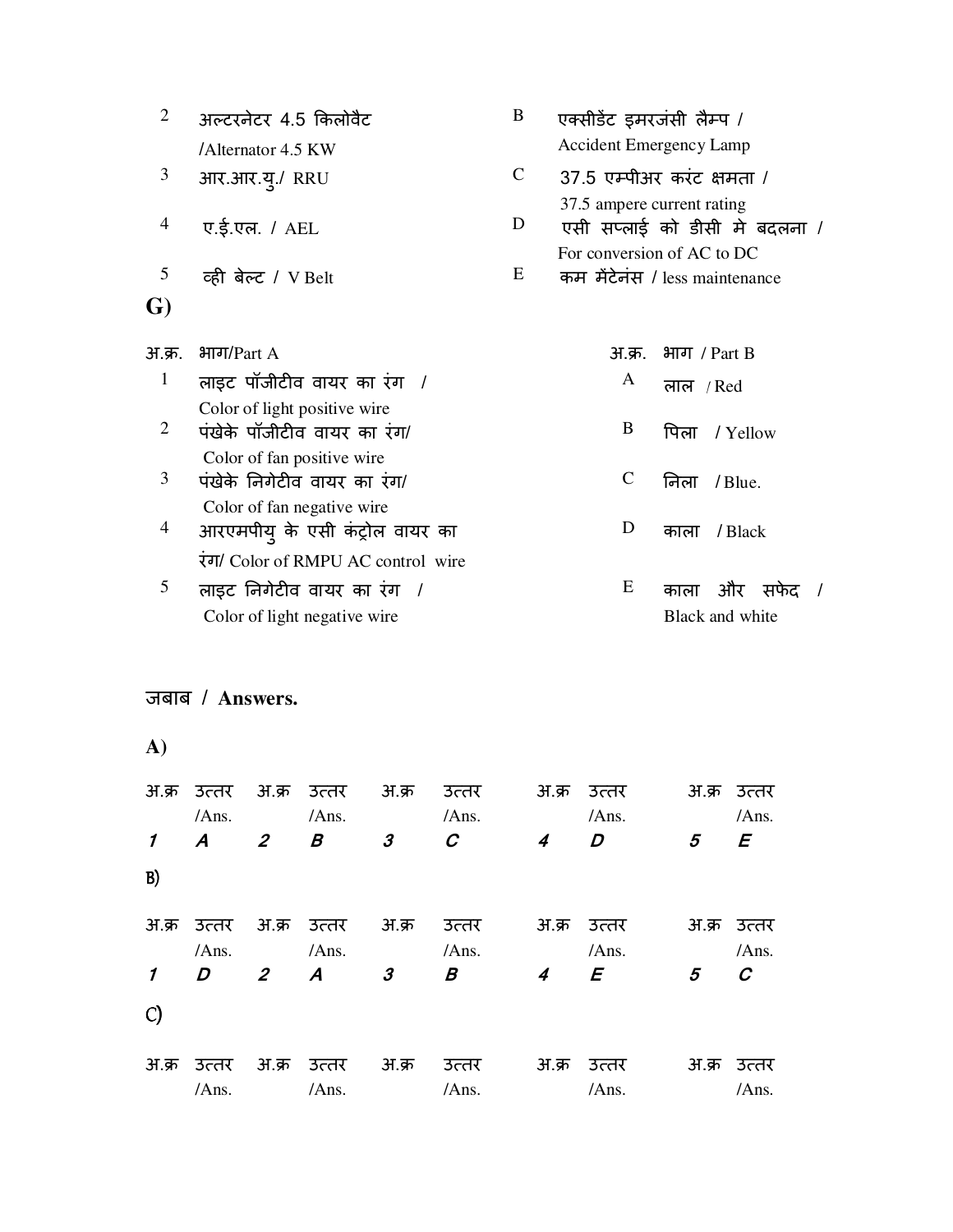| $\boldsymbol{\prime}$ | $\overline{D}$       |                | 2 $E$ 3     | $\boldsymbol{A}$                 | $\overline{4}$ | $\mathcal C$         | 5 <sup>5</sup> | B                    |
|-----------------------|----------------------|----------------|-------------|----------------------------------|----------------|----------------------|----------------|----------------------|
| D)                    |                      |                |             |                                  |                |                      |                |                      |
|                       | अ.क्र उत्तर<br>/Ans. |                | /Ans.       | अ.क्र उत्तर अ.क्र उत्तर<br>/Ans. |                | अ.क्र उत्तर<br>/Ans. |                | अ.क्र उत्तर<br>/Ans. |
| $\mathbf{1}$          | $\mathbf{B}$ 2       |                | $A$ 3       | $\overline{D}$                   | $\overline{4}$ | $\overline{E}$       | $\overline{5}$ | $\boldsymbol{C}$     |
| E)                    |                      |                |             |                                  |                |                      |                |                      |
|                       | अ.क्र उत्तर<br>/Ans. |                | /Ans.       | अ.क्र उत्तर अ.क्र उत्तर<br>/Ans. |                | अ.क्र उत्तर<br>/Ans. |                | अ.क्र उत्तर<br>/Ans. |
| $\mathcal{I}$         | $\mathcal{B}$ 2      |                | $D$ 3       | $\boldsymbol{A}$                 | $\overline{4}$ | $\mathcal{C}$        | 5 <sup>5</sup> | $\mathbf{E}$         |
| F)                    |                      |                |             |                                  |                |                      |                |                      |
|                       | अ.क्र उत्तर<br>/Ans. |                | /Ans.       | अ.क्र उत्तर अ.क्र उत्तर<br>/Ans. |                | अ.क्र उत्तर<br>/Ans. |                | अ.क्र उत्तर<br>/Ans. |
| $\mathbf{1}$          |                      |                | $E$ 2 C 3   | $\overline{D}$                   | $\overline{4}$ | $\boldsymbol{B}$     | $5^{\circ}$    | $\boldsymbol{A}$     |
| G)                    |                      |                |             |                                  |                |                      |                |                      |
|                       | अ.क्र उत्तर          |                | अ.क्र उत्तर | अ.क्र उत्तर                      |                | अ.क्र उत्तर          |                | अ.क्र उत्तर          |
|                       | /Ans.                |                | /Ans.       | /Ans.                            |                | /Ans.                |                | /Ans.                |
| $\mathcal I$          | $\boldsymbol{B}$     | $\overline{2}$ | $A$ 3       | $\boldsymbol{D}$                 | $\overline{4}$ | $\mathbf{E}$         | 5 <sup>5</sup> | $\mathcal{C}$        |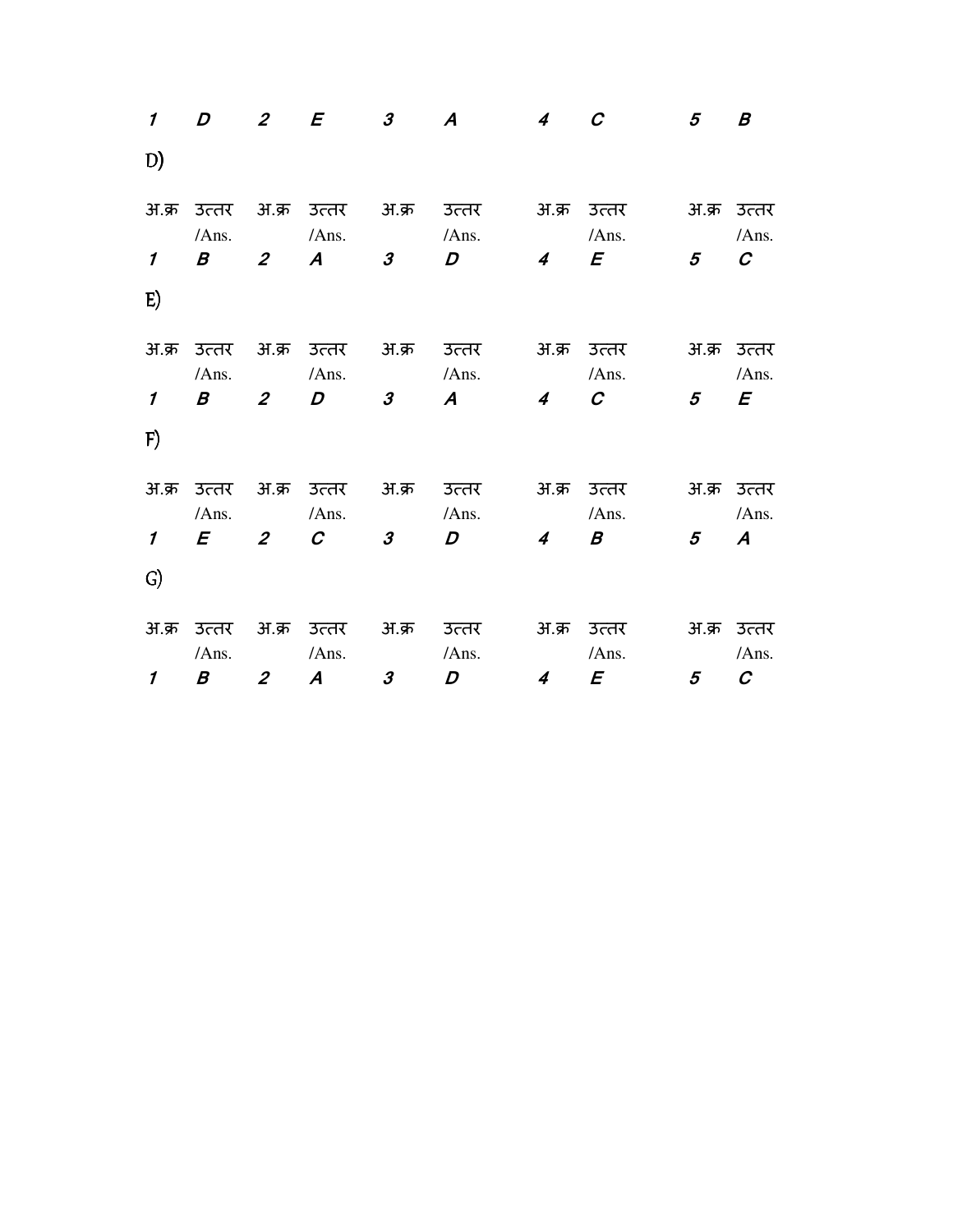## **A)**

| अ.क्र.         | भाग/ $Part A$             | उत्तर /Ans.      | अ.क्र.       | भाग / Part B              |
|----------------|---------------------------|------------------|--------------|---------------------------|
| $\mathbf{1}$   | आर.एम.पी.यु. कोच/         | $\boldsymbol{A}$ | A            | $_3$ फेज एसी मोटर         |
|                | <b>RMPU Coach</b>         |                  |              | 3 Phase AC Motor          |
| 2              | सिल्ड टाईप कम्प्रेसर/     | B                | B            | आर.एम.पी.य्. कोच          |
|                | Sealed Type Compressor    |                  |              | <b>RMPU Coach</b>         |
| 3              | व्हेन रिले /              | $\boldsymbol{C}$ | $\mathsf{C}$ | हवासे आँपरेट होता है.     |
|                | Vane Relay                |                  |              | Operated by Air           |
| $\overline{4}$ | अल्टरनेटर / Alternator    | D                | D            | सेफ्टी चेन/ /Safety Chain |
| 5              | स्पेसिफीक ग्रेविटी        | $\boldsymbol{E}$ | E            | हाईड्रोमीटर               |
|                | Specific Gravity          |                  |              | Hydrometer                |
| B)             |                           |                  |              |                           |
|                |                           |                  |              |                           |
| अ.क्र.         | भाग/ $Part A$             | उत्तर/Ans.       | अ.क्र.       | भाग <i>।</i> Part B       |
| 1              | कनवेशंल कोच               | D                | A            | आर.एम.पी.यू. /            |
|                | <b>Conventional Coach</b> |                  |              | <b>RMPU</b>               |
| 2              | 25 KVA इन्वर्टर/          | $\boldsymbol{A}$ | B            | 40 एम्पीयर/               |
|                | 25 KVA Inverter           |                  |              | 40 Ampere                 |
| 3              | मेन निगेटिव फ्युज/        | B                | $\mathsf{C}$ | 750 वोल्ट /               |
|                | Main Negative Fuse        |                  |              | 750 Volt                  |
| 4              | बैटरी फ्युज /             | E                | D            | R 134 a /                 |
|                | <b>Battery Fuse</b>       |                  |              | R 134 a                   |
| 5              | एंड आँन जनरेशन प्रणाली/   | $\boldsymbol{C}$ | E            | 40 एम्पीयर/               |
|                | End-On-Generation         |                  |              | 40 Ampere                 |

## **C)**

| $H.\overline{F}$ . भाग/Part A |            | <i>उत्तर  Ans</i> . अ.क्र. भाग / Part B  |
|-------------------------------|------------|------------------------------------------|
| $^{\rm l}$ gाई लकडी की काठी / | $\bm{\nu}$ | $\rm A$ - डीएम वाटर + सल्फ्यूरिक अँसिड / |
| Dry wooden stick              |            | DM water + Sulphuric Acid                |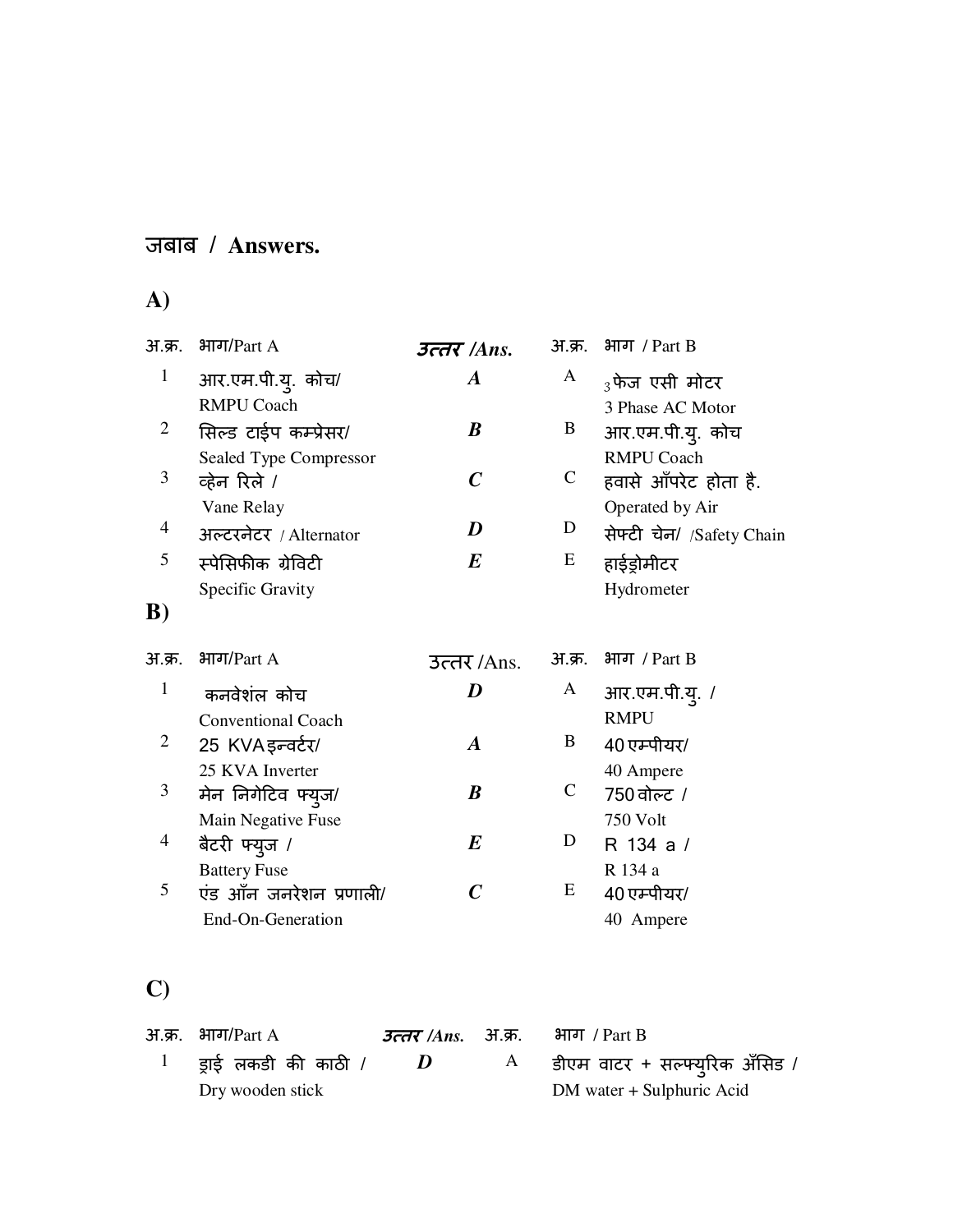| $\overline{2}$ | स्क्रोल कम्प्रेसर/                | $\boldsymbol{E}$ | B                | दो मिनट /    |                                      |
|----------------|-----------------------------------|------------------|------------------|--------------|--------------------------------------|
|                | Scroll compressor                 |                  |                  | 2 Minutes.   |                                      |
| 3              | इलेक्ट्रोलाइट /                   | $\boldsymbol{A}$ | $\mathbf C$      |              | कन्वेशनल कोच /                       |
|                | Electrolyte                       |                  |                  |              | <b>Conventional Coach</b>            |
| 4              | ओपन टाइप कम्प्रेसर/               | $\boldsymbol{C}$ | D                |              | विद्युत अवरोधक /                     |
|                | Open Type Compressor              |                  |                  |              | Electrical insulator                 |
| 5              | टीडीआर-1की<br>सेटिंग/             | $\boldsymbol{B}$ | E                |              | एल.एच.बी कोच /                       |
|                | TDR -1 setting                    |                  |                  |              | <b>LHB</b> Coach                     |
| D)             |                                   |                  |                  |              |                                      |
| अ.क्र.         | भाग/ $Part A$                     | उत्तर /Ans.      |                  | आ.क्र.       | भाग <i>/ Part B</i>                  |
| $\mathbf{1}$   | कन्वेशनल कोच /                    |                  | $\boldsymbol{B}$ | A            | कट-इन प्रेशर-5 पीएसआइ./              |
|                | <b>Conventional Coach</b>         |                  |                  |              | Cut in Pressure 5 PSI                |
| $\overline{2}$ | वाटर रेजिंग ॲंपरेटस<br>$\sqrt{ }$ |                  | $\boldsymbol{A}$ | B            | टाइमर सेटिंग 2.5 सेकेंद /            |
|                | <b>Water Raising Apparatus</b>    |                  |                  |              | Timer Setting 2.5 Second.            |
| 3              | मेगर / Megger                     |                  | D                | $\mathsf{C}$ | <b>ü आरएमपीयु</b> कोच का             |
|                |                                   |                  |                  |              | कंट्रोल सर्किट के लिए./For           |
|                |                                   |                  |                  |              | <b>Control Circuit of RMPU</b>       |
|                |                                   |                  |                  |              | coach                                |
| 4              | डायोड / Diode                     |                  | $\bm E$          | D            | इन्सुलेशन रेजिर्न्टेस                |
|                |                                   |                  |                  |              | <b>Insulation Resistance</b>         |
| 5              | कंट्रोल ट्रांसफार्मर /            |                  | $\boldsymbol{C}$ | E            |                                      |
| $\bf E)$       | Control transformer               |                  |                  |              |                                      |
|                |                                   |                  |                  |              |                                      |
| अ.क्र.         | भाग/ $Part A$                     | उत्तर            | अ.क्र.           |              | भाग / Part B                         |
|                |                                   | /Ans.            |                  |              |                                      |
| $\mathbf{1}$   | अर्थ टेस्टर / Earth Tester        | B                | A                |              | ब्लोअर से हवा जा रही है इसके प्रूफ   |
|                |                                   |                  |                  |              | के लिए/ Proves that air is delivered |
|                |                                   |                  |                  |              | by blower.                           |
| $\overline{2}$ | वाटर रेजिंग अँपरेटस<br>$\sqrt{ }$ | D                | B                |              | अर्थ रेजिस्टेंस नापने के लिए /       |
|                | <b>Water Raising Apparatus</b>    |                  |                  |              | For measurement of earth resistance  |
| 3              | प्रूव्हिंग रिले /                 | $\boldsymbol{A}$ | $\mathsf{C}$     |              | एसी से डीसी मे परीवर्तन के लिए/      |
|                | Proving Relay                     |                  |                  |              | To change AC to DC.                  |
| 4              | डायोड / Diode                     | $\boldsymbol{C}$ | D                |              | कोच मे पानी चढाना /                  |
|                |                                   |                  |                  |              | To raise the water in Coach.         |
| 5              | अल्टरनेटर/ Alternator             | $\bm E$          | E                |              | एसी पावर जनरेशन /                    |
|                |                                   |                  |                  |              | For AC power generation.             |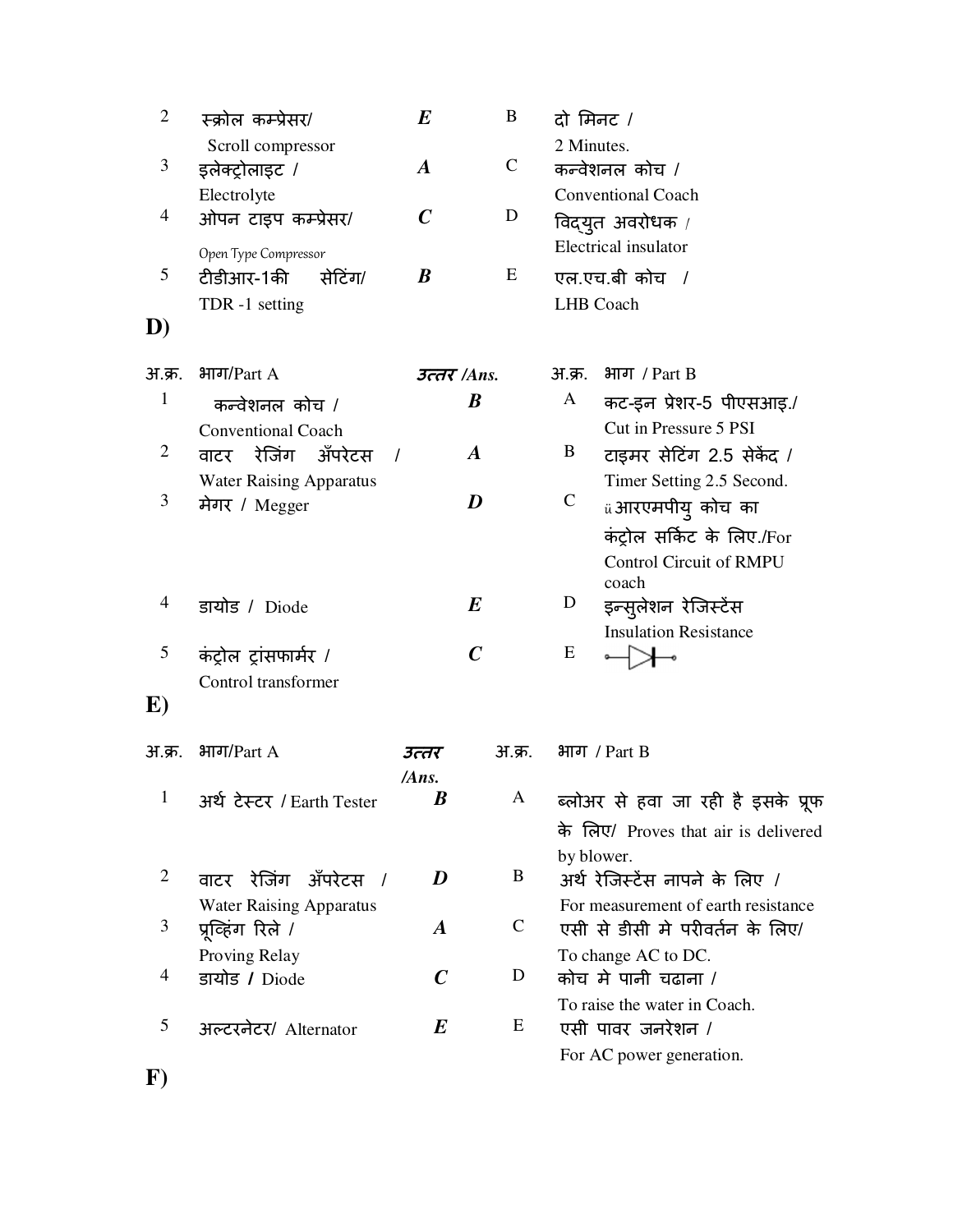| <u>अ.क्र.</u>  | भाग/ $Part A$                                                 | उत्तर                     | <u>अ.क्र.</u>    | भाग / Part B                                                 |             |                 |      |  |
|----------------|---------------------------------------------------------------|---------------------------|------------------|--------------------------------------------------------------|-------------|-----------------|------|--|
| $\mathbf{1}$   | एसी कैरेज फैन /                                               | /Ans.<br>$\boldsymbol{E}$ | A                | सी-122 / C-122                                               |             |                 |      |  |
| $\overline{2}$ | AC carriage fan<br>अल्टरनेटर 4.5 किलोवैट                      | $\boldsymbol{C}$          | B                | एक्सीडेंट इमरजंसी लैम्प /                                    |             |                 |      |  |
|                | /Alternator 4.5 KW                                            |                           |                  | <b>Accident Emergency Lamp</b>                               |             |                 |      |  |
| 3              | आर.आर.यू./ RRU                                                | D                         | $\mathcal{C}$    | $37.5$ एम्पीअर करंट क्षमता /                                 |             |                 |      |  |
| $\overline{4}$ | ए.ई.एल. / AEL                                                 | $\boldsymbol{B}$          | D                | 37.5 ampere current rating<br>एसी सप्लाई को डीसी मे बदलना /  |             |                 |      |  |
| 5              | व्ही बेल्ट / V Belt                                           | $\boldsymbol{A}$          | E                | For conversion of AC to DC<br>कम मेंटेनंस / less maintenance |             |                 |      |  |
| G)             |                                                               |                           |                  |                                                              |             |                 |      |  |
| अ.क्र.         | भाग/ $Part A$                                                 |                           | उत्तर $/Ans.$    | <u>अ.क्र.</u>                                                |             | भाग / Part B    |      |  |
| $\mathbf{1}$   | लाइट पॉजीटीव वायर का रंग /                                    |                           | B                | A                                                            | लाल $/$ Red |                 |      |  |
| $\overline{2}$ | Color of light positive wire<br>पंखेके पॉजीटीव वायर का रंग/   |                           | $\boldsymbol{A}$ | B                                                            | पिला        | / Yellow        |      |  |
| 3              | Color of fan positive wire<br>पंखेके निगेटीव वायर का रंग/     |                           | D                | $\mathsf{C}$                                                 | निला        | $/$ Blue.       |      |  |
| $\overline{4}$ | Color of fan negative wire<br>आरएमपीयु के एसी कंट्रोल वायर का |                           | $\boldsymbol{E}$ | D                                                            | काला        | / Black         |      |  |
|                | रंग/ Color of RMPU AC control wire                            |                           |                  |                                                              |             |                 |      |  |
| 5              | लाइट निगेटीव वायर का रंग /                                    |                           | $\mathcal C$     | E                                                            | काला        | और              | सफेद |  |
|                | Color of light negative wire                                  |                           |                  |                                                              |             | Black and white |      |  |

#### **\*\*\*\***

उपरोक्त प्रश्न संच के लिए निरन्तर सुधार हेतु आपके अमुल्य सुझाव तथा यदि कोई गलती की दुरुस्ती है तो सादर आमंत्रित है।

| सम्पर्क सूत्र   | प्राचार्य,क्षेत्रीय रेल प्रशिक्षण संस्थान |
|-----------------|-------------------------------------------|
| पत्राचार का पता | क्षेत्रीय रेल प्रशिक्षण संस्थान, भुसावल.  |
|                 | (मध्य रेल)                                |
| ' दूरभाष संख्या | BSNL- (02582) 222678,224692               |
|                 | RLY-54901,54917.                          |
| ई-मेल पता       | ztc@bsl.railnet.gov.in                    |